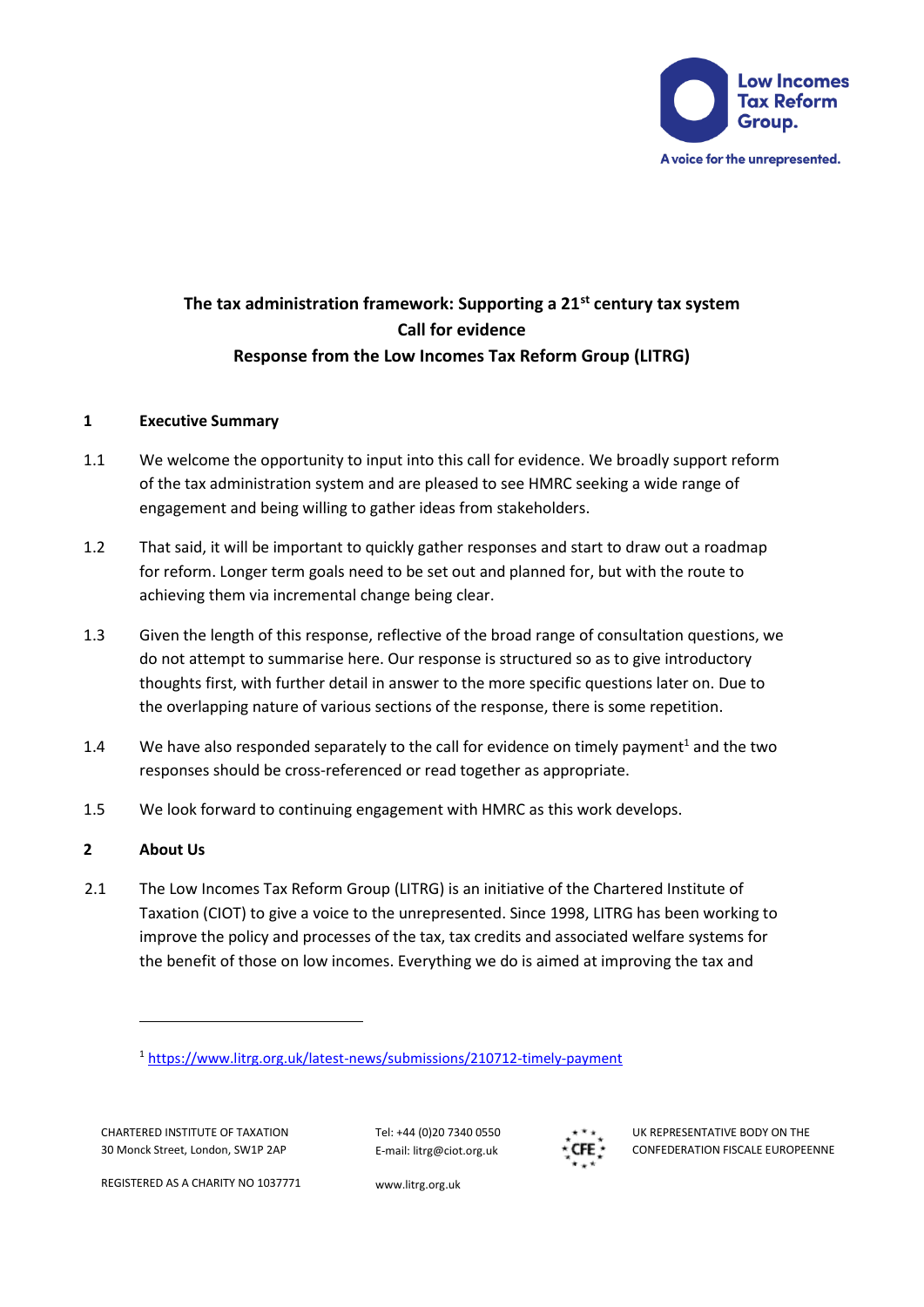benefits experience of low-income workers, pensioners, migrants, students, disabled people and carers.

- 2.2 LITRG works extensively with HM Revenue & Customs (HMRC) and other government departments, commenting on proposals and putting forward our own ideas for improving the system. Too often the tax and related welfare laws and administrative systems are not designed with the low-income user in mind and this often makes life difficult for those we try to help.
- 2.3 The CIOT is a charity and the leading professional body in the United Kingdom concerned solely with taxation. The CIOT's primary purpose is to promote education and study of the administration and practice of taxation. One of the key aims is to achieve a better, more efficient, tax system for all affected by it – taxpayers, advisers and the authorities.

#### **3 Introduction**

- 3.1 Our response to this call for evidence focuses on low-income, unrepresented taxpayers and their experiences with the tax system. It draws and builds on our report 'A better deal for the low-income taxpayer' where we set out 7 principles for the tax system that should be firmly lodged in the minds of those designing and managing the tax system.<sup>1</sup>
- 3.2 Before answering the specific questions in the chapters, we think it is helpful to start by drawing out some general themes relating to how we think HMRC should approach this work, based upon our contact with low-income, unrepresented taxpayers and experience of the issues they face.

#### 3.3 *Simplification of the tax rules*

- 3.3.1 We note that tax rules themselves are not within scope of the tax administration framework review, however we think that this work should encompass some consideration of how simplification of the system could help improve its administration.
- 3.3.2 For example, underlying many different problematic issues in the tax system (including false self-employment, the use of intermediaries like umbrella companies, off payroll working and the gig economy) lies employment status, where a more certain and simpler system – for both individuals and businesses to navigate – is desperately needed. Yet, three years after the government consulted on whether to legislate to improve the clarity of the employment status tests and whether to align the employment status regimes for both tax and employment law purposes, the consultation is still labelled as 'we are analysing your feedback<sup>2</sup>. The government must address this issue (and others like it) to bring about the

<sup>&</sup>lt;sup>1</sup> See [https://www.litrg.org.uk/latest-news/reports/201204-better-deal-low-income-taxpayer,](https://www.litrg.org.uk/latest-news/reports/201204-better-deal-low-income-taxpayer) published December 2020

<sup>2</sup> <https://www.gov.uk/government/consultations/employment-status>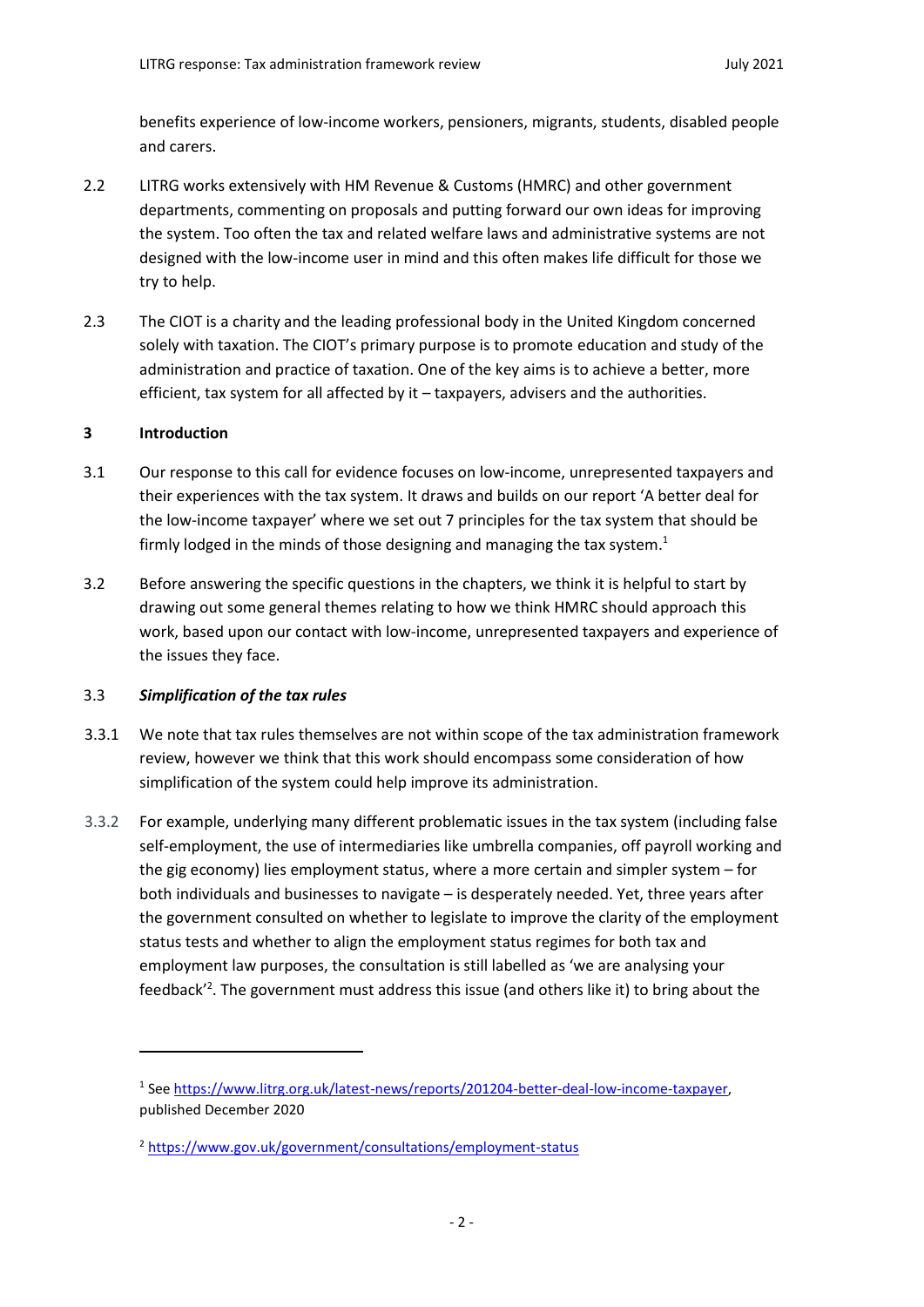long term, sustainable change that is needed for a better, more robust and coherent tax system. Moreover, by doing so, they would save considerable administrative effort all round.

- 3.3.3 While we do not attempt to list here all areas of tax law that are complex and confusing for the low-income and unrepresented populations, other examples of particularly problematic areas are where the principle of independent taxation has been departed from – such as the high income child benefit charge and the transferable tax allowance for married couples.
- 3.3.4 Similarly, the introduction in recent years of the personal savings allowance and dividend allowance (not in reality 'allowances' at all but rather nil rate bands of tax) have caused seemingly unnecessary confusion for taxpayers and problems for HMRC in terms of implementation. We refer to these issues further in recent publications. 1
- 3.3.5 At the very least, it would be helpful to identify as part of this review any tax policy areas of priority for reform (that is, those that cause HMRC and taxpayers the greatest difficulties in terms of administration) and for HMRC to put forward recommendations to HM Treasury for separate consultation on areas that could benefit from being changed.

#### 3.4 *Design for low-income user needs from the outset*

- 3.4.1 The prospect of significant change in how the tax system is administered presents an opportunity to ensure that the system is designed for all from the outset, rather than starting out with a plan that suits the majority and attempting to 'fix' issues for the minority afterwards.
- 3.4.2 Problems arise as a result of the latter approach which could be avoided if envisaged at the outset and planned for, rather than having to bolt on adjustments afterwards. One illustration we can give for this is the introduction of mandatory electronic filing of VAT returns, which resulted in litigation given the lack of reasonable adjustments for older and disabled people.<sup>2</sup> Another is the creation of the short tax return after the introduction of Self Assessment.
- 3.4.3 While we have always been generally supportive of greater digitalisation of the tax system, this has to be done at a steady pace and with sufficient resources. Moving too fast, or putting in place systems that do not meet user needs, risks damaging trust. However, if design for everyone is followed from the outset it would likely lead to better quality non-

<sup>1</sup> A better deal for the low-income taxpayer: [https://www.litrg.org.uk/latest-news/reports/201204](https://www.litrg.org.uk/latest-news/reports/201204-better-deal-low-income-taxpayer) [better-deal-low-income-taxpayer](https://www.litrg.org.uk/latest-news/reports/201204-better-deal-low-income-taxpayer) - see full report, page 13, for a discussion on the complexity of using the term 'allowance' in different ways. See also our Budget 2021 briefing for a discussion of the problems with the high income child benefit charge: [https://www.litrg.org.uk/latest](https://www.litrg.org.uk/latest-news/submissions/210114-budget-representation-2021-high-income-child-benefit-charge)[news/submissions/210114-budget-representation-2021-high-income-child-benefit-charge](https://www.litrg.org.uk/latest-news/submissions/210114-budget-representation-2021-high-income-child-benefit-charge)

<sup>2</sup> LITRG was involved in supporting taxpayers in *LH Bishop & Others v HMRC* [2013] UKFTT 522 (TC): <https://www.bailii.org/uk/cases/UKFTT/TC/2013/TC02910.html>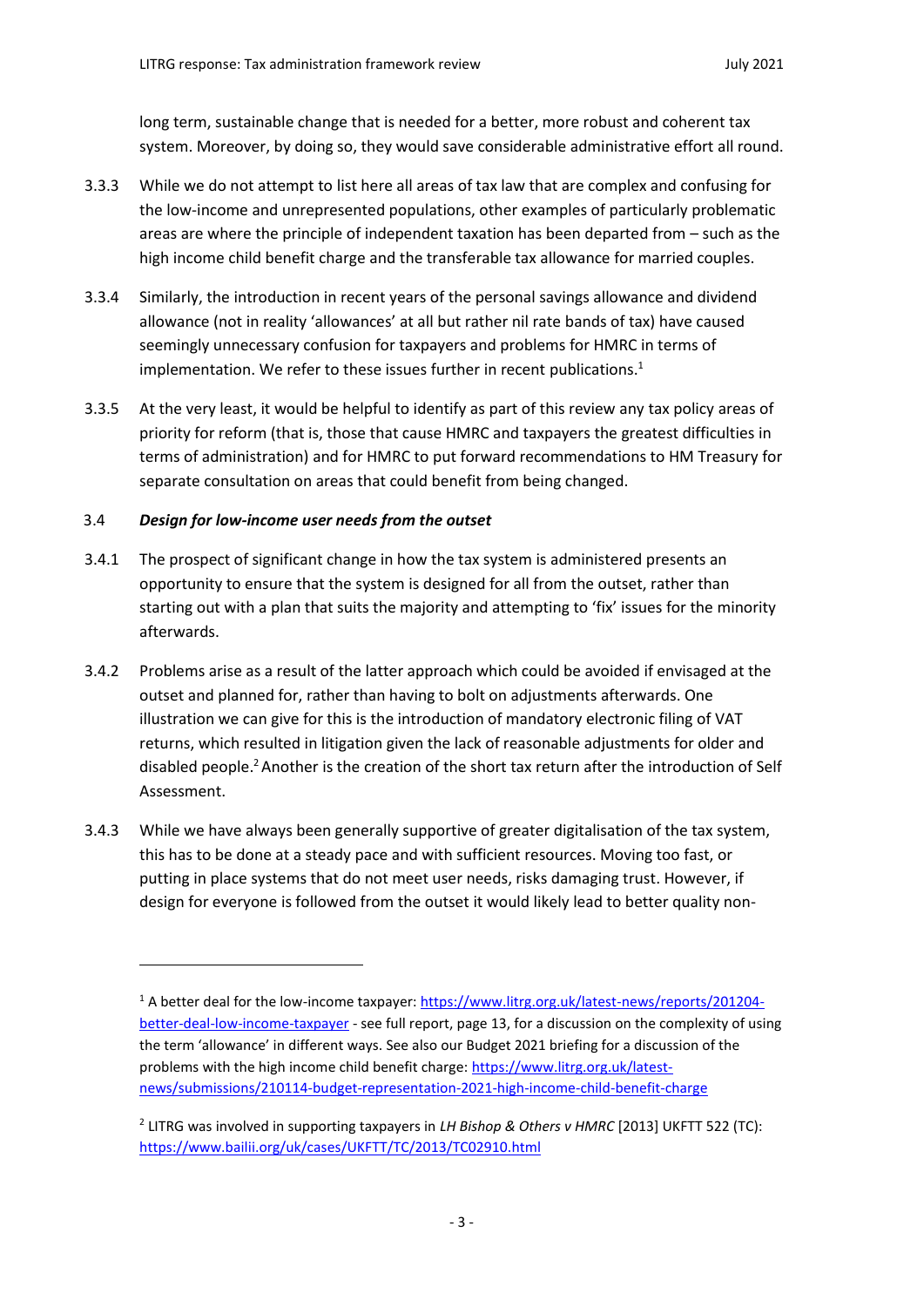digital arrangements. For example, how can the benefits of Making Tax Digital (MTD), such as nudges to claim reliefs, be replicated in a non-digital channel?

- 3.4.4 Both the digitally excluded and the digitally challenged need to be catered for as part of the system's design. While comparing the use of digital technology now to, say, 10 years ago, there is some reason to be optimistic that the population of digitally excluded taxpayers might be shrinking over time. However, it is important that HMRC recognise, that even amongst people who may be a more IT savvy, there is a difference between basic usage such as being able to send emails or make online purchases, and undertaking more complex or involved tasks/transactions and being truly comfortable and confident online.
- 3.4.5 Also, at the low-income end it seems improbable that the issue will disappear altogether for example, as people age they might have neither the will, the ability, nor the financial resources to keep pace with changing technology, so might become digitally excluded over time. Another example is if people become seriously ill or disabled and then have difficulty managing their affairs, whether for the long term or a particular period of time. It is important to recognise that experiencing problems transacting digitally may not be permanent and may change as this query to the LITRG website shows:

"I am been off from work from September 2019, Suffering from very high depression. That's affect my daily routine. It's also caused me to become suicidal. Therefore I couldn't work or manage my normal income I would like if you guys can help me , to check if am eligible to a tax refund and Also the backdated one from September, I would really appreciate if I can get a help from you guys, I try to do it online but because of my diagnose it's way too hard for me to do it and concentrate on it."

- 3.4.6 For the low-income population in particular, how HMRC help and support people is equally central to any changes as modernising legislation or systems. Wherever possible, people should be enabled to deal with their tax affairs independently rather than, for example, expected to rely on support from, or share private financial information with, friends and family. Seeking assistance (from friends and family, for example) should be a matter of personal choice rather than one of necessity.<sup>1</sup>
- 3.4.7 In designing digital systems, HMRC should learn from past experience. For example, when implementing the Self Employment Income Support Scheme (SEISS), we understand that most people could engage with the digital system but there were more calls to the helpline

<sup>&</sup>lt;sup>1</sup> See for example *LH Bishop*, as above, which at para 749, refers to enforced reliance on friends and family as being a breach of Article 8 (right to respect for private and family life) of the European Convention on Human Rights: "in so far as the obligation to file online forces an appellant to use their friends and family to file online on their behalf, or to use the computer of their friend or family member, I consider that this is a breach of A8 without justification" (see [https://www.bailii.org/uk/cases/UKFTT/TC/2013/TC02910.html\)](https://www.bailii.org/uk/cases/UKFTT/TC/2013/TC02910.html).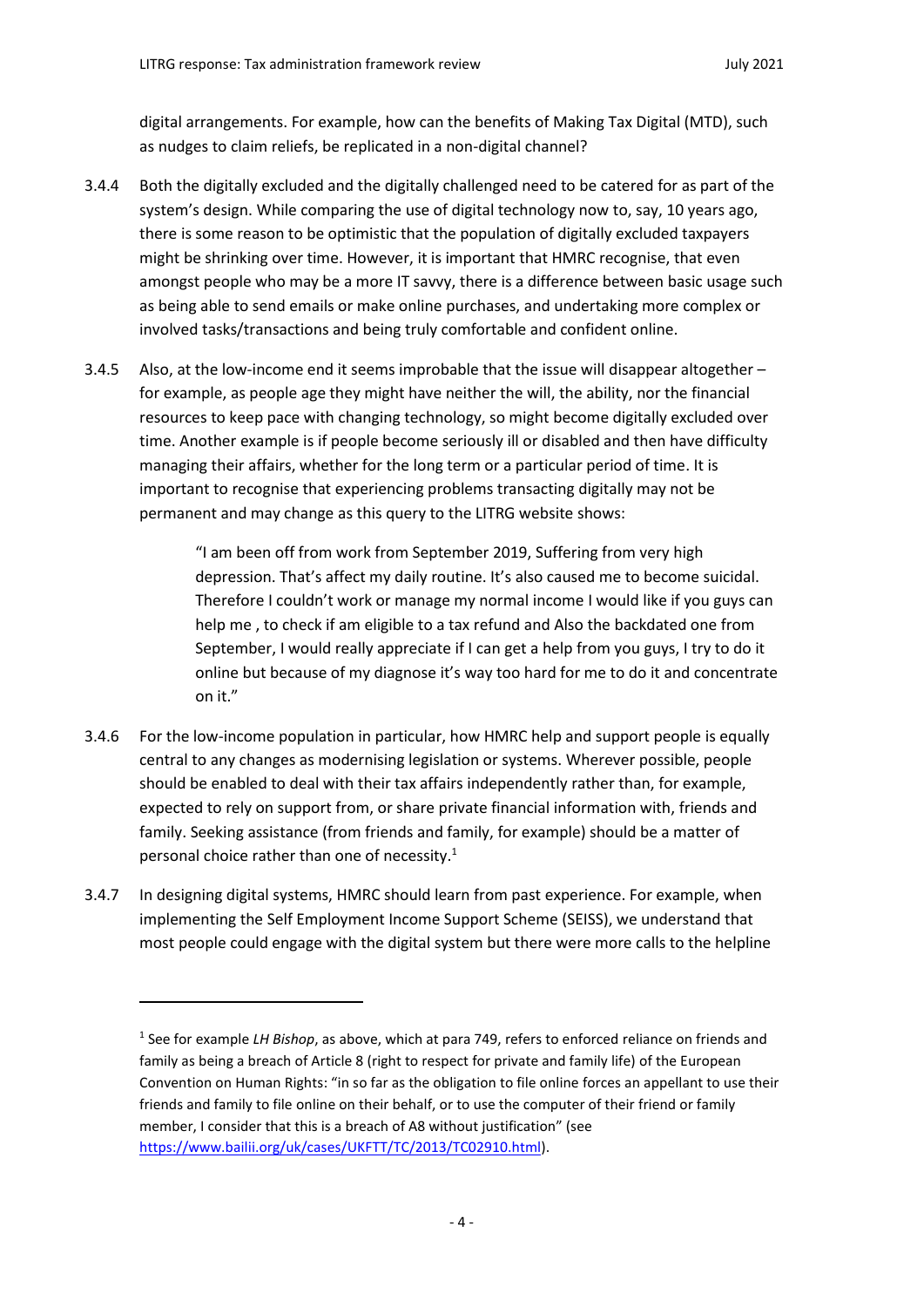than HMRC expected. It would therefore be useful to understand why people were calling and consider what this means for implementing other new systems.

#### 3.5 *Third party software / HMRC having their own systems*

- 3.5.1 Following on from the above, we have some concerns about the precedent set with Making Tax Digital for HMRC not to offer their own software for people to meet their tax obligations. We have consistently said that we believe it is essential for HMRC to offer direct access to the system without people having to use third party software, which adds another layer in the process and potentially creates confusion when individuals have to choose a system or product. Free third party software is also likely to have limitations meaning that those who cannot afford to pay might miss out on some of the key advantages of digitalisation. Software providers might also only offer a free trial period or try to upsell better versions of their software to users of the free versions, meaning potential disruption and distraction for those merely trying to meet their obligations.
- 3.5.2 HMRC will need to set out a clear plan for engagement with taxpayers for the future, otherwise there would seem to be a risk that people could have to engage 'piecemeal' with the system, giving them a disjointed experience. This could in some ways prove to be a retrograde step from Self Assessment being a single, annual, 'all in one place' process.

#### 3.6 *HMRC's approach to mandating online filing versus encouraging its use*

- 3.6.1 In the call for evidence, HMRC note that some businesses have switched to online services such as online banking, online invoicing systems etc and it seems to suggest that MTD and real time payments is just a natural extension of this. However, we think it is one thing for businesses and individuals to choose to engage online with certain services and to have done this naturally over time at a pace to suit them, but quite another to mandate online interaction with HMRC within a set timescale.
- 3.6.2 In this respect, we would highlight two points: (a) the underlying complexity of tax as against online banking, say, is very different – being able to transact digitally does not remove the need for support and guidance for the task in hand; and (b) people are often worried about interacting with HMRC and getting their taxes right – for example, getting your tax wrong can give rise to penalties.
- 3.6.3 We therefore suggest that building trust in HMRC systems and making them easy to access and use is a better approach than mandating people to use them. People will naturally migrate to them if they are fit for purpose in this way, as happened with online Self Assessment.

#### 3.7 *Ensuring HMRC deliver on Charter commitments/customer service*

3.7.1 HMRC want to build trust in the tax administration system. We think that this can be helped by continuing the good work already started to embed the Charter at the heart of their working and to 'test' any proposals for change against the principles in the Charter.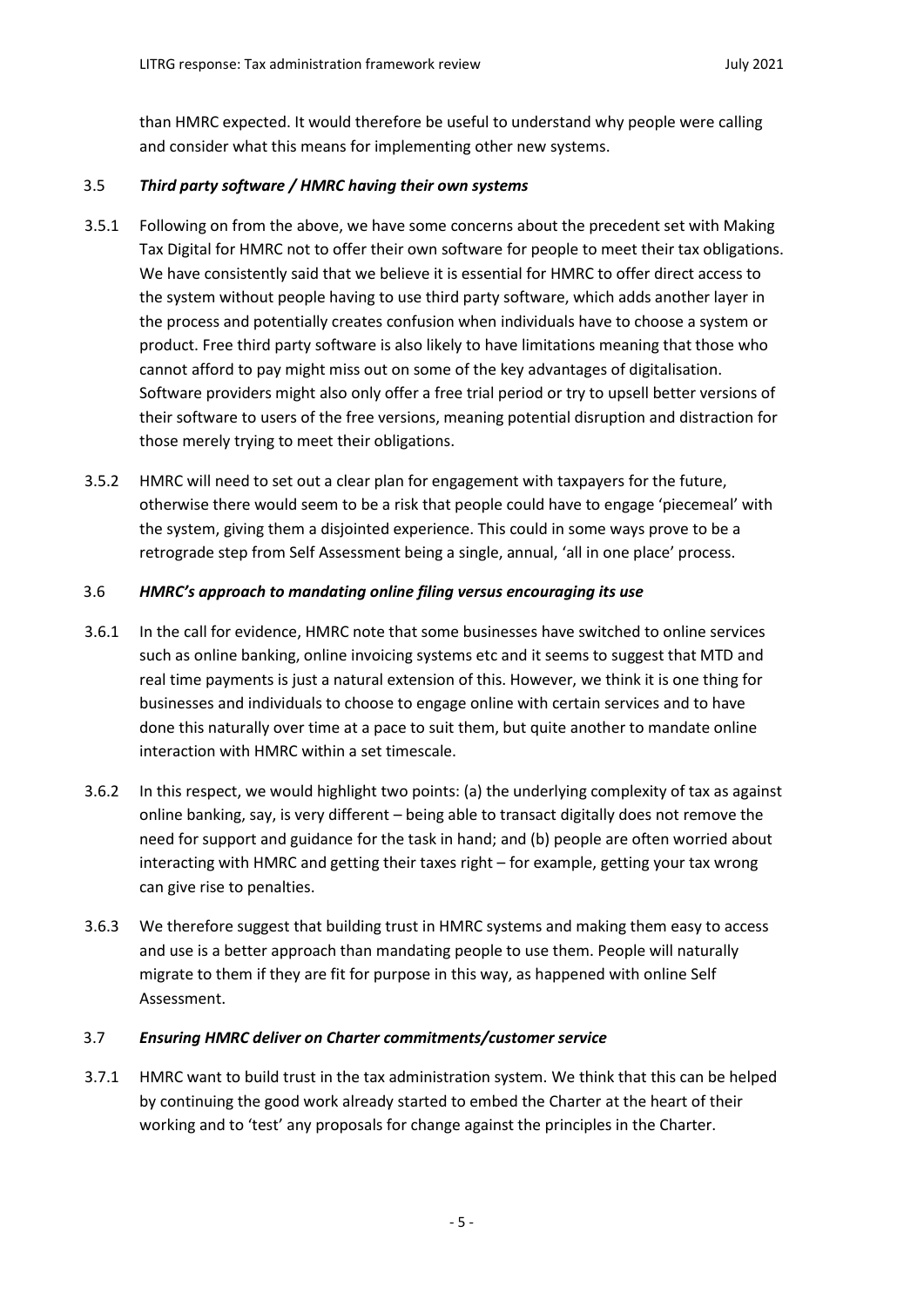- 3.7.2 Trust takes a long time to build but conversely can be quickly lost. For example, HMRC have recently put in very welcome effort into redesigning debt letters encouraging taxpayers to get in touch to agree payment terms, however individuals have then struggled to get through to HMRC on the telephone to follow up on the letter. Efforts to engage taxpayers and build trust therefore need to be done looking at the whole customer journey.
- 3.7.3 Getting the basics right, such as ensuring data and forms (such as tax returns and claims) are processed correctly and in a timely fashion is also key to building trust. Continuing to review issues causing complaints is important in this respect.

#### 3.8 *Help the helpers*

3.8.1 Notwithstanding the above point that people should be enabled, where possible, to meet their tax obligations independently, there will always be some who need help – either from friends and family, HMRC, the tax charities or other advisers acting pro bono. The system therefore needs to cater for them and be made as easy as possible to use. It is in HMRC's interests to smooth processes for those who support taxpayers, for example by allowing pro bono advisers access to dummy system and publishing up to date screen shots of questions in online systems.<sup>1</sup> Ensuring people are helped to get things right in the first place cuts down on contact with HMRC and the need to unpick problems when things have gone wrong.

#### 3.9 *Interactions with other systems*

- 3.9.1 For those claiming welfare benefits, interactions with those systems and other government departments are an important consideration, particularly with the ever-greater use of data sharing across government. Interactions of the tax system with other systems therefore need to be considered as part of any changes.
- 3.9.2 For example, the interaction of the tax system with universal credit (UC) is vital. Changes to the payment regime would impact on UC claimants, particularly the self-employed.
- 3.9.3 Equally, HMRC (together with the DWP) might consider whether, as part of any changes, there is any way the tax system can better serve UC claimants. At present, for example, UC claimants must notify the DWP if they receive a tax refund so that it can be taken into account in their claim. Perhaps in future, HMRC could notify DWP of tax refunds automatically (in a similar way to the sharing of PAYE RTI data)?
- 3.9.4 Another system reliant on tax administration is collection of student loan repayments. These do not appear to be mentioned in this initial call for evidence, but consideration of them will be an important factor in any proposed changes and more detailed consultation.

 $1$  As suggested in our paper 'A better deal for the low-income taxpayer' – see page 36 of full document[: https://www.litrg.org.uk/latest-news/reports/201204-better-deal-low-income-taxpayer](https://www.litrg.org.uk/latest-news/reports/201204-better-deal-low-income-taxpayer)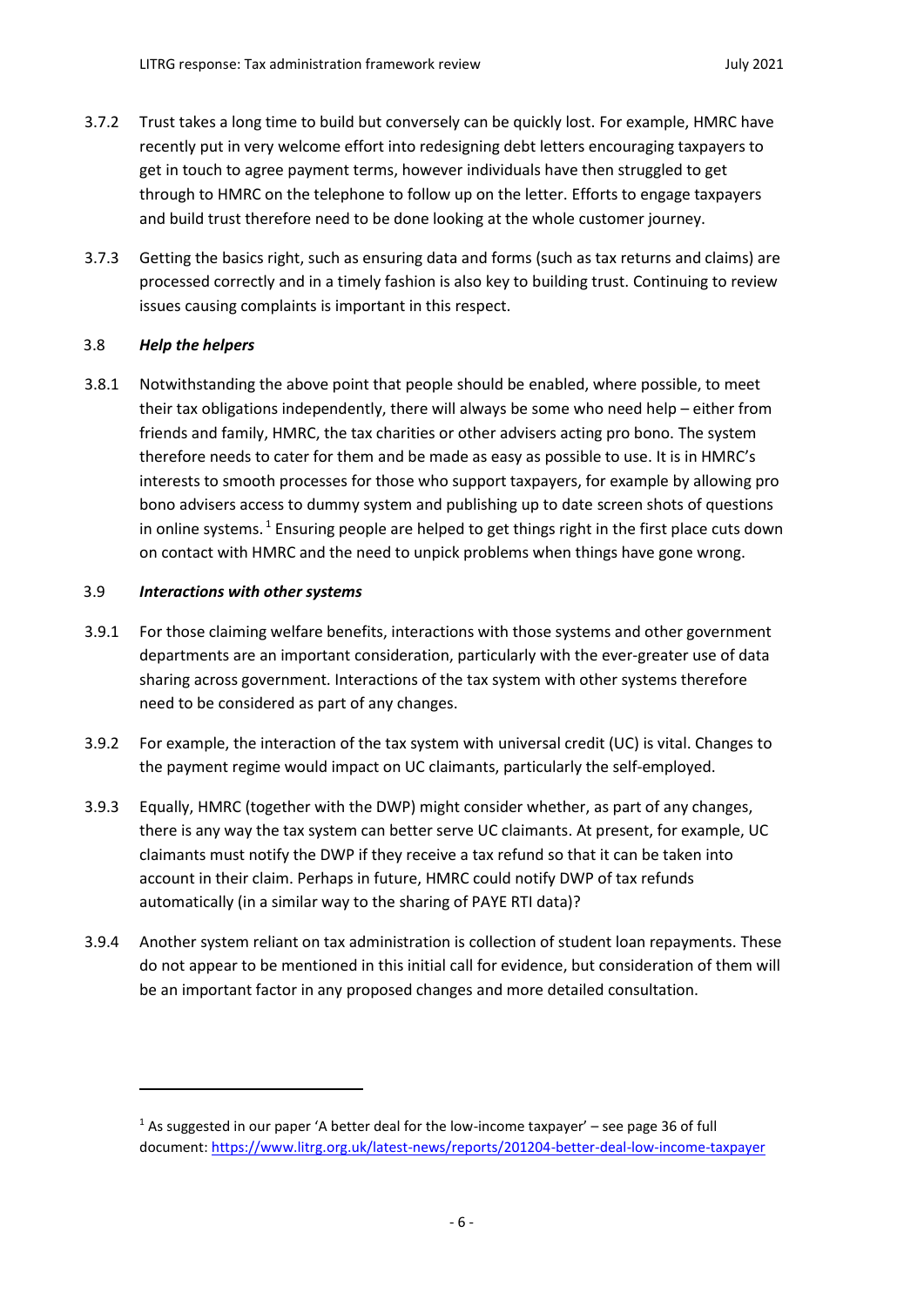#### 3.10 *Scams*

- 3.10.1 In the last year<sup>1</sup>, queries received to our website referring to tax scams have increased by 50% as compared to the previous year.<sup>2</sup> This indicates that there has been a worrying rise in such activity.
- 3.10.2 The plague of such scams is undermining trust in the tax system and perhaps in particular people's willingness to engage with HMRC via digital channels. HMRC should therefore keep tackling these scams as a priority – for example, working with Ofcom as in the past<sup>3</sup> – and ensure security is a priority in any changes (though caution is needed to ensure that tighter security does not block people out of the system – as we discuss elsewhere in this response). HMRC could also do more to raise awareness of scams, for example highlighting in all correspondence information they publish on how to recognise genuine contact.<sup>4</sup>
- 3.10.3 It should also be noted that those who have fallen victim to scams might need additional help and support, or alternative channels of engagement if they lose trust in digital systems as a result.
- 3.10.4 Although not 'scams' as such, we are also concerned about a rise in companies targeting unrepresented taxpayers to assist them in their dealings with the tax system, the most common is in relation to tax refunds. Whilst it is entirely legitimate for people to choose to appoint a company to claim a refund on their behalf, it is important that this is a fully informed choice, and that the individual understands the fees involved. Many people do not understand they can claim refunds directly from HMRC at no cost, or do not know how to do so. It is incumbent on HMRC to do more to help people know what they can claim. We have also raised recent concerns about deeds/letters of assignment being used by these companies in respect of other refunds that they have not helped arrange. This is a consumer protection issue that needs urgent attention. The introduction of MTD opens up even more opportunities for scams and for companies to find ways to target low-paid individuals to sell paid products that may not be necessary. All of this erodes people's trust in HMRC and the tax system.<sup>5</sup>

<sup>1</sup> Mid-June 2020 to mid-June 2021.

<sup>2</sup> Mid-June 2019 to mid-June 2020.

<sup>3</sup> E[g https://www.gov.uk/government/news/controls-prevent-phone-fraudsters-spoofing-hmrc](https://www.gov.uk/government/news/controls-prevent-phone-fraudsters-spoofing-hmrc) 

<sup>4</sup> <https://www.gov.uk/guidance/check-a-list-of-genuine-hmrc-contacts>

<sup>&</sup>lt;sup>5</sup> See also our 25 June 2021 press release: [https://www.litrg.org.uk/latest-news/news/210625-press](https://www.litrg.org.uk/latest-news/news/210625-press-release-litrg-concern-growing-complaints-about-tax-refund-companies)[release-litrg-concern-growing-complaints-about-tax-refund-companies](https://www.litrg.org.uk/latest-news/news/210625-press-release-litrg-concern-growing-complaints-about-tax-refund-companies)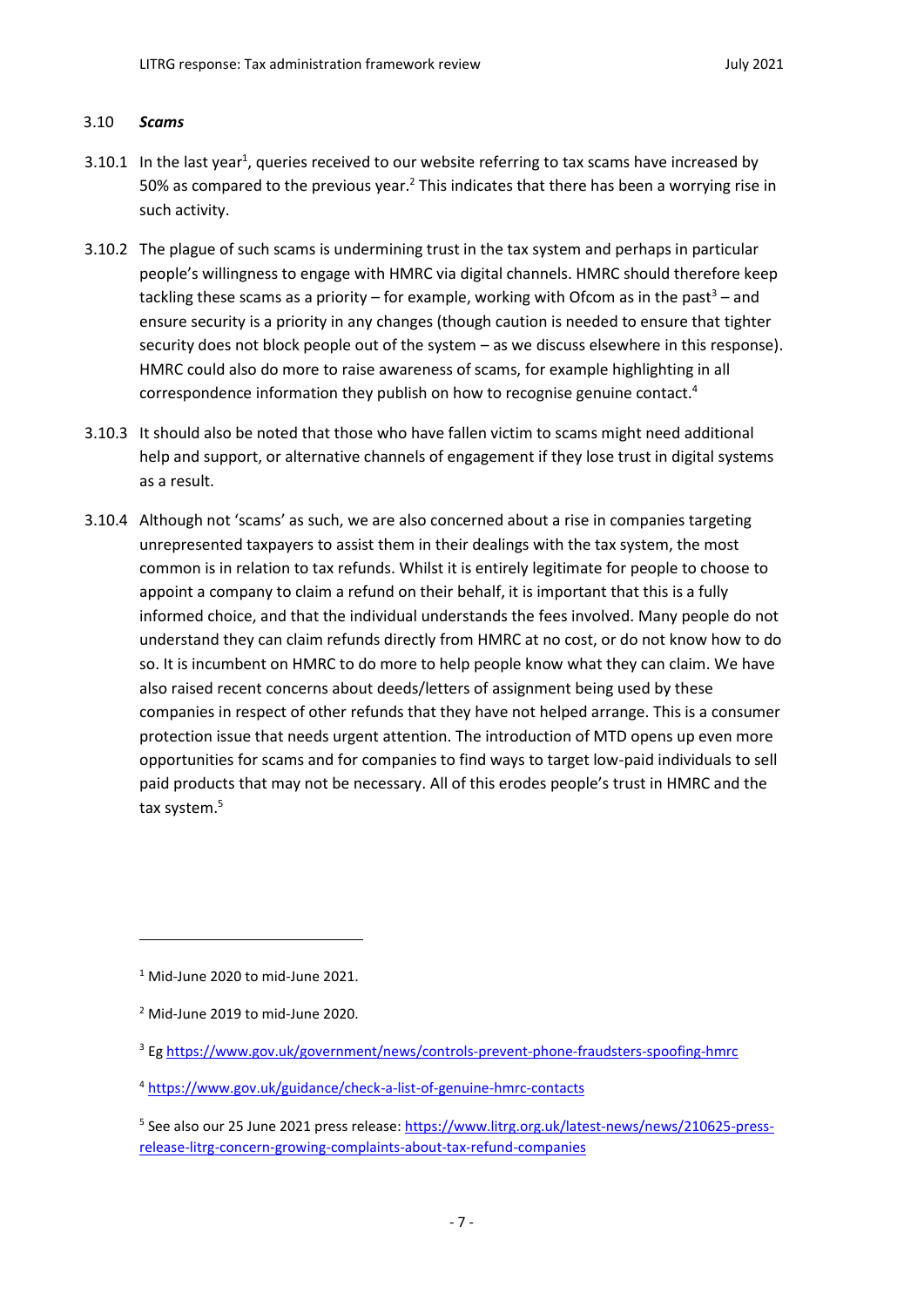#### **Chapter 2: Reviewing the tax administration framework**

## **4 Q1. Are there reforms which HMRC should focus on for the framework review? Which changes should we prioritise to drive improvements in the taxpayer experience?**

- 4.1 We welcome the focus of this question on improvements in the taxpayer experience. In recent years, a lot of HMRC's activity across both tax and tax credits has been focused on reducing the tax gap and collecting more tax. Whilst this is of course entirely legitimate, HMRC's Charter promise is to work with people to get their tax right. This means ensuring people are also claiming any reliefs they may be entitled to and not over-paying tax. There is less focus on this aspect and this is something that must be addressed in order to build trust in the tax system – especially given that with greater use of data in their possession in future, HMRC will be better placed than ever before to spot where for example a claim could have been made. And indeed there will be an expectation that HMRC puts as much effort into using data for this purpose as for collecting more tax.
- 4.2 We think that the following points are key to any significant reforms in tax administration.

### 4.3 *HMRC must continue to address and fix problems with the existing system even if working towards longer term and more radical change*

- 4.3.1 There is a need to separate out issues that are causing people problems today and whether there is anything that can be done to address these now rather than wait for a 'new system' to alleviate them. Any new system will take time to design and implement, so in the meantime, if things are not working well, the trust HMRC are seeking to build will be lost (or not start to be regained).
- 4.3.2 One recent example of this is in relation to the use of disguised remuneration schemes by umbrella companies to pay workers. We have been pressing HMRC to take urgent action on these schemes to prevent the continued exposure of low-income workers to these schemes.<sup>1</sup> While this might be tied up with wider questions of regulation for engagers of labour, we feel that HMRC should be using existing powers to tackle the issues in the meantime.
- 4.3.3 We might also give here the comparison with tax credits moving to UC. In anticipation of the move, investment in tax credits was reduced with the consequence that issues have been perpetuated in the old system and no real improvements have been made. Given that we are now several years beyond the initial anticipated date for all claimants to be moved from tax credits to UC, we think that some important lessons should be learned from taking this approach.

<sup>1</sup> Our March 2021 report on Labour Market Intermediaries sets out the issues: <https://www.litrg.org.uk/latest-news/reports/210324-labour-market-intermediaries>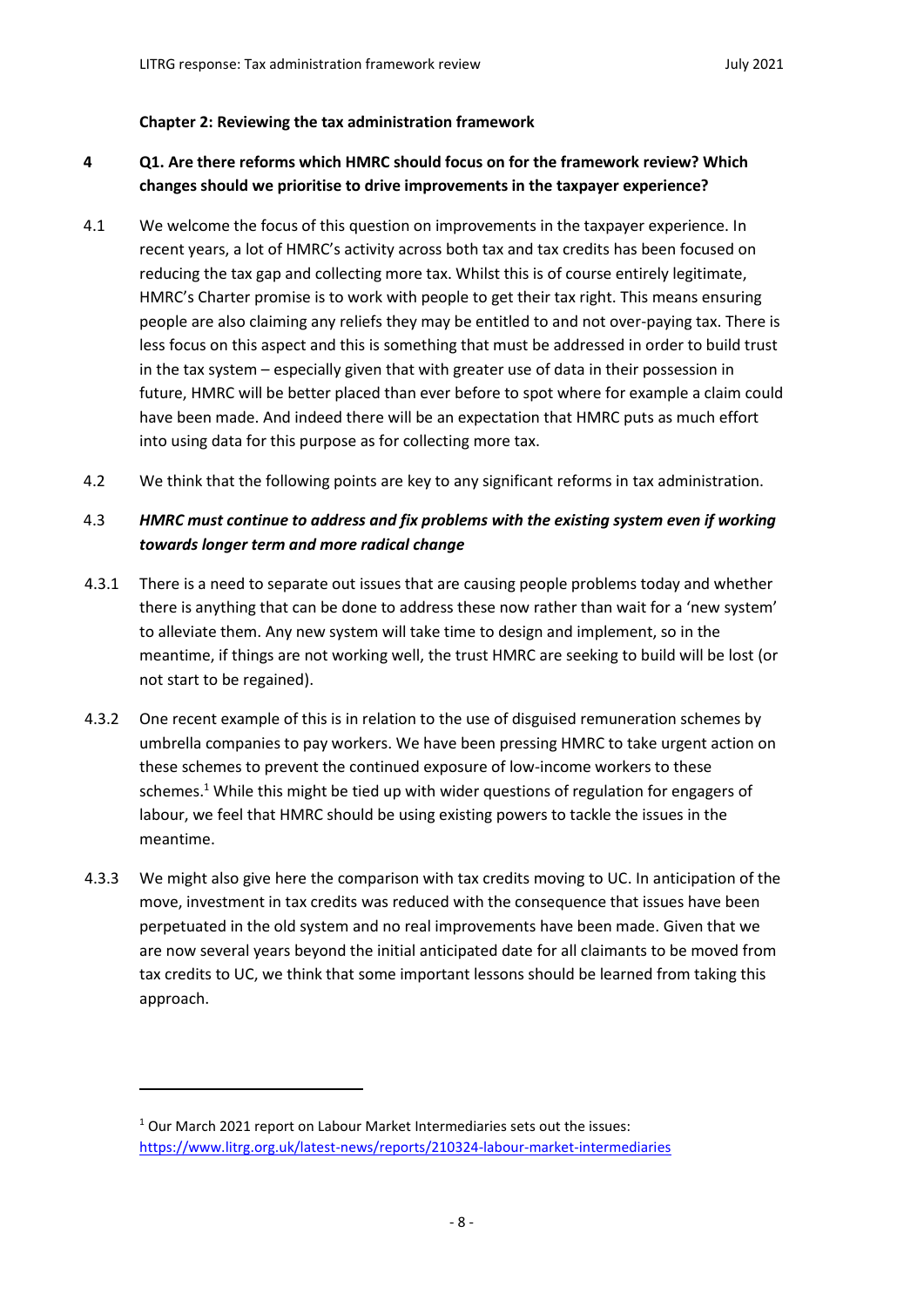#### 4.4 *Responsibility*

- 4.4.1 One of the most urgent reforms required in the tax system is redefining the lines of responsibility. Self Assessment and the principle of notifying HMRC of liability to tax currently place the onus very much on the individual to ensure that their tax is correct.
- 4.4.2 In reality, however, given that tax is so complicated and that people are not schooled in their obligations, this expectation is largely unrealistic. Moreover, the ever greater use of data and pre-population does bring into question whether the balance of responsibility is correct. Although HMRC may be clear in various parts of the system where responsibility lies, this is not always made clear to taxpayers and the increasing use of data and pre-population presents mixed messages to taxpayers about their responsibilities.
- 4.4.3 We also find that HMRC processes do not always follow the legal position. For example, the correct operation of PAYE is the responsibility of the employer. In the event of tax being underpaid, the employer should be issued with a determination under regulation 80 of the PAYE Regulations.<sup>1</sup> HMRC should only pursue the employee for an under-deduction if the employee has colluded in the under-deduction or HMRC have otherwise determined that the employer's error was made in good faith. In those two situations, HMRC should issue a regulation 72 determination to the employee, against which the employee can appeal. In practice, however, employees are issued P800 calculations showing an underpayment of tax without HMRC having determined whether the cause of the underpayment was employer error and no regulation 72 determination is made. Unrepresented taxpayers would usually not understand how the underpayment arose and in some cases, the underpayment will be 'coded out' automatically for collection. This denies the taxpayer an understanding of how the underpayment arose and the ability to challenge it. HMRC's systems should be changed to evaluate how an underpayment has arisen (for example, an employer has operated an incorrect code) and issue the determination to the employer by default, rather than the employee.
- 4.4.4 Here it is important too for HMRC to recognise the position of the taxpayer relative to that of HMRC (or to a third party data provider). The balance of power and resource is weighted heavily in HMRC's favour. There is some acknowledgement of this, for example within the penalty regime for inaccuracies in a document where a taxpayer can be judged to have taken reasonable care on the basis of their own individual circumstances. However, more could be done across the board – from data accuracy, to appropriateness/proportionality of penalties to resolving disputes/appeals to recognise the imbalance of resource between HMRC and the individual.
- 4.4.5 It is therefore welcome that page 10 of the call for evidence notes that the review aims to provide a clear division of responsibilities between the individual and the state. The OTS

<sup>1</sup> SI 2003/2682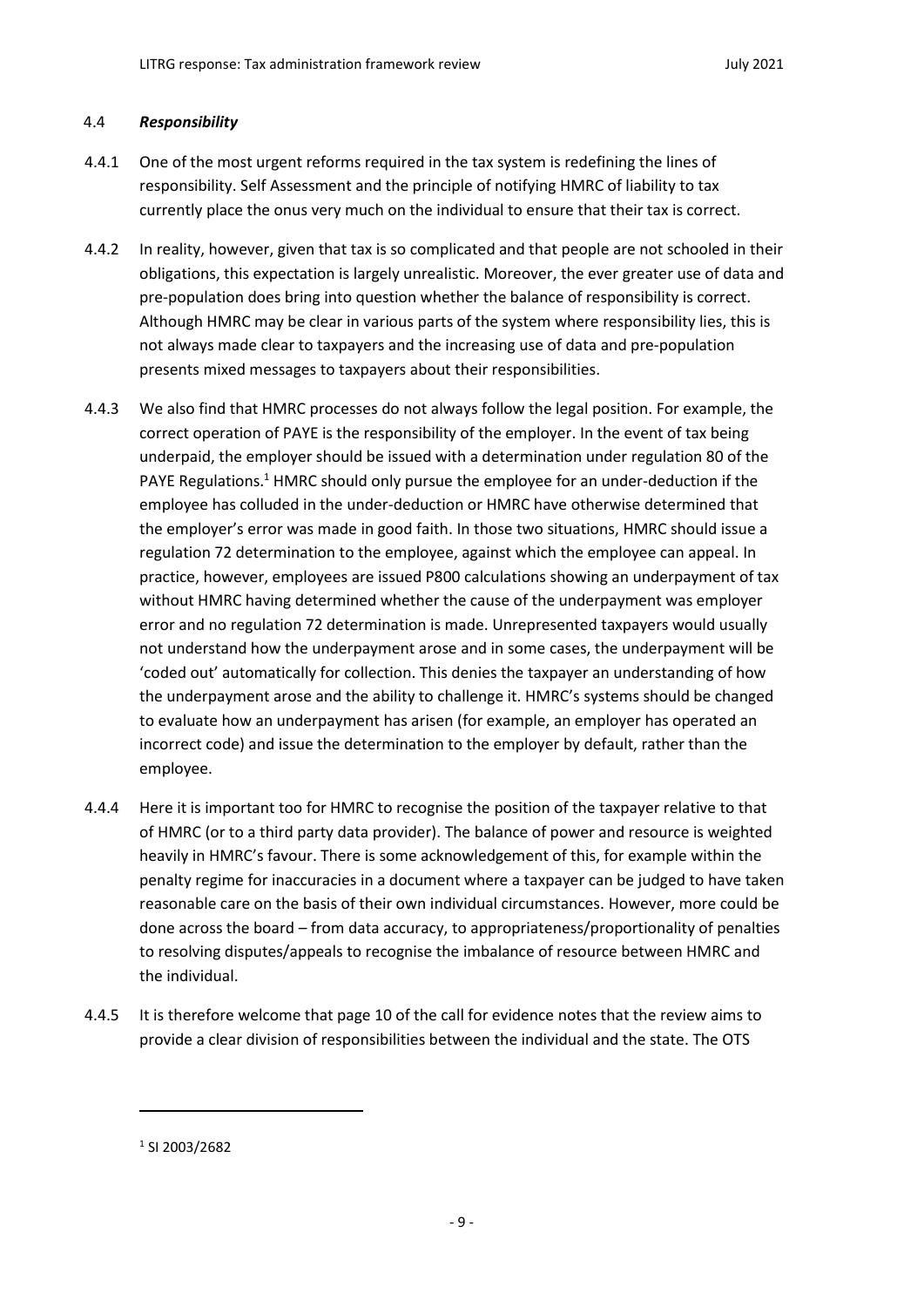recently published their third-party data report<sup>1</sup> which recognised the concerns LITRG had raised about this issue previously and recommended a broadly based consultation about the balance of responsibilities between data providers, software providers, agents, taxpayers and HMRC and the extent to which it is reasonable for taxpayers to rely on the data provided. We think this would be a welcome first step.

4.4.6 In any such delineation, it is important (as noted above) not to omit the role of third parties. It is also essential to clarify issues surrounding personal responsibility for one's tax affairs where a 'trusted helper' is involved. We suggest that HMRC revisit the OTS 'Life Events' report, Chapter 5. 2

#### 4.5 *Better use of data*

- 4.5.1 We discuss use of data fully in response to Chapter 5 of the call for evidence, however we wish to emphasise here three points as a matter of priority for improvements.
- 4.5.2 First, the main principle with using data should be to use it early to aid compliance and that people are paying the right amount of tax from the start, rather than use it later in the process to discover underpaid tax (and potentially penalise people for mistakes) or require people to make claims to get refunds.
- 4.5.3 Second, HMRC must make improvements in the transparency of data held about a taxpayer. We think that trust would be built if people were able to more easily<sup>3</sup> see a copy of data HMRC hold and understand what it has been used for. By comparison, we think it's interesting to compare how other companies manage data transparency. We understand, for example, that Facebook now allows you to download a copy of all of your information fairly simply and easily. Perhaps HMRC, with joined up systems, would similarly be able to implement such functionality. This could replicate the Subject Access Request, but as an automated process (though maintaining an offline channel for the digitally excluded).
- 4.5.4 Third, and importantly, HMRC should prioritise making best use of existing data that they hold before seeking to collect additional data. There is much that can be done to help people get their tax right (including claiming tax that might be owed to them) by matching data and nudging taxpayers in the right direction. Two examples of this are: using Construction Industry Scheme payments data and matching it to subcontractors' Self Assessment returns; and matching together data about deceased taxpayers with the records of their bereaved spouse or civil partner to ensure that the survivor's PAYE tax codes are correct and that they have claimed any residual married couple's allowance or transferable tax allowance for married couples. As noted above, in our experience, HMRC are currently better at matching

<sup>&</sup>lt;sup>1</sup> See OTS 'Third Party Data report', July 2021, Page 12

<sup>2</sup> See OTS 'Taxation and life events', October 2019, Chapter 5, para 5.52ff: <https://www.gov.uk/government/publications/ots-life-events-review-simplifying-tax-for-individuals>

<sup>&</sup>lt;sup>3</sup> That is, without having to submit a Subiect Access Request.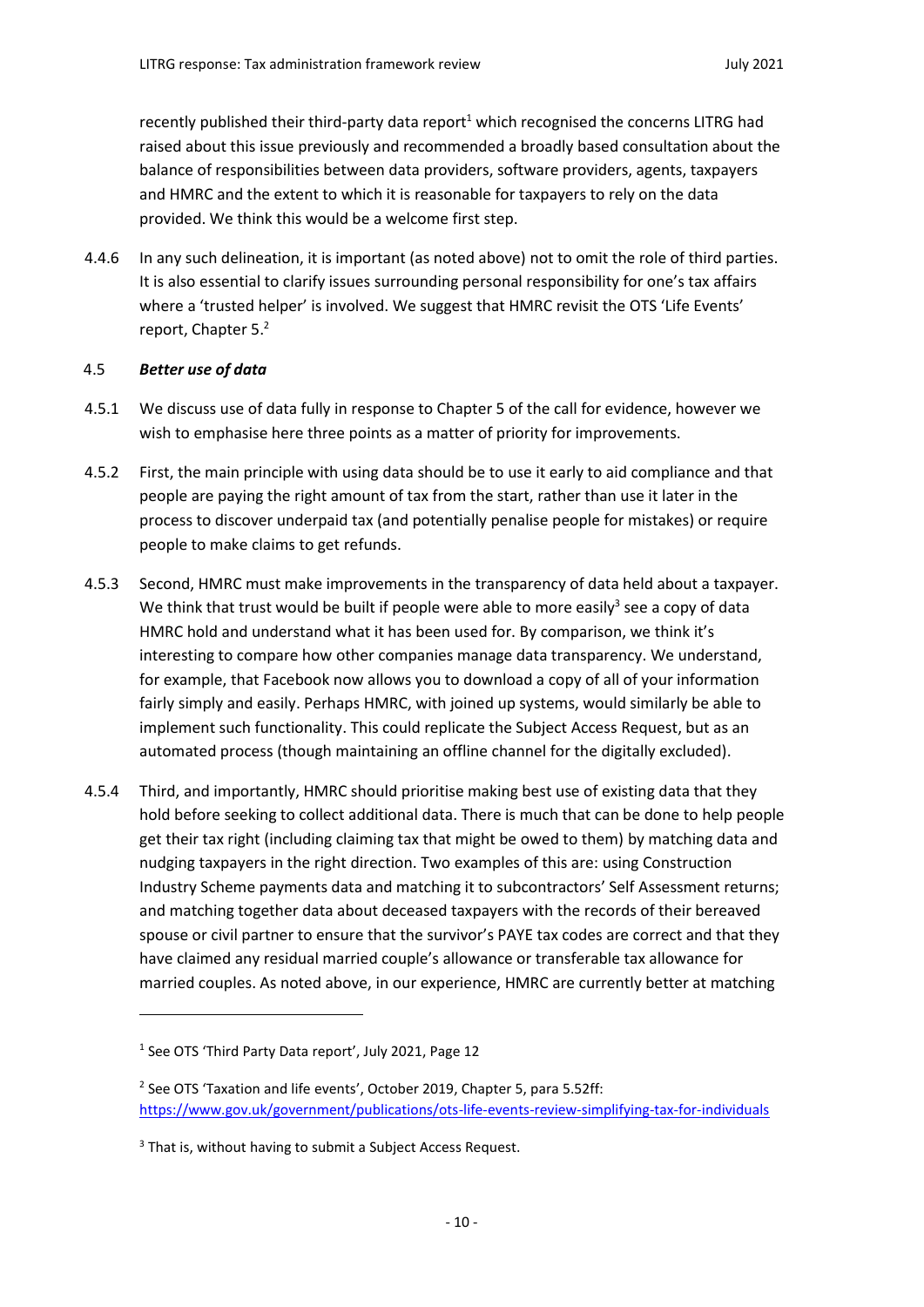data where it identifies non-compliance and an underpayment of tax than where it might benefit the taxpayer. This mode of operation, together with any legislation that currently stymies use of data in this way, need to be changed in order to build trust that the system is fair and even-handed.

4.5.5 We were pleased to see these three points also appear in the recent OTS third party data report and we generally support the associated recommendations made by the OTS.

#### 4.6 *Improve PAYE*

- 4.6.1 For many people, PAYE works well, however there is scope to consider improvements. A surprising number of people still seem to be caught out by the Starter Checklist and in particular the problem of ticking box A instead of box C where it is a second job, meaning double personal allowances are given. Where HMRC have real time information about a person's pay and taxes, it seems that if this issue arises HMRC should be able to rectify it quickly such that a significant tax underpayment is avoided.
- 4.6.2 However, such 'dynamic' coding seems to have stalled and we think that better use could be made of data in-year to reduce the need for end of year reconciliations. For example, HMRC should be able to use RTI data to carry out monthly mini reconciliations of taxpayers' position in-year and consequent re-coding, rather than waiting until after the tax year. We discussed other points on PAYE coding in our paper, A better deal for the low-income taxpayer.<sup>1</sup>
- 4.6.3 Similarly, and referring back to our comments above about considering areas of simplification in the legislation itself, we outlined in that paper how coding is made overly complex by the operation of marriage allowance and married couple's allowance as tax credits rather than in the same way as the personal allowance. The PAYE code displays these as extra allowances thus giving a misleading impression which in some situations (such as the taxation of state pension lump sums) can create unexpected tax liabilities.

#### 4.7 *Make greater use of Simple Assessment*

- 4.7.1 Leading on from our comments above about better use of data, for the sake of simpler interactions between HMRC and taxpayers, HMRC could extend the scope of Simple Assessment. It should be possible to give more prominence to Simple Assessment in the digital age so that Self Assessment becomes exceptional over time.
- 4.7.2 For this to be possible, HMRC do, however, need to address issues with Simple Assessment. For example, we understand there have recently been a number of issues where it has thrown up interactions with the P800 process, with tax paid after a P800 calculation being refunded to a taxpayer and then being re-assessed under Simple Assessment. Similarly, taxpayers have had tax mistakenly refunded via Simple Assessment when they are already in

<sup>&</sup>lt;sup>1</sup> See pages 22-23 of the full version: [https://www.litrg.org.uk/latest-news/reports/201204-better](https://www.litrg.org.uk/latest-news/reports/201204-better-deal-low-income-taxpayer)[deal-low-income-taxpayer](https://www.litrg.org.uk/latest-news/reports/201204-better-deal-low-income-taxpayer)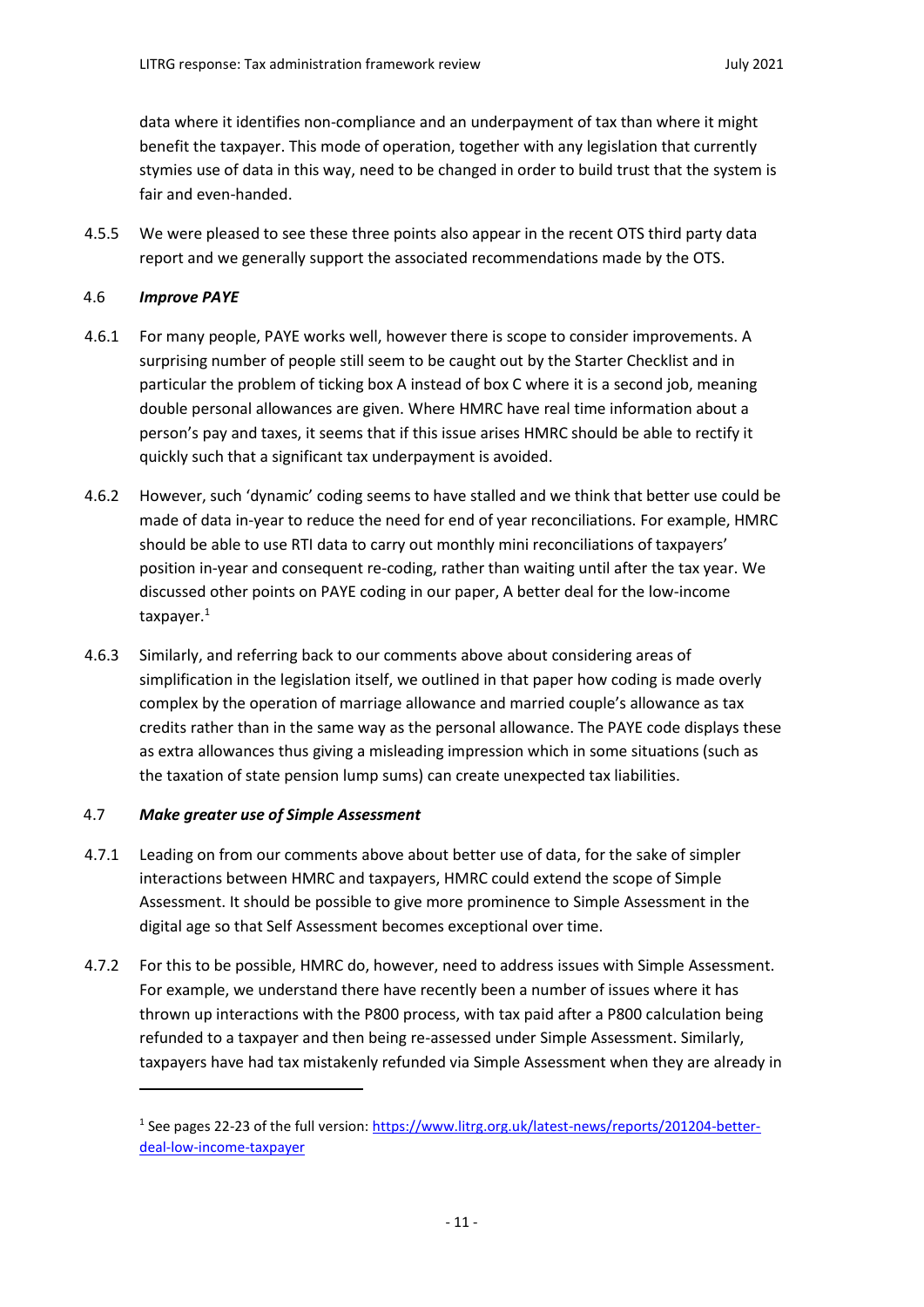Self Assessment, further indicating that HMRC's systems do not 'talk to each other' as one might expect. Such anomalies again damage trust in HMRC's systems.

#### 4.8 *Guidance and taxpayers' ability to rely on it*

- 4.8.1 Unrepresented taxpayers rely more heavily on GOV.UK guidance than represented taxpayers. Guidance is critical in terms of helping people ensure they pay the right amount of tax and for building trust in the tax system. Good guidance will reduce contact from taxpayers needing to check their position. We continue to have serious concerns about the standard of GOV.UK guidance, including that it:
	- is over-simplified such that it is misleading/wrong in parts.
	- uses key terminology inconsistently.
	- is aimed at the majority, but lacks detail
	- is not sufficiently joined up across tax and benefits/other areas
	- does not provide the previously promised second layer of more detailed guidance in many areas
- 4.8.2 Although some steps have been taken recently to improve things in the guidance space for example by implementing OTS recommendations<sup>1</sup> to appoint a Head of Guidance and setting up a guidance strategy forum – much more work is needed.
- 4.8.3 Having simple, easy to understand guidance is important but so is having accurate and comprehensive guidance. Whilst guidance cannot cater for every complexity or circumstance, at the very least it should be clear that it does not present the full picture or that there might be exceptions. At present GOV.UK does not do this.
- 4.8.4 There are examples we can give where a taxpayer should be able to find information for a relatively common scenario that are not covered on GOV.UK. This is particularly so in relation to the tax, NIC and tax credit treatment of coronavirus related payments.
- 4.8.5 There are also examples where GOV.UK tries to explain complex tax legislation in a simple way such that it is misleading and wrong. This can have serious financial consequences.<sup>2</sup>

<sup>&</sup>lt;sup>1</sup> See the OTS report 'Guidance for taxpayers: a vision for the future' 2018 https://assets.publishing.service.gov.uk/government/uploads/system/uploads/attachment\_data/file/ 746076/OTS Guidance for taxpayers 041018.pdf

<sup>&</sup>lt;sup>2</sup> For example, we have seen people incurring unexpected 20% tax liabilities on pre-6 April 2016 state pension lump sums as they thought they were a non-taxpayer. In reality, they have technically been basic rate taxpayers, but they were benefiting from either nil rate bands of tax on savings or dividend income, or from a tax credit received as a result of the transferable tax allowance for married couples. GOV.UK guidance does not make this clear – see for example[: https://www.gov.uk/apply-tax-free](https://www.gov.uk/apply-tax-free-interest-on-savings)[interest-on-savings.](https://www.gov.uk/apply-tax-free-interest-on-savings) Given that these lump sums can be tens of thousands of pounds, the unexpected tax bill can be a significant shock for those affected.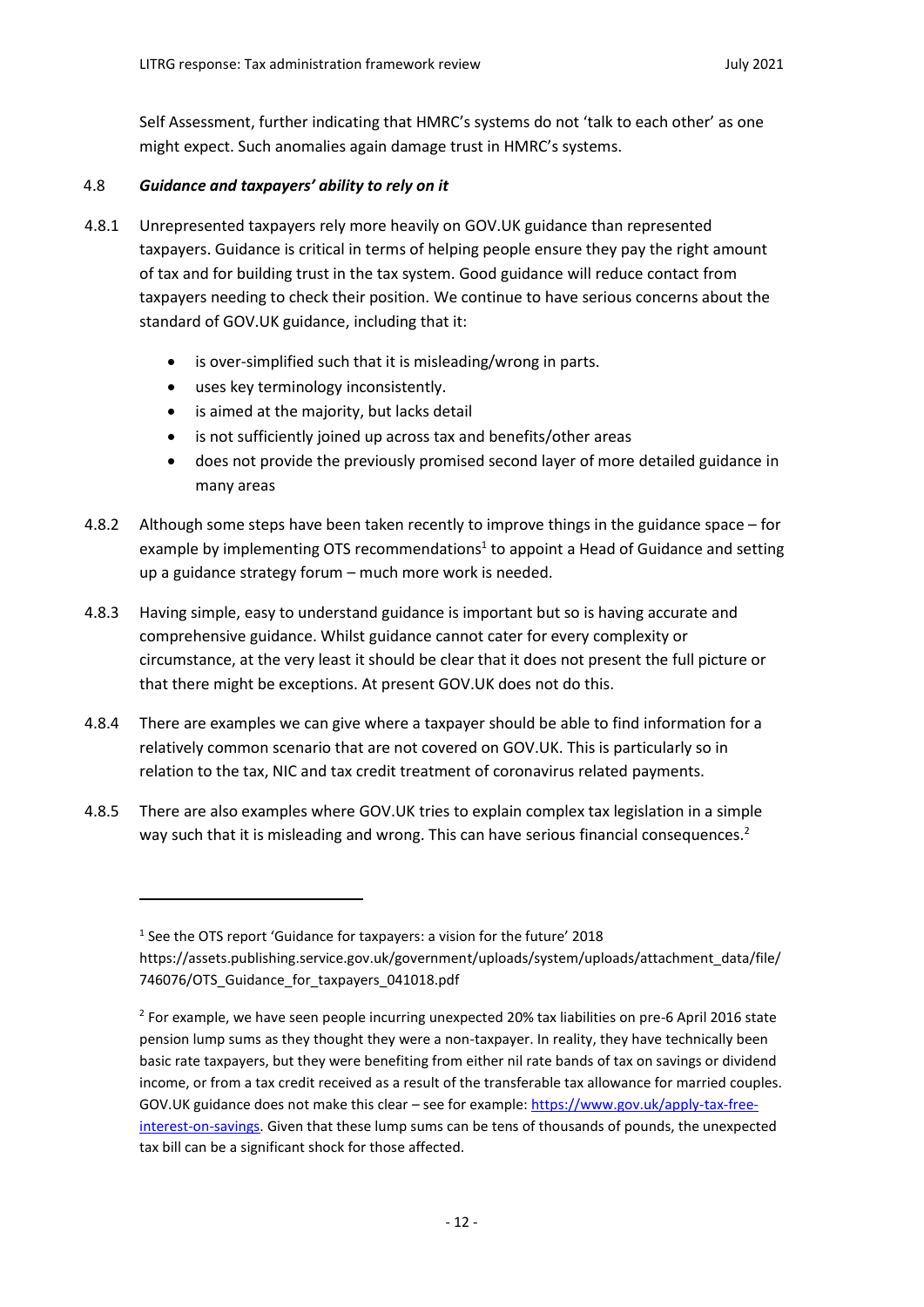- 4.8.6 There is also now a blurred line between guidance and advice. The recent removal of static guidance in favour of interactive tools is a worrying development. The tools, whilst helpful, do not always match the legislation, do not give sufficient explanation of the questions and direct people to take (or refrain from taking) a specific course of action based on their own individual circumstances.
- 4.8.7 We think interactive tools firmly fall into the advice category, yet the GOV.UK disclaimer states that the site does not give advice. The disclaimer also says no guarantees are provided that the information on the website will be current, accurate or complete. As if that is not worrying enough, it then says 'You should get professional or specialist advice before doing anything on the basis of the content<sup>'1</sup>. Given that HMRC often direct people to GOV.UK in the first instance, it is extremely concerning that people are told they cannot act on the basis of the information on GOV.UK if they cannot afford such advice – this is in breach of the HMRC Charter commitment to help people get things right and must be looked at urgently.
- 4.8.8 In addition, HMRC now have many other channels for taxpayers to obtain guidance and advice –videos/webinars, GOV.UK written guidance, Twitter, forums, via correspondence, helplines and webchat. Extra support is given to some people.
- 4.8.9 If people rely on answers they are given as a result of engaging with HMRC via these channels and later find out the information or answers they received was wrong, trust in the system is damaged or lost. It is currently unclear to what extent people can rely on guidance and advice through these channels. HMRC's written statement on reliance is not specific enough on these interactions and is from 2009. It must be revised and updated as soon as possible to make the position clear for all taxpayer interactions, as well as address the conflict between HMRC's statement and the wider GOV.UK disclaimer.
- 4.8.10 One example we have seen recently on Twitter is pasted below:

# @HMRCcustomers when you dispose of a property post probate at more than stated value - how do 3 x beneficiaries pay CGT?

3:07 PM · Jun 24, 2021 · Twitter for iPhone

<sup>1</sup> <https://www.gov.uk/help/terms-conditions>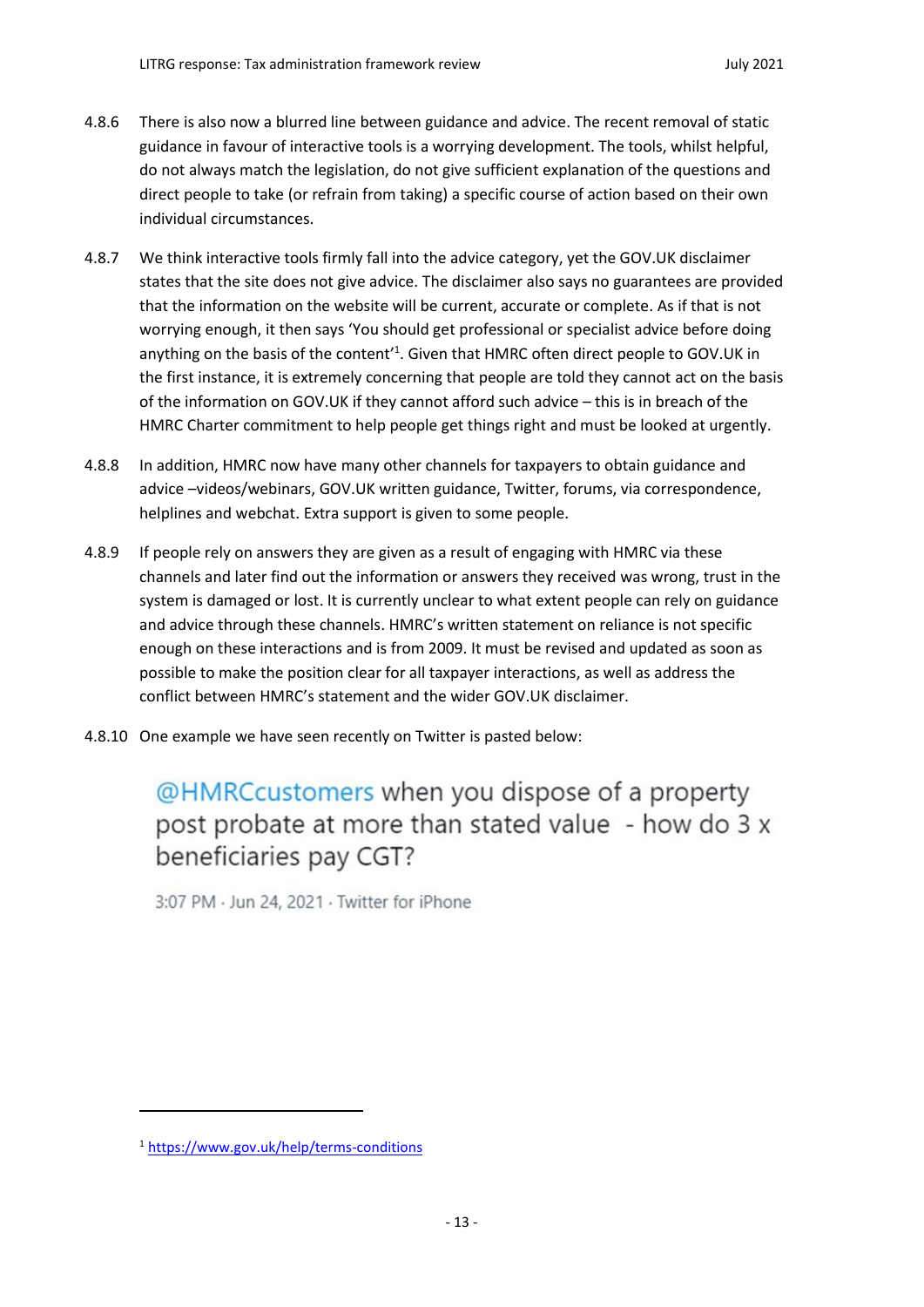...

## HMRC Customer Support @ @HMRCcustomers . 2h

Replying to Thanks for waiting

If the property is sold by the estate before it is distributed the estate pays the capital gains tax. If the property is distributed each beneficiary will need to declare their 1/3 share. 1/2

## HMRC Customer Support @ @HMRCcustomers · 2h

 $\ddot{\phantom{0}}$ 

## Replying to

The disposal will need to be declared online within 30 days of the contracts being exchanged. Steve 2/2

- 4.8.11 First, we note that the adviser did not check what type of 'property' was being referred to in the query. The 30 day rule for reporting the disposal and paying capital gains tax only applies to residential property, not other property such as commercial land or buildings. Second, the answer (even if it is a residential property) is incorrect, as the 30 day deadline is by reference to **completion** of the transaction, not exchange of contracts.<sup>1</sup> While exchange and completion can be simultaneous, that is not always the case. A taxpayer relying on the above answers could therefore have been misled on more than one count.
- 4.8.12 The OTS recommended that HMRC consult on reliance on guidance.<sup>2</sup> We understand that HMRC have rolled this issue into the framework review. We feel the issues of reliance on guidance should be addressed as a matter of urgency via its own consultation as soon as is possible.

#### 4.9 *Gig economy workers/worker status issues*

4.9.1 As stated previously, many problems with tax administration flow directly from worker status issues. While it is beyond the scope of this response to discuss these in detail, we think it is a matter of priority that a means of taxing gig economy workers, other than through the full rigours of Self Assessment, is identified and implemented sooner rather than later. For a start, in absence of a 'test case' from HMRC, it is not at all certain that these workers are genuinely 'self-employed' for tax purposes. However even if they are, they are often subordinate, dependent and derive all or most of their income from one engager. From an administrative point of view, many of these are workers could benefit from the certainty of having their taxes collected for them by their engager.

 $1$  Though, confusingly, the date of exchange is still the date of disposal for CGT purposes – which is relevant for determining which tax year the gain falls in.

<sup>&</sup>lt;sup>2</sup> OTS guidance review: [https://www.gov.uk/government/publications/ots-guidance-review-update](https://www.gov.uk/government/publications/ots-guidance-review-update-paper)[paper](https://www.gov.uk/government/publications/ots-guidance-review-update-paper)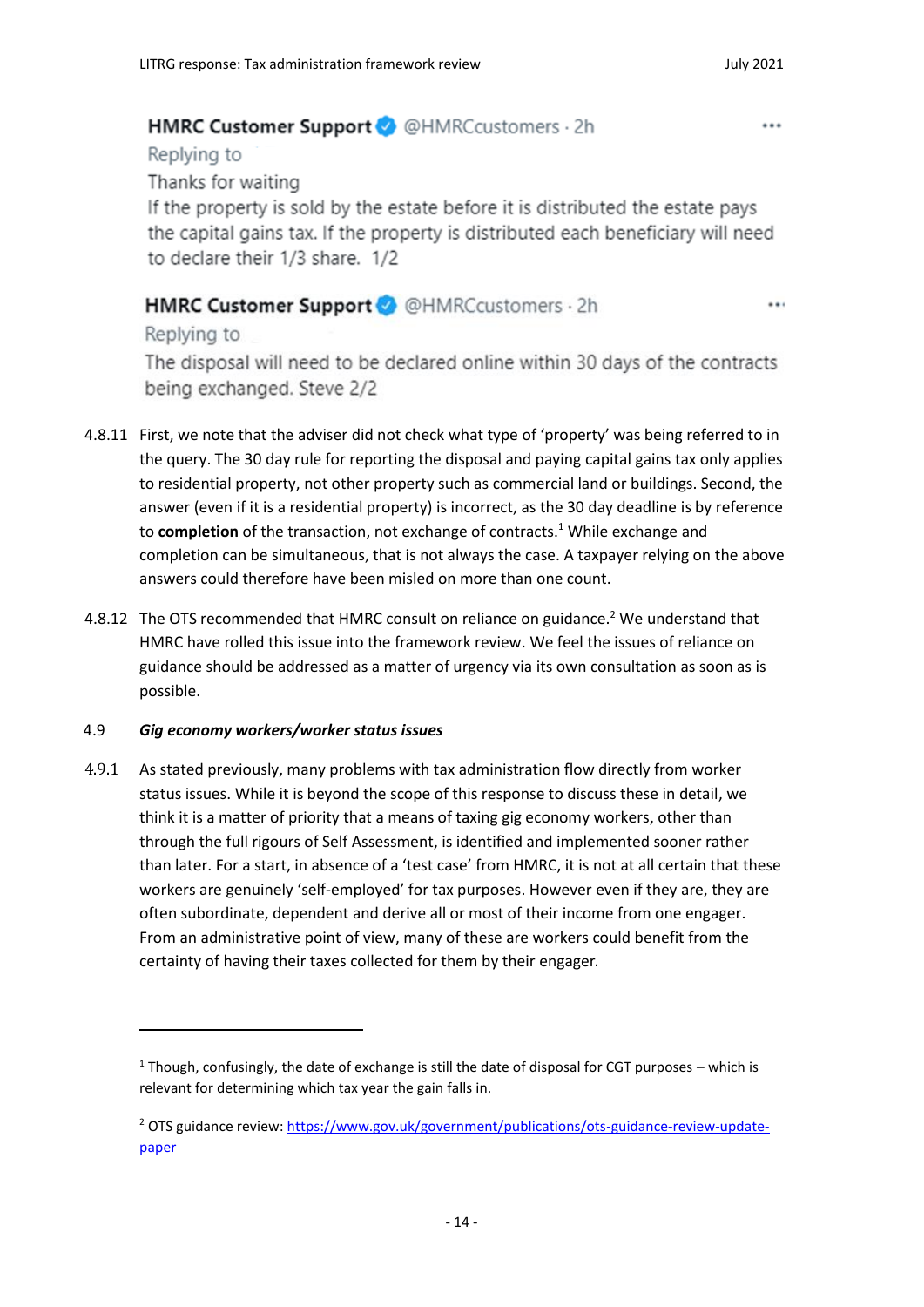4.9.2 The tax administration system is also important more broadly in relation to worker status, and we think that it should be a priority for HMRC to do more to tackle 'false selfemployment'. By this we mean workers, often those on low incomes, who are told that they have to work on a self-employed basis when in reality their terms of engagement bear all the hallmarks of employment. The primary reasons for this are to keep costs down for the engager – avoiding employer responsibilities such as the operation of PAYE and payment of class 1 secondary NIC.<sup>1</sup> – and to avoid having to comply with employment law responsibilities such as providing paid holiday and sick pay.

#### 4.10 *Consider the merits of consolidating taxes management legislation*

- 4.10.1 While we think that the Taxes Management Act 1970 (TMA) could benefit from updating and consolidating with other administrative legislation in various Finance Acts, the timing of reviewing the legislation needs careful consideration.
- 4.10.2 For example, it would be necessary to first take some firm decisions on the balance of responsibility and whether HMRC might move away from the principle of Self Assessment to one of pre-population for agreement by the taxpayer.
- 4.10.3 In this respect, we recall that an attempt was made to review TMA around 15 years ago, but this was abandoned, as the powers review was in progress and it was felt to be an impossible task to consolidate an enactment while substantially amending it.
- **5 Q2. Where is the tax administration framework creating challenges to the trust that taxpayers place in the tax system and HMRC's administration of it? How could the framework be reformed to address these challenges?**

#### 5.1 *Legislation/processes/guidance need to match*

- 5.1.1 Digital systems can provide government with the opportunity to be helpful in terms of taking data from one source and using it for another purpose. While this is welcome in many respects, it brings us back to the point about responsibility discussed above in that HMRC's (or other government processes) use of data in this way needs to match the legislation. It is not helpful if HMRC and government generally give the impression that they are taking data for one purpose and using it for another but the individual remains ultimately responsible if those internal processes fall down (and indeed then end up in debt or with a penalty).
- 5.1.2 For example, HMRC and DWP introduced a notification system between the two departments so that HMRC Tax Credits Office are notified when a qualifying disability benefit is awarded or stopped by DWP for a tax credit claimant. HMRC use this information to add or remove appropriate disability elements in the individual's current tax credit award.

<sup>&</sup>lt;sup>1</sup> We discuss tackling false self-employment further on page 26 of our December 2020 report, 'A better deal for the low-income taxpayer': [https://www.litrg.org.uk/latest-news/reports/201204](https://www.litrg.org.uk/latest-news/reports/201204-better-deal-low-income-taxpayer) [better-deal-low-income-taxpayer](https://www.litrg.org.uk/latest-news/reports/201204-better-deal-low-income-taxpayer)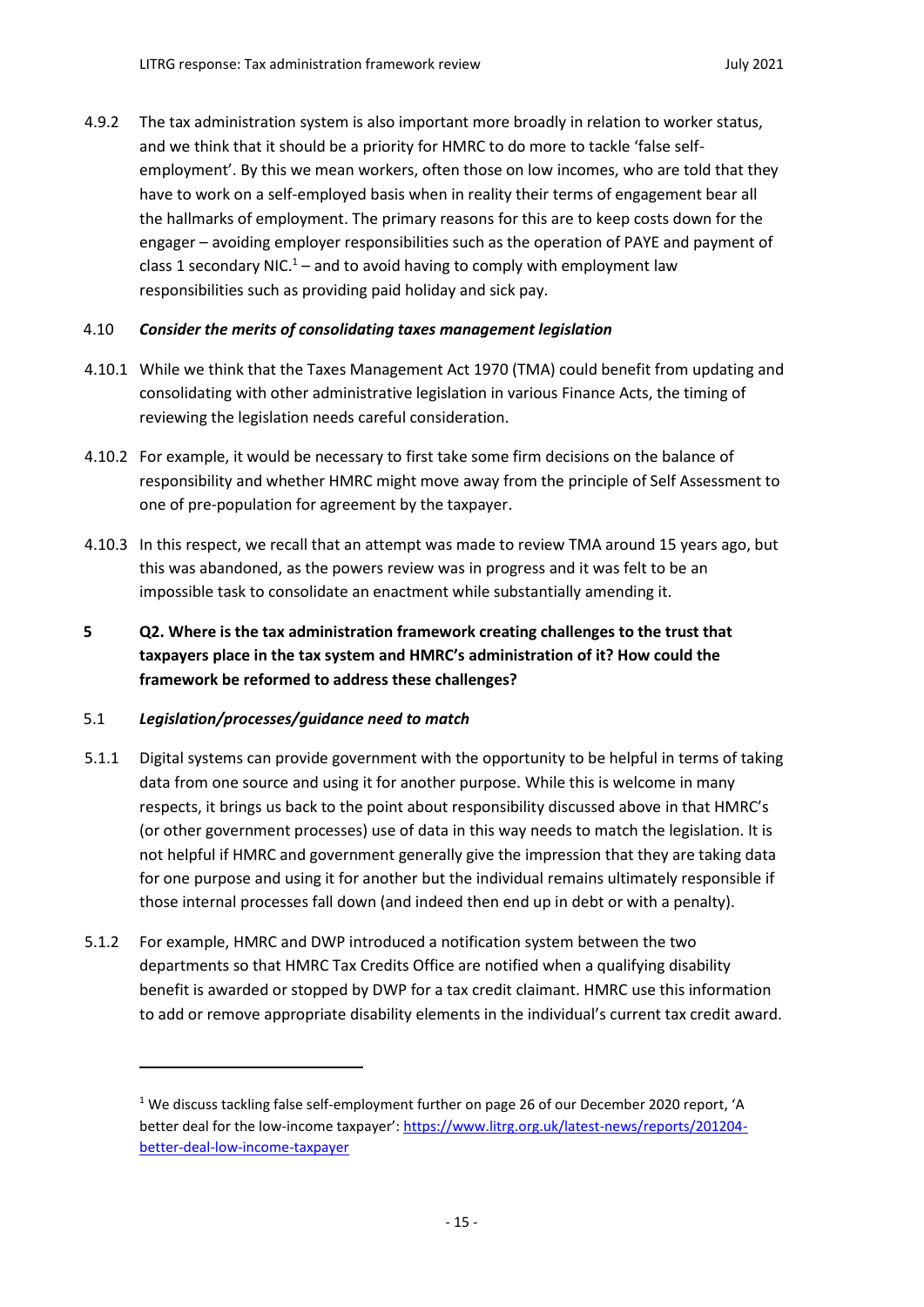5.1.3 However, when it fails, the claimant has no avenue for redress because the requirement to notify these changes rests with them under the legislation. Such occurrences do not help HMRC to build trust.

#### 5.2 *Lack of information/progress updates*

- 5.2.1 We receive quite regular contact from people who have submitted forms or correspondence to HMRC but not received a reply. We are aware that HMRC have a 'Where's my reply' service, however it might be that matters could be improved by HMRC's systems being more transparent – with correspondence uploaded to an individual's digital account on receipt and progress updates being available without having to contact HMRC.
- 5.2.2 Take, for example, these enquiries we have received recently:

"I was just reading your advice on simple assessment bills. I had one out of the blue in November telling me I owed nearly £5k. I wrote to HMRC immediately requesting time to pay as it related to a pension payment mistake where [my pension company] deducted the wrong amount of tax. As of today 18/2 I've had no reply. I finally got through to someone by phone after hours of being placed on hold…"

"Not heard anything about my R40 submittance? Please respond." [from someone thinking LITRG was HMRC]

"[HMRC] acknowledged my appeal on 7 April 2020 and agreed to postpone collection of tax assessed. I have heard nothing about this since. Is there a time limit within which my appeal should be resolved?"

5.2.3 It would seem that taxpayers also expect to be able to contact HMRC, and get a response, via email. We often get queries, such as the middle one above, from which it is apparent that the correspondent thinks they are contacting HMRC (even though we make it very clear on our contact page<sup>1</sup> that we are not HMRC). Use of email would improve response times, as it would cut out postal delays. HMRC could manage email traffic by switching some staff from call handling, as increased use of other channels should reduce call numbers. Email can also be a very important method of communication for people with mental health conditions who don't feel able to talk on the telephone. See, for example, the following query received to our website

> "I have severe anxiety disorder. My dyslexia has gotten worse I think as nothing the words say make sense and the forms are scary and confusing. Please help me I can't talk on the phone as even the mention of it is literally making me feel sick and my stomach is stinging…..I can't call them due to the anxiety and cant email or message them as they don't have anyway. The twitter handle expects you to say everything public and then just says call us. I am scared and at my wits end, can you help?"

<sup>1</sup> <https://www.litrg.org.uk/contact-us>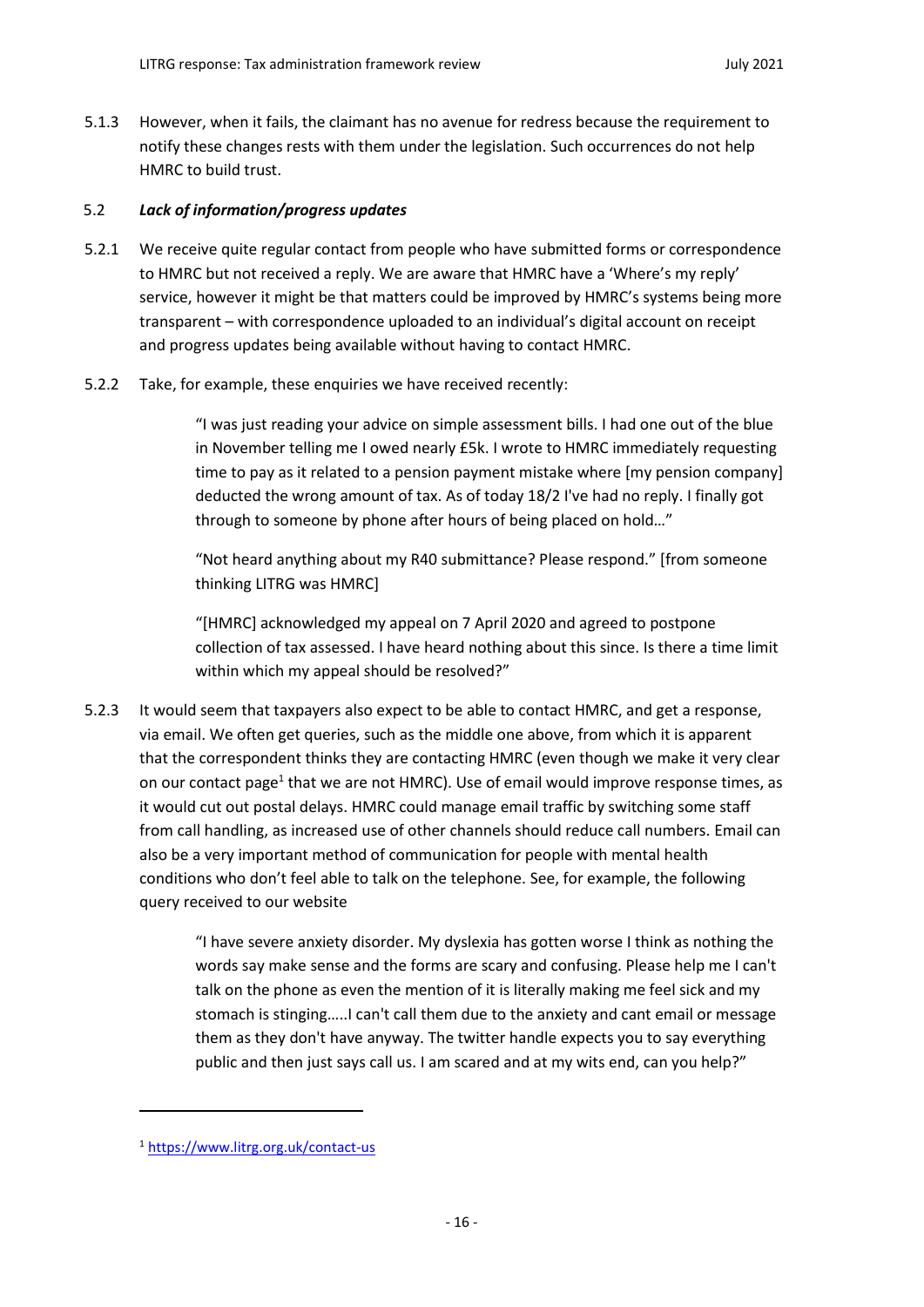#### 5.3 *Processing errors*

- 5.3.1 Failure to process forms correctly and in a timely fashion can, from queries we see, undermine trust. For instance, we understand that paper Self Assessment returns are processed manually, and we know of cases where there have been processing mistakes (repeated year on year) where figures have been input incorrectly or missed off the tax calculation received by the taxpayer. Greater checks<sup>1</sup> should be put in place to ensure this does not happen.
- 5.3.2 We are also aware of paper filers not receiving all pages they require for completion of their Self Assessment tax return and having to request them year on year. The improvement of systems to make better use of data should, as a priority, remove such omissions from the system. For example, a paper Self Assessment filer who reported self-employment income in the previous tax year and who did not declare a cessation of trade should automatically receive those pages for the next year. Similarly, an online filer might be prompted that last year they reported self-employment income without declaring a cessation of trade, so the system should flag that HMRC are expecting them to return such income again for the next tax year.

#### 5.4 *Assumption of acceptance*

5.4.1 One of the problems with Self Assessment is that mistakes can be perpetuated for years and that HMRC not querying a return is perceived by many taxpayers as them having accepted it. Take for example the following query received to our website:

> "I've been self employed for nearly 20 years as a CIS painter and decorator and have always paid my taxes. For the past 8 years I've been doing my own online **and have had no problem receiving rebates**. I've accidentally filled in employment section and ticked the wrong box somewhere and because of this I've fallen through the cracks [of SEISS/coronavirus support]."

(Bold emphasis added.)

5.4.2 As discussed elsewhere, we think the answer to the above in future is that HMRC should make greater use of data to cross-check people's returns or claims at an early stage, so that problems are picked up and dealt with much sooner.

 $<sup>1</sup>$  It might even be that some automated checks could be set up to make sure that what comes out at</sup> the end of the processing bears some similarity to what was on the original paper return – as a minimum ensuring that all pages of the submitted return have been uploaded so that it is impossible to miss off a whole source of income.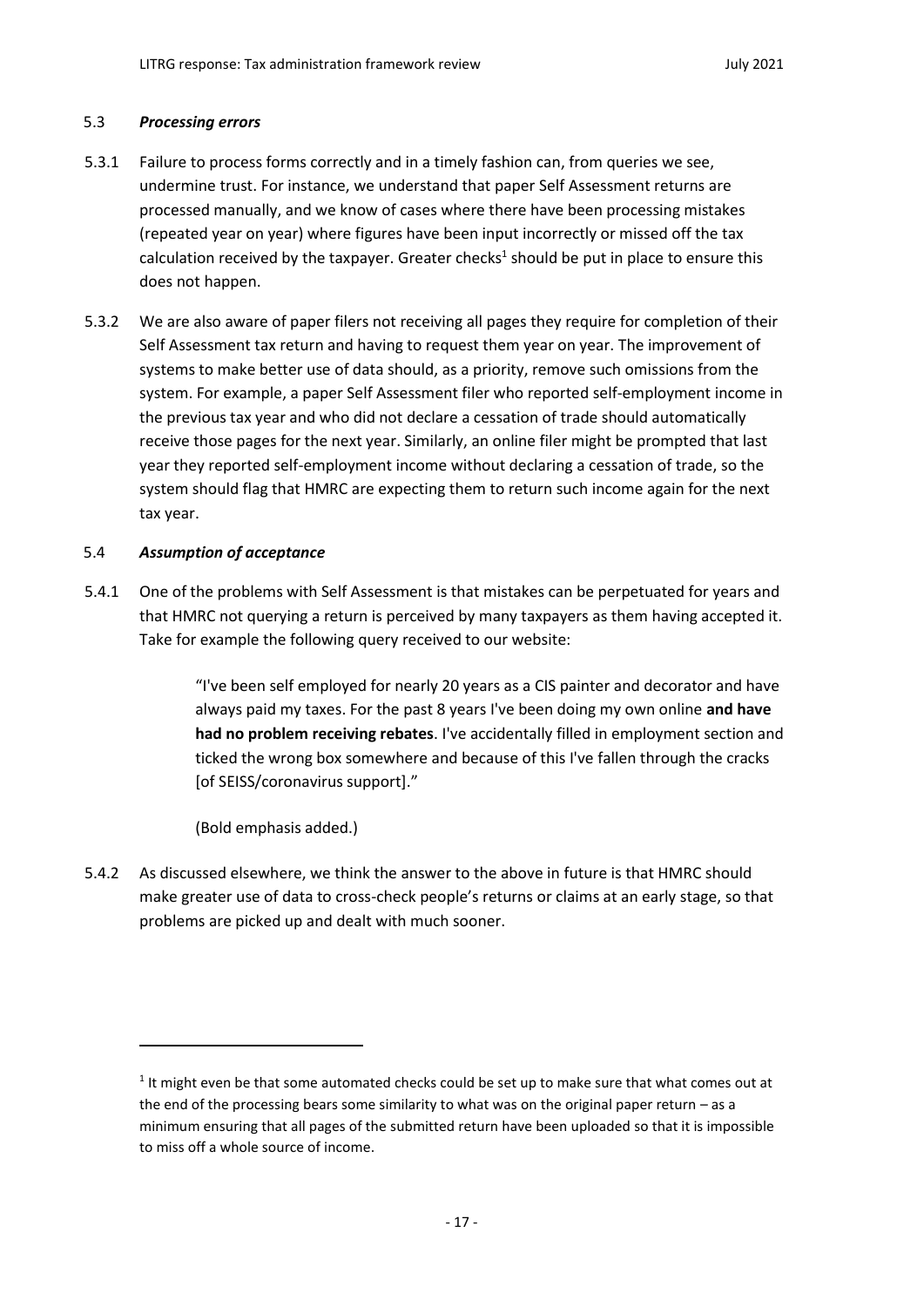**6 Q3. Do you agree that these are the right overarching objectives to guide this review or do you believe there are others it should consider? Do you feel that some of these objectives are more important than others?** 

#### 6.1 *LITRG's principles for the tax system*

- 6.1.1 In December 2020, we published 'A better deal for the low-income taxpayer', $1$  which set out that the tax system should be: clear and up to date; simple, equitable, just, accessible and responsive; joined up; and inclusive. These are of course challenging principles and inevitably on occasion there will be conflicts between them, as well as tensions with the overarching aim of the tax system – to bring in the money that government needs to deliver public services and its other goals.
- 6.1.2 These principles bear much similarity to the principles set out on page 12 of the call for evidence. It is difficult to say whether any one is more important than another as it can depend on the context of the matter under consideration. For example, in the context of ensuring fairness for taxpayers, it might be necessary to have some complexity but then the administration of the tax system could be made to 'feel' easier by putting in place good systems which help people to comply.
- 6.1.3 We comment below on each of the principles set out in the call for evidence.

#### 6.2 *Certainty and safeguards*

- 6.2.1 This is an extremely important principle. As we have outlined previously, taxpayers need certainty (we describe this as clarity) about their obligations and their responsibilities, and about the balance of responsibility between them, the state and any third parties.
- 6.2.2 Safeguards are also essential and we stress that any change in tax administration systems should maintain and, where possible, strengthen those safeguards. Essential to this, as discussed earlier, is to recognise the imbalance of resources between HMRC and the taxpayer – particularly in respect of the low-income, unrepresented population.

#### 6.3 *Flexibility*

6.3.1 This principle needs to encompass flexibility to deal with further devolution. We have already seen how devolution such as Scottish income tax creates challenges within the system, such as how to identify Scottish taxpayers and ensure those paying tax at devolved rates benefit from the correct rate of relief on pension contributions and Gift Aid donations.

<sup>&</sup>lt;sup>1</sup> See [https://www.litrg.org.uk/latest-news/reports/201204-better-deal-low-income](https://www.litrg.org.uk/latest-news/reports/201204-better-deal-low-income-taxpayer)[taxpayer](https://www.litrg.org.uk/latest-news/reports/201204-better-deal-low-income-taxpayer)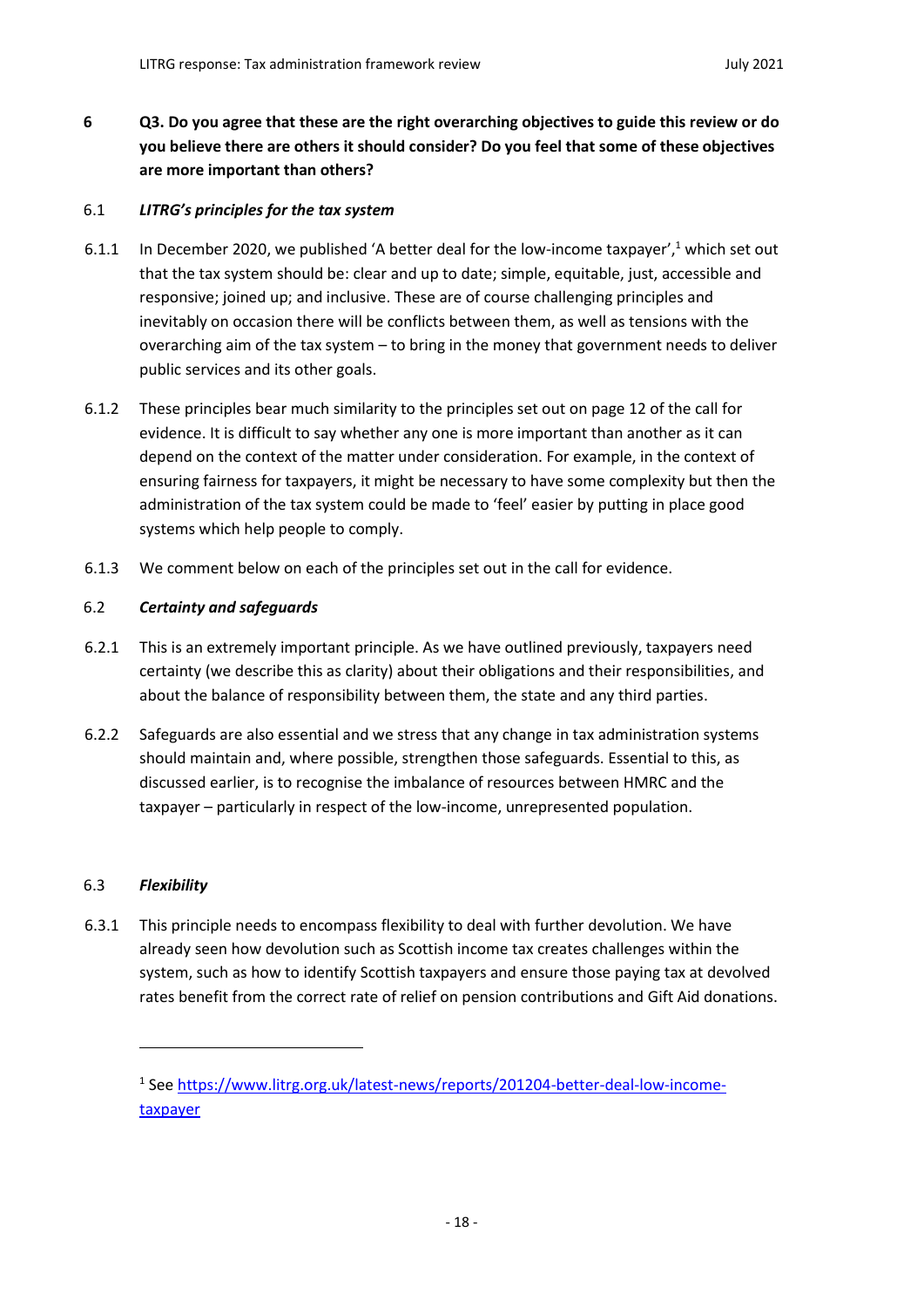- 6.3.2 Flexibility also needs to encompass HMRC being able to work in partnership with other bodies, such as the new Single Enforcement Body on pressing labour market issues which can often involve pay and tax. The labour market is constantly evolving. HMRC's understanding of that market needs to evolve at pace in order to keep up with trends (for example, the shift in use of disguised remuneration schemes – with them being targeted at lower income workers in order for the supply chain to profit higher up) and tackle bad practice.
- 6.3.3 To deliver on such flexibility, HMRC cannot work in silos, either within the department itself or externally. There is therefore a need for significant cultural change, at a faster pace, in HMRC in order that they can work effectively and successfully.

#### 6.3.4 *Making it easy to get tax right and hard to get it wrong*

- 6.3.5 This is an important principle. However, we are concerned that people who do still get things wrong (for example, by getting the wrong answer from an HMRC interactive tool – perhaps by having misunderstood what was being asked in one of the questions) will be penalised if there is a perception that they should have got things right as HMRC feel they have 'made it easy' to comply. The concept of innocent mistakes must not therefore be lost.
- 6.3.6 We have also discussed with HMRC on several occasions how HMRC user testing of guidance, interactive tools and systems needs to be carried out in such a way as to determine whether the user did get to the right answer – rather than focusing on whether they felt the system to be easy to use. It is perfectly possible that users might think a system is user-friendly, but unless their responses/use of the system are independently verified as being correct, the testing could miss people inadvertently misinterpreting the question.

#### 6.4 *Helping build trust – being fair and even-handed*

- 6.4.1 We have noted in other areas of this response that there is an imbalance currently in responsibility and in the amount of resource, time and effort HMRC put into tackling noncompliance and avoidance on a large scale and instead collecting tax from the individual. For example, low-income workers who have been unwittingly involved in tax avoidance schemes (by virtue of being paid through disguised remuneration by their umbrella company) are left to pay whereas in reality the benefit of the scheme is experienced by those higher up in labour market supply chains.
- 6.4.2 As discussed earlier, HMRC sometimes act contrary to their own Regulations, pursuing the employee rather than the employer. Not only is this incorrect, but administratively, it must be far less easy to chase large numbers of employees rather than just deal with the single employer. Furthermore, HMRC continuing to focus their activity on the worker (even though what sits behind a disguised remuneration scheme is effectively a PAYE failure on behalf of the umbrella company) means there is no real incentive for the umbrella companies to stop using these schemes to pay people. HMRC's efforts are therefore not only piecemeal and inefficient but are ill-targeted and are compounding the problem.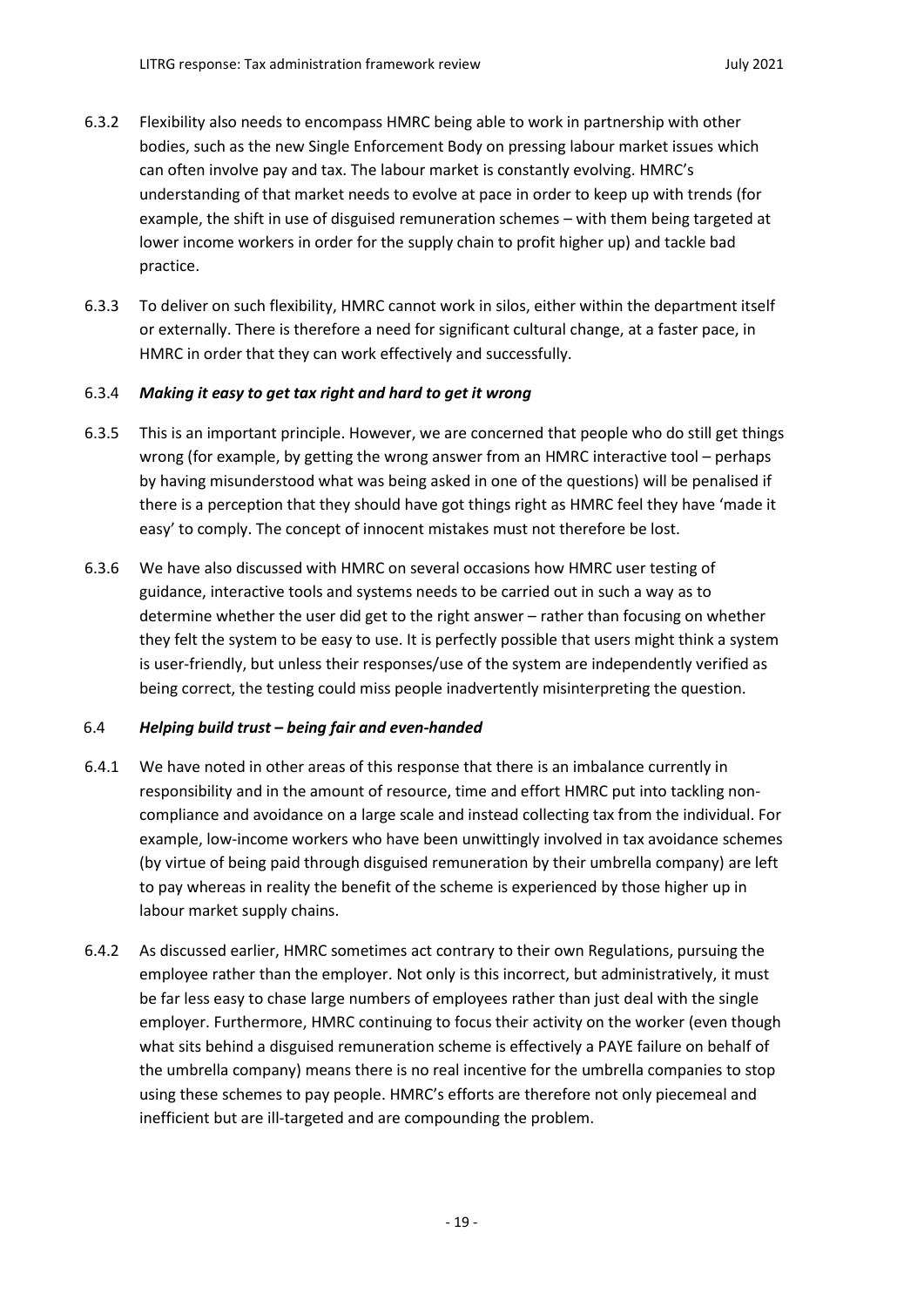6.4.3 We also draw attention to the points we made in earlier paragraphs that ensuring people pay the right amount of tax from the start should be the goal in all aspects of HMRC's work. This includes claiming any reliefs or other allowances that they may be entitled to. Without this focus, it will be hard to build trust.

#### 6.5 *Simplicity and transparency*

- 6.5.1 We have commented elsewhere in this response on the importance of transparency when using third party data and on transparency of service (see above under the heading 'lack of information/progress updates').
- 6.5.2 Simplicity can come in multiple forms and its merits can depend on whether it is in reference to the legislation, guidance explaining the legislation and HMRC's processes. All three are important, but what is essential (again, as referred to elsewhere in this response) is that they match. For example, confusion and complexity result where the guidance says something different to the legislation.

#### 6.6 *Reduce costs for taxpayers and drive down costs to the Exchequer*

- 6.6.1 Cost saving is important, but the government must recognise that savings for the Exchequer can take time to materialise and that in fact if there is to be major reform to tax administration, the short term costs are likely to rise.
- **7 Q4. How could the review ensure the best coverage of viewpoints and expertise from those who depend upon the tax administration framework? Are there particular models of consultation engagement or collaboration that could work well?**

#### 7.1 *The need for a clear plan*

7.1.1 We think it is important to develop a clear plan or roadmap for reform at an early stage (covering the long term reforms as well as shorter term reforms) and make key decisions such as changing the tax year end before embarking on further steps. Stakeholders are willing to engage with HMRC on reforms on the basis they want to help improve the tax system, however they have limited time available and may be relying on the goodwill of input from volunteers. After this initial stage of broad engagement to gather ideas, it will therefore be necessary to develop areas of priority on which more focused input can be obtained.

#### 7.2 *Effective engagement – continuity of staff*

7.2.1 Engagement with government can become frustrating where there are frequent staff changes. With a major and longer term plan such as the tax administration review, it is essential that there is continuity of staff to see the work through.

#### 7.3 *Holistic design*

7.3.1 We have found that change is delivered best when it is considered in the round up front. For example, it was welcome that in early engagement with HMRC on SEISS grants, stakeholders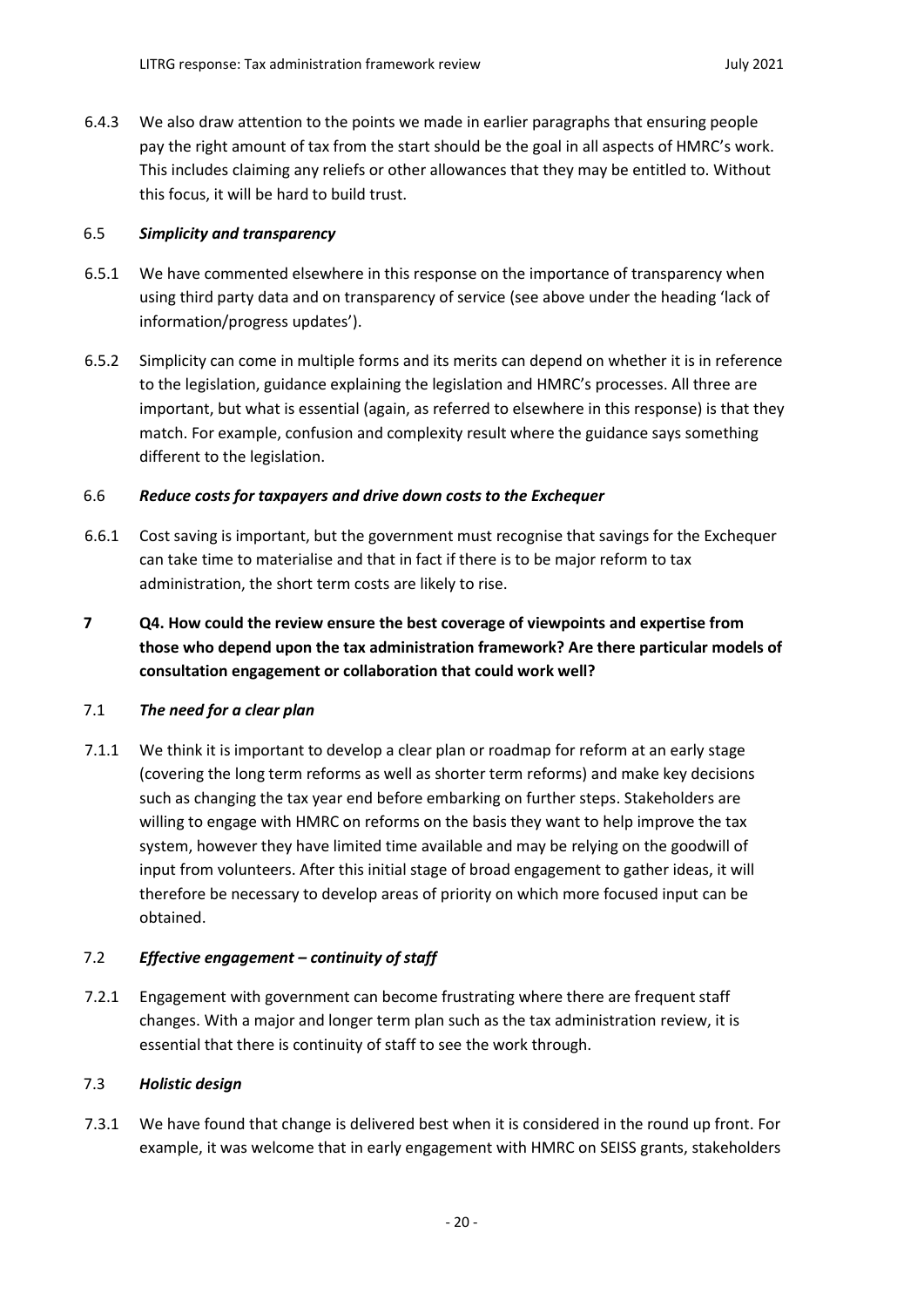were brought together with representatives from policy, operations and communications teams. This meant that if a particular aspect of the scheme might cause problems in its delivery, this could be identified early, preventing problems from arising later on.

#### 7.4 *Equalities issue and impact assessments*

- 7.4.1 Page 33 of the call for evidence notes that equalities issues and other impacts have not yet been considered as the tax administration review has not progressed to specific recommendations.
- 7.4.2 We would stress the need to consider any issues fully as soon as specific proposals are made, and that this should be done as part of external consultation (not just be considered internally).

#### 7.5 *Models of engagement*

- 7.5.1 Models of consultation engagement that have worked well in the past in LITRG's experience and that of its volunteers include the Self Assessment and powers review consultations (1990s and 2006-2012 respectively). Another example is Direct Recovery of Debt where, following concerns being raised in consultation, $1$  we were able to engage positively with HMRC to ensure safeguards were put in place for vulnerable taxpayers.<sup>2</sup>
- 7.5.2 We also recall that the development of 'Your Charter' (now renamed) was done in consultation with a wide range of stakeholders and individuals and we attended a number of workshop events from which HMRC gathered a variety of feedback. The recent HMRC Charter consultation similarly went well, as there was real engagement from HMRC and they made changes based on consultation responses, so stakeholders felt they were listened to and inputting was worthwhile.
- 7.5.3 In terms of a model for this particular project, we also note that the recent SEISS expert panel has operated particularly well. One of the key features of the panel is the level of trust and confidentiality that exists – it means that things have been shared at very early stages and input sought.
- 7.5.4 We think there is merit in HMRC setting up a similar panel, with representatives covering the whole taxpayer population, that can provide feedback, challenge and ideas at an early stage, on a confidential basis, to support this work and the roadmap.
- 7.5.5 It is also important that HMRC speak to, and learn from, taxpayers directly. HMRC will already have a rich source of data in the form of complaints, to help understand the areas that cause people problems. We know that HMRC already ask for customer insight when

<sup>&</sup>lt;sup>1</sup> See<https://www.litrg.org.uk/latest-news/submissions/140729-direct-recovery-debt-litrg-response>

<sup>&</sup>lt;sup>2</sup> See for example: [https://www.litrg.org.uk/latest-news/news/151009-direct-recovery-debt-finance](https://www.litrg.org.uk/latest-news/news/151009-direct-recovery-debt-finance-bill-amendment-will-protect-vulnerable)[bill-amendment-will-protect-vulnerable](https://www.litrg.org.uk/latest-news/news/151009-direct-recovery-debt-finance-bill-amendment-will-protect-vulnerable)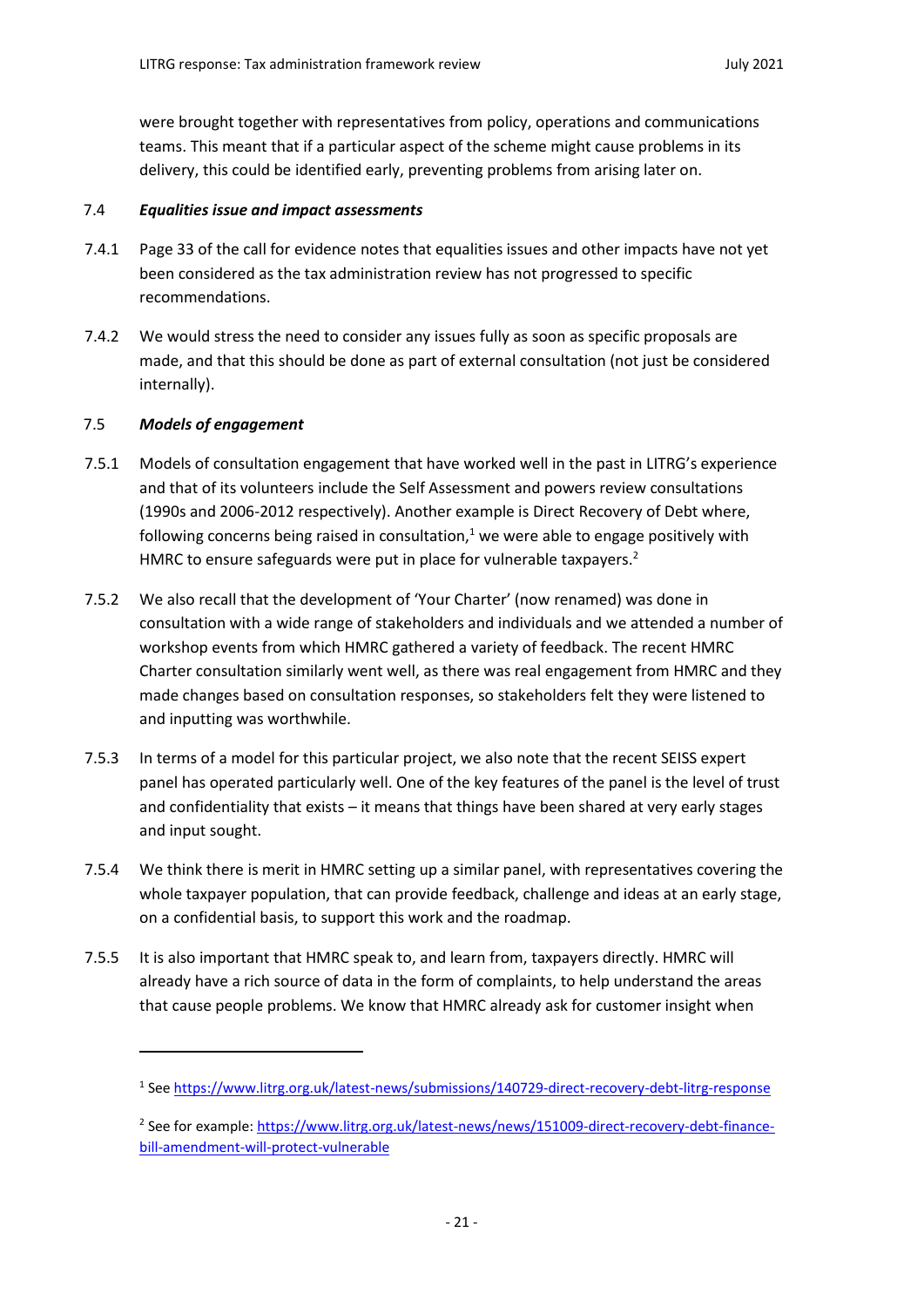products are designed, and many research reports have been commissioned which include user research. It may be that some more innovative thinking is needed in this area to engage ordinary taxpayers with this review work.

## **8 Q5. Are there other international examples or models of tax administration that could inform this review of the UK's tax administration framework?**

#### 8.1 *The tax year end*

- 8.1.1 We have not specifically researched international examples or models of tax administration.
- 8.1.2 However, we would note that the UK's 5 April tax year end (not even being a complete calendar month) is unusual if compared to tax systems internationally. We therefore suggest there is merit in reviewing the tax year end and note that the OTS is exploring the potential for moving it to either 31 March or 31 December.<sup>1</sup>
- 8.1.3 We would caution though that moving the tax year end might not, for many people, result in any radical simplification if the system itself remains complex.

#### **Chapter 3: Ensuring consistent obligations for people to enter and exit the tax system**

#### **9 General comments about this chapter**

#### 9.1 *International issues*

- 9.1.1 The concept of 'entering' and 'exiting' the tax system is extremely important in the context of foreign nationals – for example, migrants who come to the UK to work. As the HMRC paper does not mention the international aspects of entering and exiting the tax system, we wish to first highlight some fundamental considerations.
- 9.1.2 In terms of entry, migrants who arrive in the UK no longer complete a P86 (Arrival) form (instead their tax record is created only when an RTI submission is made on their behalf, or they otherwise register for Self Assessment). There is no 'marker' for their arrival, as such, which is regrettable as this is a missed opportunity to help set their UK tax 'antennae'.
- 9.1.3 Additionally, HMRC do not provide any information to migrant workers in their own language – a short introductory guide to the UK tax system used to be available in many

<sup>1</sup> [https://www.gov.uk/government/publications/ots-to-explore-potential-for-moving-the-end-of-the](https://www.gov.uk/government/publications/ots-to-explore-potential-for-moving-the-end-of-the-tax-year)[tax-year](https://www.gov.uk/government/publications/ots-to-explore-potential-for-moving-the-end-of-the-tax-year)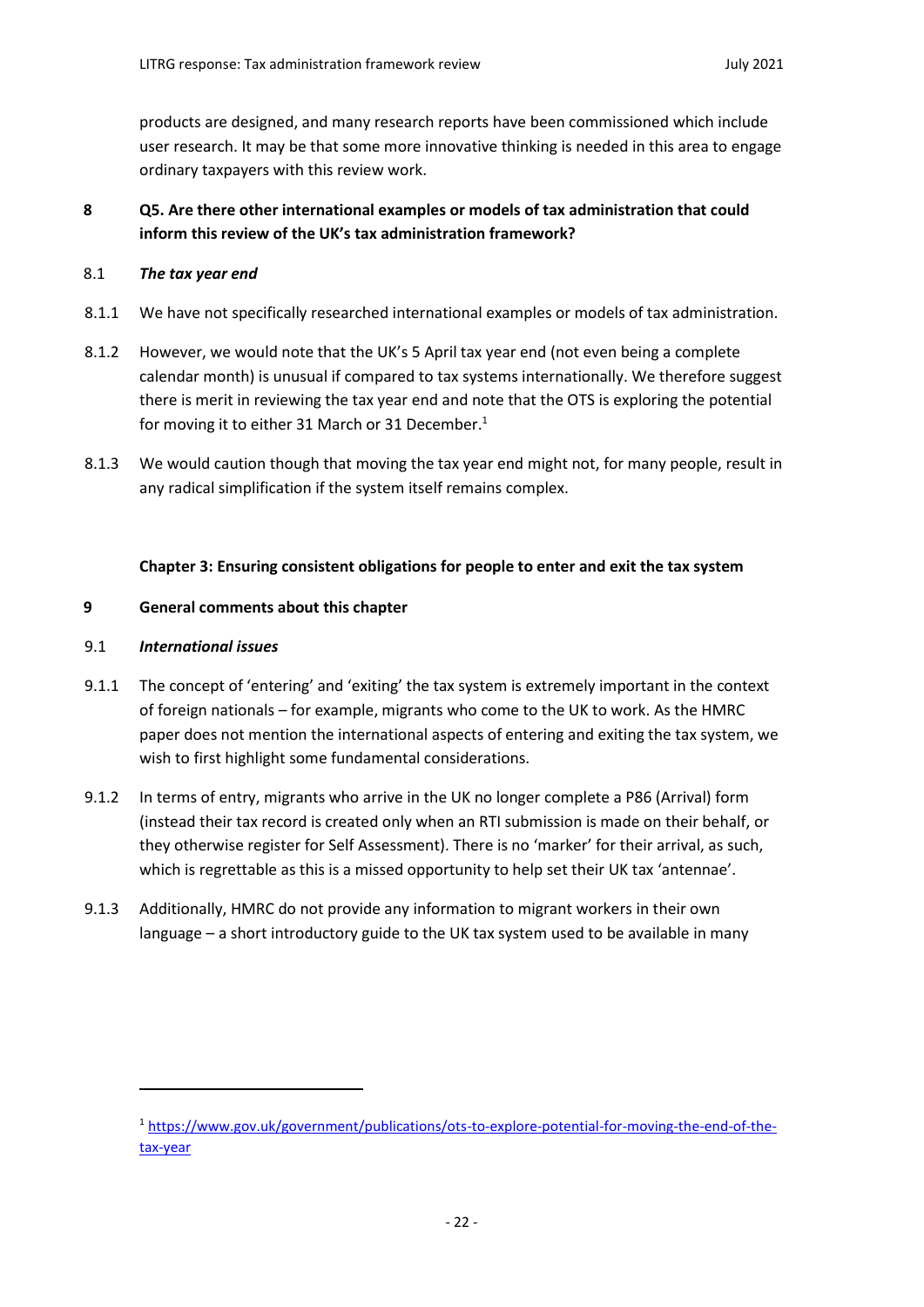different languages<sup>1</sup>, but HMRC removed them. We understand this is because it was thought that it did not help people to integrate.

- 9.1.4 In our view, such a guide would save considerable effort all round. It may help migrants understand their obligations upon arrival (and so help them stay compliant) but could also help break down any perceptions that they might have about the UK establishment (that could be based on their experiences in their home countries). This could encourage migrants to think of HMRC as helpful and not frightening, and to seek help with a tax problem at an early stage, before it escalates.
- 9.1.5 It is of note that some High Volume Repayment Agents (HVRA) seem to market heavily towards migrant workers – who, perhaps because they have English as a second language or due to cultural differences, do not feel comfortable approaching HMRC directly. We are also aware that different migrant communities are often served by 'tax advisers' who help them in their dealings with HMRC. They may not have any specific UK tax knowledge but maybe have some relevant skills or will simply just have more experience of the UK tax system, better English, or are considered wise by those they represent.
- 9.1.6 In a global market, and particularly in the post-Brexit world where we understand non-EU seasonal worker schemes may be the norm (with workers recruited from countries like Moldova, Ukraine, Russia etc.), migrant workers should not feel that they have no choice but to use intermediaries (who may or may not be reliable).
- 9.1.7 In terms of exiting the tax system, the P85 form needs an overhaul to ensure that the process for notifying HMRC of leaving the UK is easier and clearer<sup>2</sup>.
- 9.1.8 HMRC also need to put some guidance on the form to help migrants understand how to 'cash' any tax refund cheques they are due once they have left the UK as this is a major issue. See, for example, this query sent to our website:

"Dear Mr. Mrs, Hope you can help me. I have a pension from my husband, he was english. You sent me a repayment of income Tax cheque to my addres in Brazil, in 2019. I was unable to deposit the cheque in my bank account here in Brazil. How could you help me? Thank you."

9.1.9 All of this will encourage completion rates of the P85 form which will benefit HMRC as they will have more accurate information as to people's circumstances and whereabouts (which feeds into what we say at in answer to question 6 below).

1

[https://webarchive.nationalarchives.gov.uk/20110617022057/http://www.hmrc.gov.uk///migrantwo](https://webarchive.nationalarchives.gov.uk/20110617022057/http:/www.hmrc.gov.uk/migrantworkers/index.htm) [rkers/index.htm](https://webarchive.nationalarchives.gov.uk/20110617022057/http:/www.hmrc.gov.uk/migrantworkers/index.htm)

<sup>&</sup>lt;sup>2</sup> We explain further in our submission on international tax debt: [https://www.litrg.org.uk/latest](https://www.litrg.org.uk/latest-news/submissions/210616-helping-taxpayers-offshore-tax-and-international-tax-debt)[news/submissions/210616-helping-taxpayers-offshore-tax-and-international-tax-debt](https://www.litrg.org.uk/latest-news/submissions/210616-helping-taxpayers-offshore-tax-and-international-tax-debt)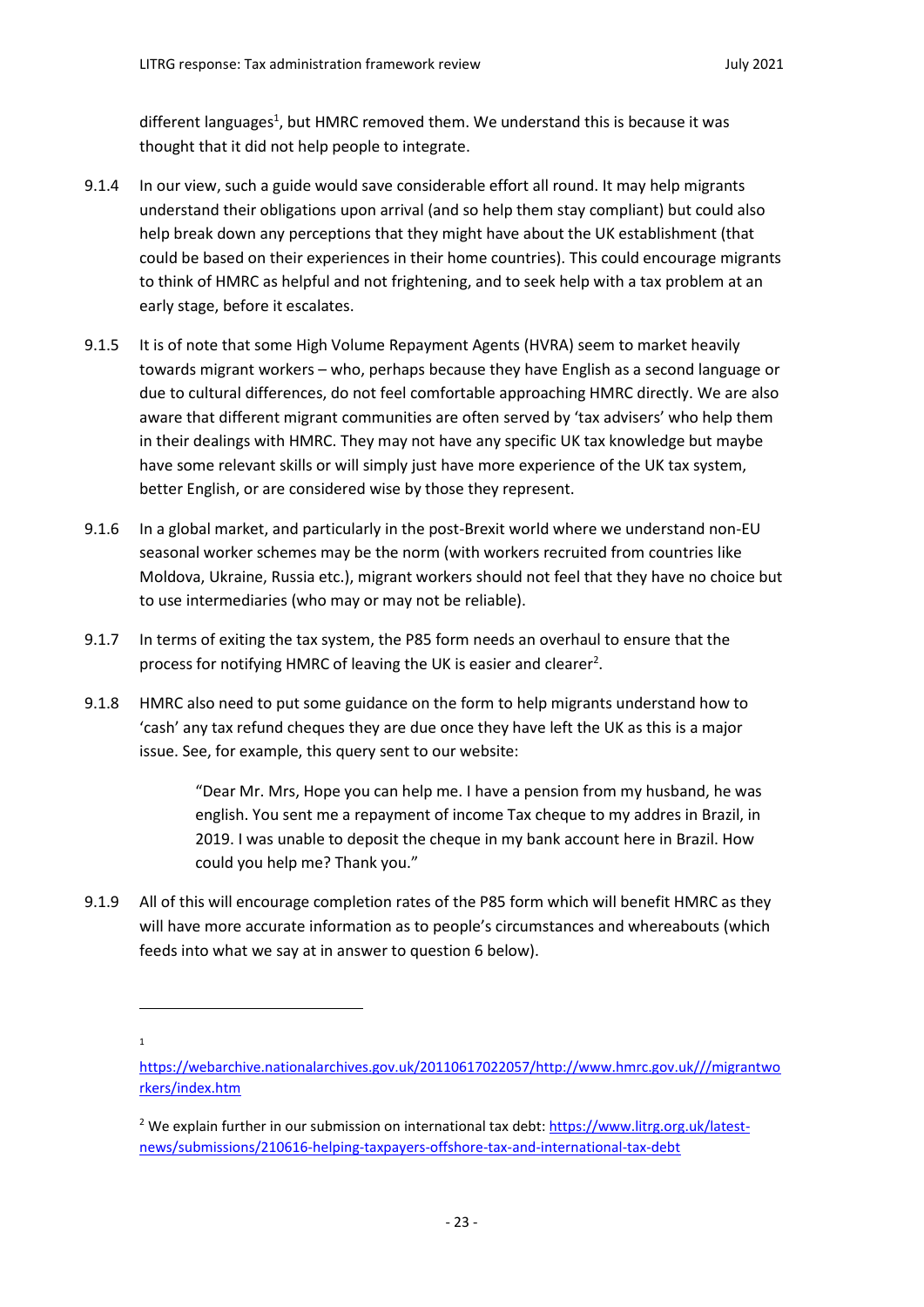9.1.10 Further work is also required to raise awareness among migrants to the UK who return to their home country and whose Self Assessment records are not closed down properly<sup>1</sup>. This can mean late filing penalties are accrued unnecessarily, which can cause great distress and unnecessary contact to both HMRC and the tax charities. As one taxpayer recently wrote to us:

> "I started to work on my own in 2012 as a cleaning lady, and [HMRC] advised me to pay [tax] and so I did until May 2013. I asked her to close [my record] because I returned to [my home country] to take care of my son who had… surgery…. I know that I signed the request to close the activity…. But unfortunately, it did not happen... [and when I returned from overseas, I] received a bill and another letter charging a fine of 1600.00 for not having paid those years that was not here. What [do] I do, I work a few hours, 2 hours a day and I cannot afford. Thank you for your attention and help."

#### 9.2 *Domestic issues*

- 9.2.1 People who are born, live and work in the UK do not enter and exit the tax system per se, but they might enter and exit parts of it – for example Self Assessment, PAYE for employers, or VAT.
- 9.2.2 Before we answer the questions, we want to make a general comment about most people's first interaction with the tax system – when they take their first job.
- 9.2.3 There is much that could be said about improving people's experience at the time of this first interaction – for example, HMRC could improve the starter checklist process, particularly where there is a NINO missing. We also discuss later in this response how HMRC could more quickly identify when errors have been made in the starter process.
- 9.2.4 However, the wider, overriding issue is that most people understand little about our tax system. Historically there has not been any tax education in the school curriculum; even now, tax education is variable. Developing tax literacy (particularly about basic income tax obligations and key processes) before people's first interaction with the tax system, is essential to equip people for navigating the system<sup>2</sup>.
- 9.2.5 Overall, the call for evidence suggests a more consistent and standardised approach to registration across taxes and duties. Many businesses do not come into being with a 'big bang' – that is, they usually do not need to register for Self Assessment/PAYE for employers and VAT all once when they first start up. Rather, they tend to engage with different parts of

 $1$  Of course, this issue goes wider than just migrants leaving the UK and can affect any business that has ceased trading.

 $2$  See our recent submission to the APPG on financial education for further thoughts: [https://www.litrg.org.uk/latest-news/submissions/210623-appg-young-people-rapid-inquiry-primary](https://www.litrg.org.uk/latest-news/submissions/210623-appg-young-people-rapid-inquiry-primary-school-aged-financial-education)[school-aged-financial-education](https://www.litrg.org.uk/latest-news/submissions/210623-appg-young-people-rapid-inquiry-primary-school-aged-financial-education)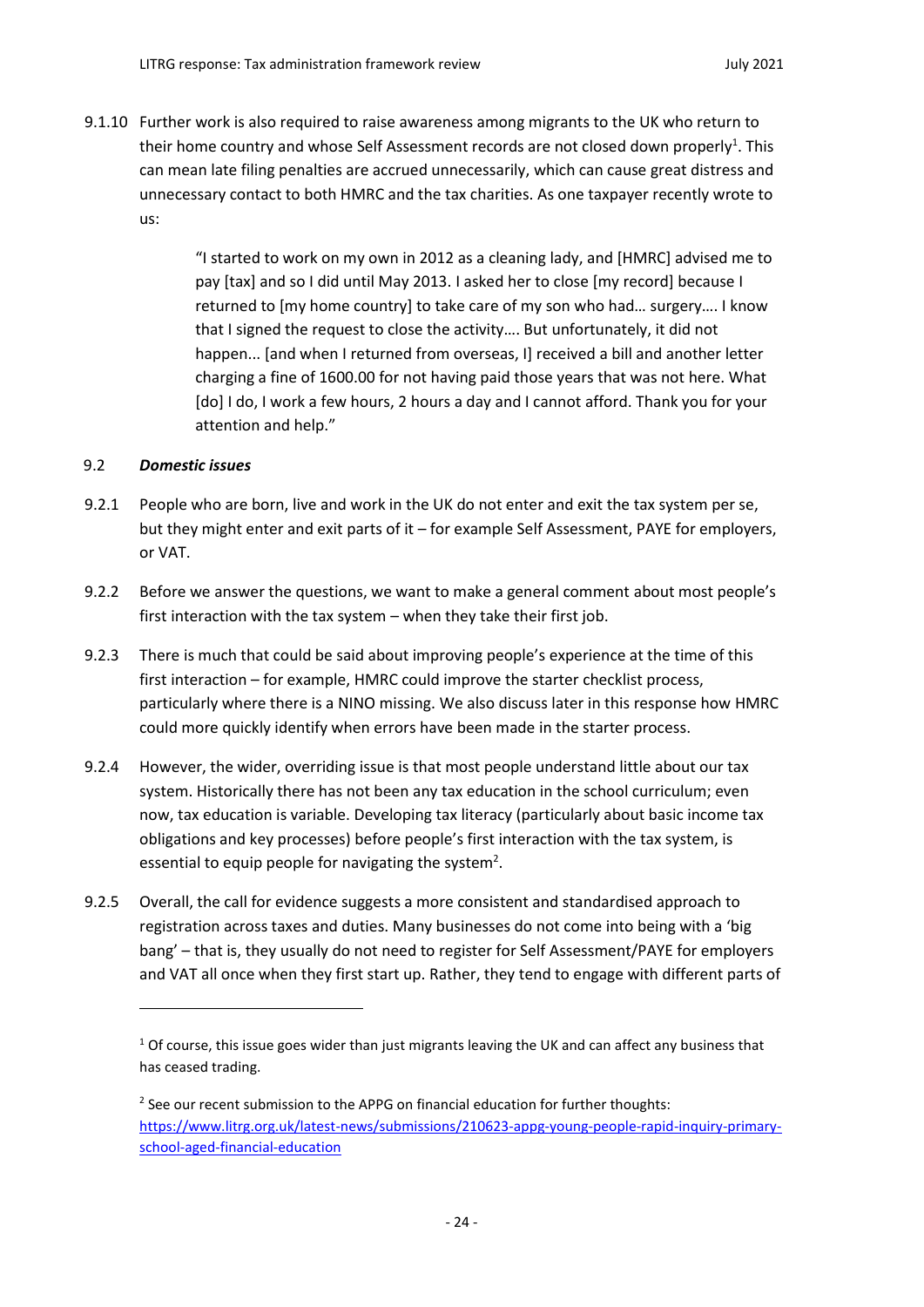the system incrementally as their business grows. Nevertheless, streamlining and simplifying the different **processes** for registration into those different parts of the system (whenever that may occur) is a high-level principle that should be adopted into the new framework.

- 9.2.6 At the moment, for example, to register for Self Assessment, you can phone HMRC, fill out one of two forms (CWF1 or SA1) through the HMRC's online services portal or fill out one of the two forms onscreen to print and post. To deregister, you can either call HMRC or, if you are self-employed, can complete a standalone form which seems to be emailed in<sup>1</sup>, which is branded in the old HMRC colours, and which seems to disappear into a black hole with no ability to save a copy of the submission and no acknowledgement of receipt from HMRC. This is less than ideal, given you need to deregister from self-employment to prevent overpayment of Class 2 NIC and it is not clear whether HMRC will always action selfemployment deregistration from the entry of a cessation date (or a white space note<sup>2</sup>) on a tax return alone.
- 9.2.7 A single, clean, simple, digital portal through which all the registrations (and deregistration) are made, where taxpayers do not need to enter the same basic information over and over, would be helpful. At the moment it can seem there are multiple different options, which although understandable (as they have been bolted on, as the system and digital capability has evolved), are confusing and off-putting. It is, of course, vital that an option is kept for the digitally excluded.
- 9.2.8 It should also be possible, as now, to register for any associated online services (e.g. Self Assessment online services, if you are registering as self-employed) or any special schemes (for example, Construction Industry Scheme (CIS) if you are registering as self-employed) at the same time. Problems and confusion can currently arise however, where you are already registered for Self Assessment, say, and then you need to register for CIS or Self Assessment online services later on<sup>3</sup>, so improvements are possible.
- 9.2.9 Quirks in the system whereby, for example, you need multiple Government Gateway IDs to access HMRC online services accounts to manage your affairs, need to be tidied up. For example, sole traders who may already have an HMRC online services account for Self Assessment in their capacity as an individual also need to hold an HMRC online services account as an organisation in order to register for PAYE for Employers or VAT.

<sup>1</sup> <https://www.tax.service.gov.uk/shortforms/form/CeaseTrading>

 $<sup>2</sup>$  Indeed, it would appear that HMRC's computer systems do not tend to read white space notes at all,</sup> so it is important that HMRC urgently identify a means of reading them and actioning any instructions or requests given. *Tooth v HMRC*, eg: [https://www.supremecourt.uk/press-summary/uksc-2019-](https://www.supremecourt.uk/press-summary/uksc-2019-0136.html) [0136.html](https://www.supremecourt.uk/press-summary/uksc-2019-0136.html)

<sup>&</sup>lt;sup>3</sup> As we explain in our news article: [https://www.litrg.org.uk/latest-news/news/181228-filing-your](https://www.litrg.org.uk/latest-news/news/181228-filing-your-tax-return-online-first-time-be-clear-registration-process)[tax-return-online-first-time-be-clear-registration-process](https://www.litrg.org.uk/latest-news/news/181228-filing-your-tax-return-online-first-time-be-clear-registration-process)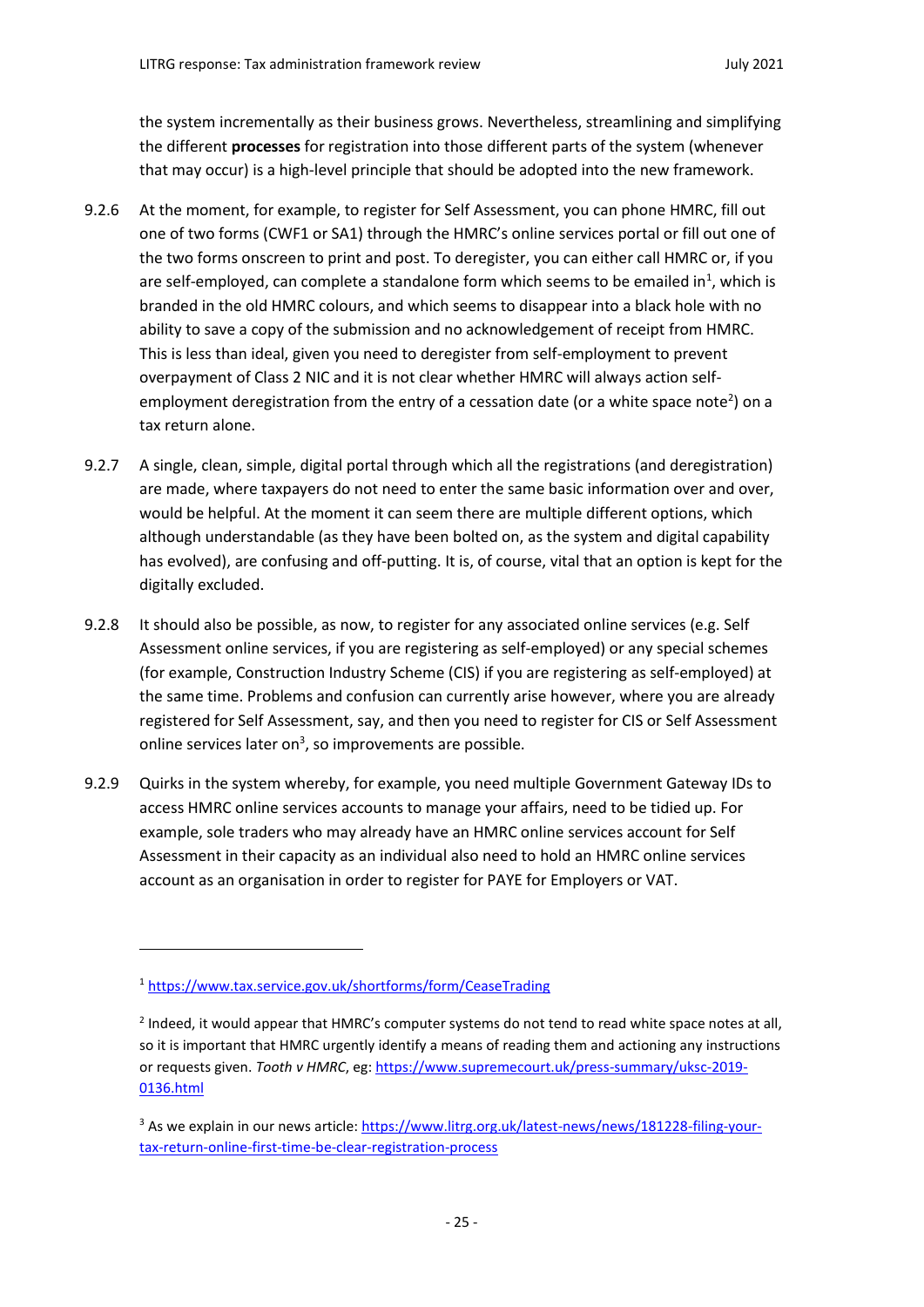### **10 Q6. What are the key challenges with the current legislative provisions relating to the identification and registration of taxpayers?**

- 10.1 One of the main key challenges is that, as we understand it, there are no clear current legislative provisions relating to the identification of taxpayers.
- 10.2 If you are born, live and work in the UK, you usually get your National Insurance number (NINO) automatically at age 16 (although, as this is connected to a child benefit claim having been made, there will be an issue with non-issuance of NINOs in the future as some parents do not claim child benefit because of the high income child benefit charge<sup>1</sup>). It is possible to apply for a Unique Taxpayer Reference (UTR) number at any point, by filling out a form. Until recently, there were no front-end checks on identity<sup>2</sup> – any checks there are mainly seem to come at the back end, causing problems like we have seen recently with delays to repayment claims because of security concerns etc.<sup>3</sup>
- 10.3 There are, however, identity checks when people want to sign up and use HMRC's online services, either through the Government Gateway or Verify. Verify does not work well and in fact, we understand the project is being abandoned<sup>4</sup>. The Government Gateway is better but can still prove challenging for some, for example those without a current valid UK passport or driving licence, as numerous posts on internet forums show<sup>5</sup>. This can effectively exclude people from being able to transact easily and quickly with HMRC and does not help people pay their taxes. This recent query into our mailbox demonstrates this:

"I have a Gibraltar passport so cannot fill the form in to register for tax so I can do a tax return, All I want to do is to declare my income and I cannot do it."

10.4 Any new system of taxpayer identification needs to take into account how people can identify themselves where they have neither a passport nor a driving licence. If identification is more difficult for those without these documents, there could be equality concerns, as they might be, for example: older people (if, perhaps due to health, are no longer able to drive and have no need to renew a passport as they have no plans to travel); young people (who have not learned to drive and have not acquired their own adult passport); low-income people who cannot afford a passport and have not been able to afford to learn to drive/have

<sup>1</sup> As explained by the OTS: [https://www.gov.uk/government/publications/ots-life-events-review](https://www.gov.uk/government/publications/ots-life-events-review-simplifying-tax-for-individuals)[simplifying-tax-for-individuals](https://www.gov.uk/government/publications/ots-life-events-review-simplifying-tax-for-individuals)

<sup>2</sup> From 15 June, we understand HMRC will be making new checks on KANA and Online Tax Registration Service (OTRS) and HMRC short forms (KANA forms) by asking for two forms of identification.

<sup>3</sup> <https://www.litrg.org.uk/latest-news/news/210331-hmrc-tax-refund-identity-checks>

<sup>4</sup> <https://questions-statements.parliament.uk/written-statements/detail/2021-04-27/hcws942>

<sup>5</sup> [https://community.hmrc.gov.uk/forums/customerforums/sa/067c366e-a884-ea11-99e6-](https://community.hmrc.gov.uk/forums/customerforums/sa/067c366e-a884-ea11-99e6-00155d9c871e) [00155d9c871e](https://community.hmrc.gov.uk/forums/customerforums/sa/067c366e-a884-ea11-99e6-00155d9c871e)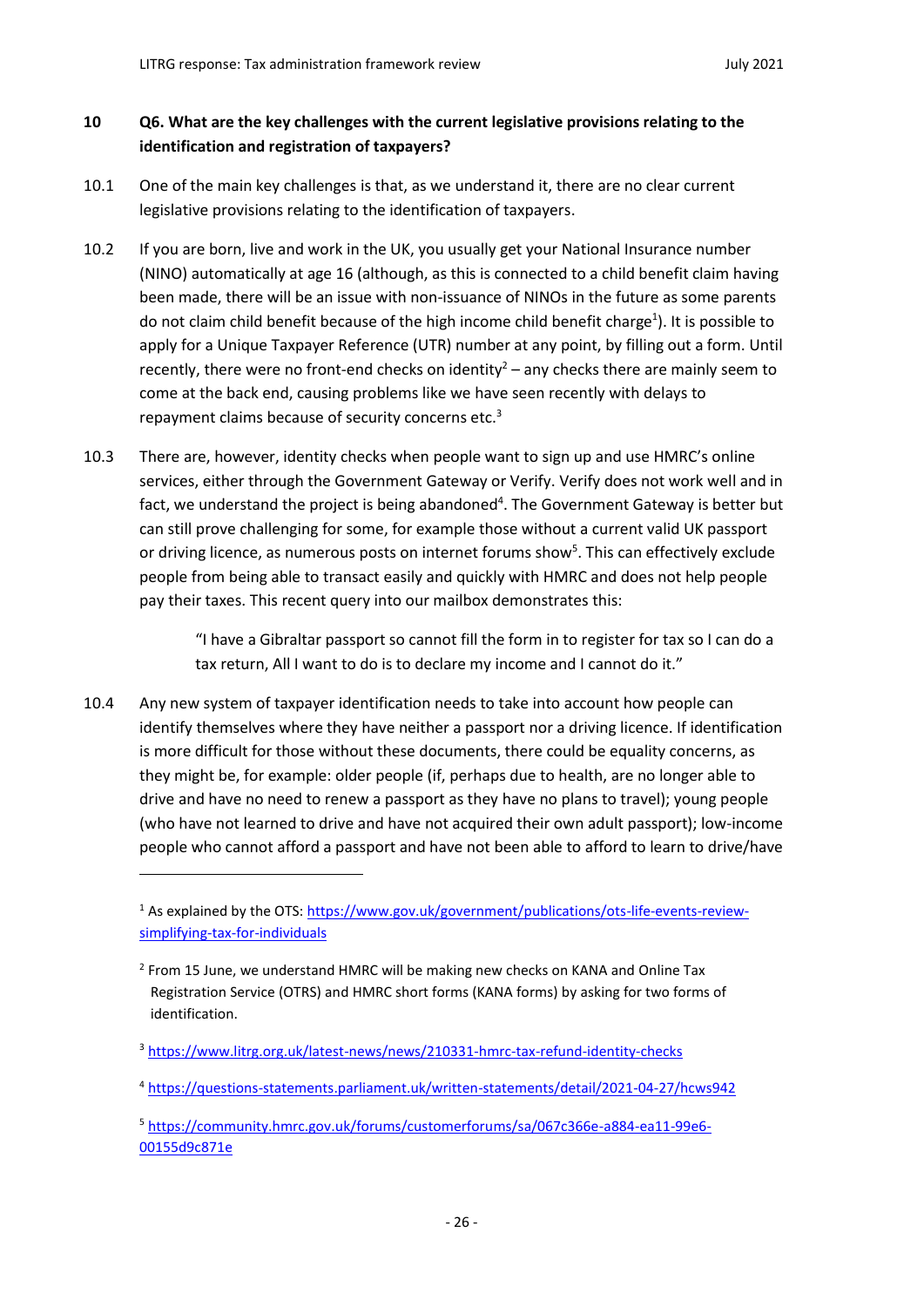their own vehicle. A provisional driving licence is not usually acceptable as identification, as we understand it. This is a wider government consideration than HMRC, but it seems that there really needs to be a cost-free means of obtaining photographic identification to help people to access both public and private services.

- 10.5 In short, a fundamental part of administering taxes is taxpayer identification (and numbering, although it is worth saying it is not really clear why we need both the NINO and UTR in the UK system) as it underpins key administrative processes associated with filing, payment, assessment and collection. Good identification procedures should also help cut down on fraudulent attacks on the system.
- 10.6 HMRC need to develop a single, well-maintained database of registered taxpayers which allows a whole-of-taxpayer-view for HMRC staff, where the information contained in it is adequate for the purposes of effective communication with taxpayers and with welldocumented procedures for updating the information, so it is as accurate as possible.
- 10.7 In terms of the legislative provisions in relation to registration, we observe that they are limited (neither the legislation nor any regulations really specify who must file a tax return – the legislation basically says anyone who has been issued with a s8 TMA 1970 notice which has not been withdrawn, must file<sup>1</sup>). Instead HMRC have considerable freedom to set the criteria for who they think should be in the Self Assessment population<sup>2</sup>. Unfortunately, HMRC's criteria, their processes, their simplified guidance and their interactive checking tool do not always match. This should be changed to ensure greater certainty for all individuals as to if and when it is necessary to register for Self Assessment in the first place. The distinction between notifying chargeability (which, in practice, can actually be done by phoning HMRC and telling them of the income) and registering to complete a tax return online should also be clarified.
- 10.8 We appreciate that HMRC generally seek to minimise the number of taxpayers required to file tax returns, but it is probably possible for HMRC to take out even more – e.g., people with minimal overseas bank interest, where the income falls under the personal allowance or personal savings allowance. Currently we understand that many of these people are forced to prepare a tax return with all the difficulties that this brings (although it is of note that for overseas income, the GOV.UK tool<sup>3</sup> answer as to whether you need to complete a tax return in these circumstances, does seem to hinge on whether there is tax to pay). While we appreciate HMRC might like visibility over such income, it would be a major simplification if HMRC's Self Assessment criteria state that such people only needed to file a tax return when there was tax to pay.

<sup>1</sup> <https://www.gov.uk/hmrc-internal-manuals/self-assessment-legal-framework/salf210>

<sup>2</sup> <https://www.gov.uk/hmrc-internal-manuals/self-assessment-manual/sam100060>

<sup>3</sup> <https://www.gov.uk/check-if-you-need-tax-return>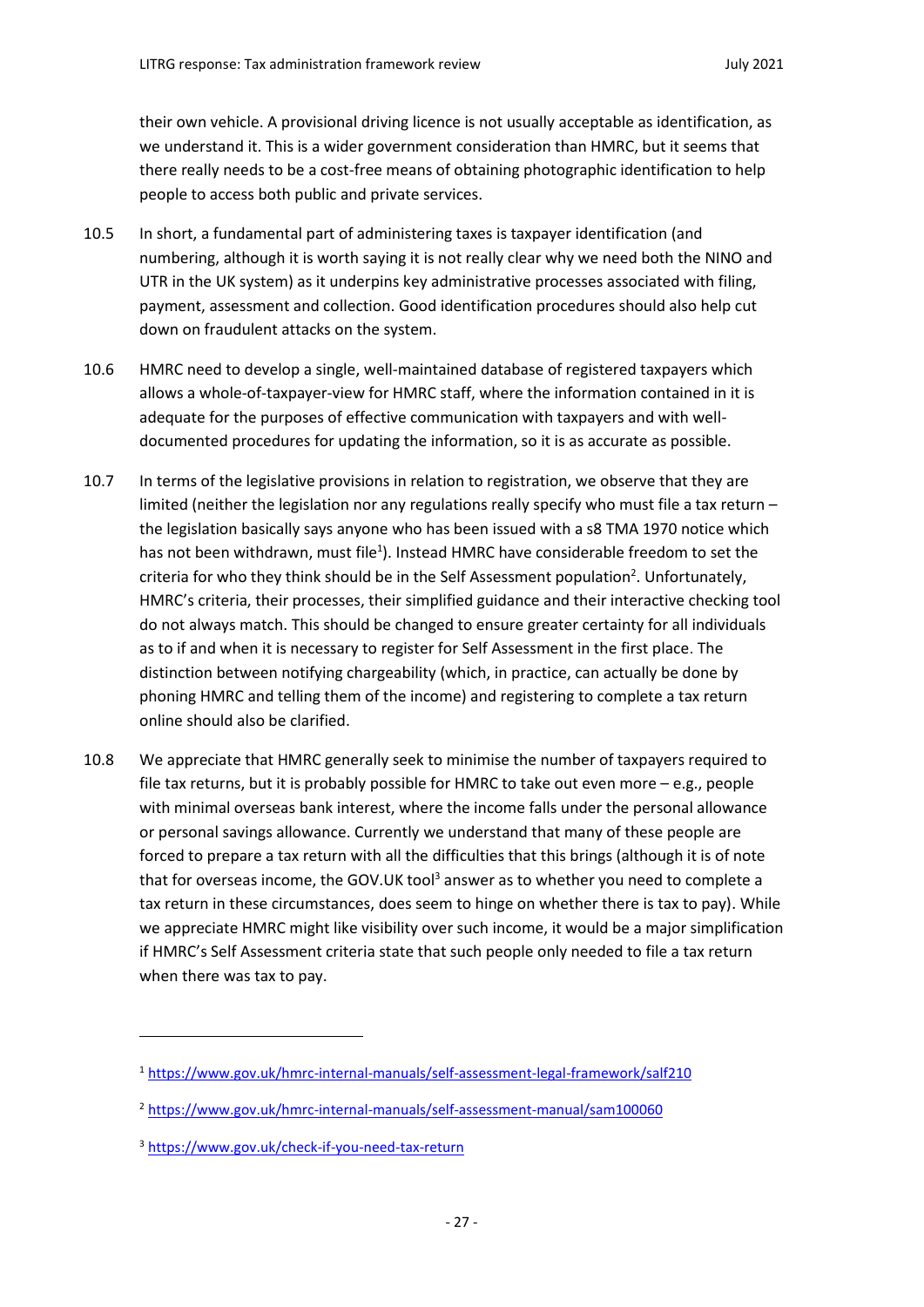#### **11 Q7. What benefits of the current legislation should be preserved?**

- 11.1 The Simple Assessment power introduced in Schedule 23, Finance Act  $2016<sup>1</sup>$  was welcome. As we understand it, there are two groups who no longer have to go into Self Assessment: pensioners who receive a state pension of more than their personal allowance and who have no PAYE source of income; and PAYE taxpayers (not in Self Assessment for any other reason) who receive a P800 tax calculation showing an underpayment which cannot be collected by an adjustment to a tax code (and which is not paid voluntarily). As discussed earlier in this response, the use of Simple Assessment should be expanded.
- 11.2 This needs to be accompanied by greater clarity and communication from HMRC about the responsibility of the taxpayer to check the figures on their Simple Assessment tax calculations and to notify any discrepancies or untaxed income. The importance of checking the information and not assuming its accuracy is not well understood by unrepresented taxpayers.
- 11.3 Under the harmonised penalty regime introduced in Schedule 41 Finance Act 2008<sup>2</sup>, the penalty for failure to notify is based on potential lost revenue. If there is no potential lost revenue, there is no penalty.
- 11.4 Under this provision, the consequences for many unrepresented taxpayers for not notifying (or not notifying on time) are often nil, which is vital given HMRC's default stance that ignorance of the law is not generally a reasonable excuse (though we acknowledge HMRC's re-write of their internal guidance on this point, to take account of case law which indicates that ignorance of the law **can** be a reasonable excuse, depending on the taxpayer's circumstances<sup>3</sup>). This safety net is useful from both a practical and principled perspective and should be preserved.
- 11.5 Given the problem highlighted previously of people not effectively deregistering from selfemployment, HMRC should also keep the ability to withdraw the requirement to complete a Self Assessment return if the criteria are not met<sup>4</sup>. This is a vital safeguard that improves experiences as it releases people (for example, those whose trading income ends up being below the trading allowance) from the administrative burden of completing a Self Assessment return for the year in question and also means that any associated late filing penalties can be abated. As it is so useful, HMRC should ensure they are applying the rule as widely and flexibly as possible. It is not clear in this respect why there is a need for this rule

3

<sup>1</sup> <https://www.legislation.gov.uk/ukpga/2016/24/schedule/23>

<sup>2</sup> <https://www.legislation.gov.uk/ukpga/2008/9/schedule/41>

[https://assets.publishing.service.gov.uk/media/5af9caf440f0b622d18b2e86/Christine\\_Perrin\\_v\\_HMR](https://assets.publishing.service.gov.uk/media/5af9caf440f0b622d18b2e86/Christine_Perrin_v_HMRC.pdf) [C.pdf](https://assets.publishing.service.gov.uk/media/5af9caf440f0b622d18b2e86/Christine_Perrin_v_HMRC.pdf)

<sup>4</sup> <https://www.legislation.gov.uk/ukpga/2013/29/schedule/51/enacted>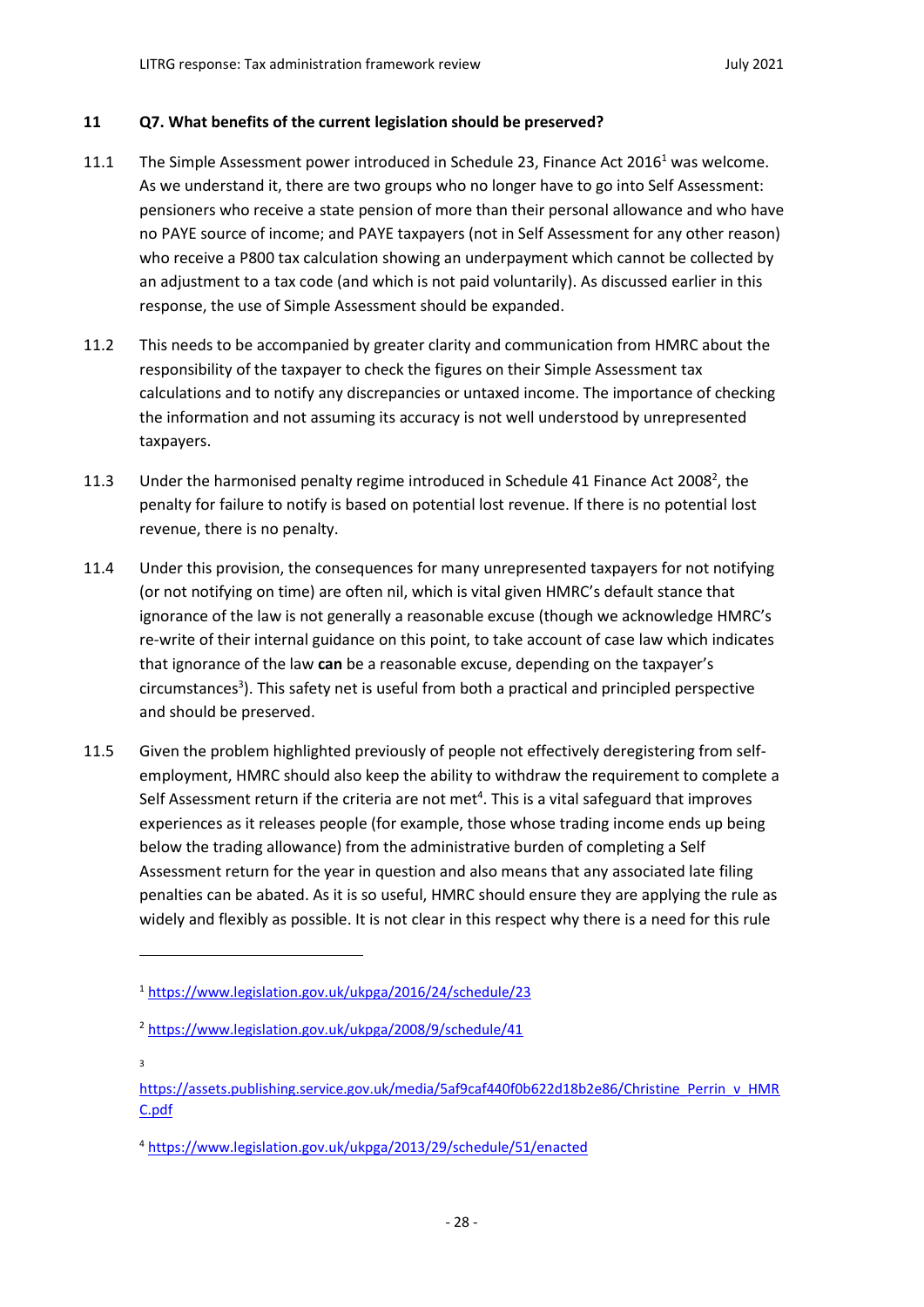to be strictly time limited to being used within two years from the end of the relevant year of assessment, except in 'exceptional circumstances'. In situations, such as that discussed elsewhere where someone has gone abroad and not correctly closed down their Self Assessment record, it would seem useful for HMRC to apply the withdrawal to earlier years. HMRC should also do a programme of specific outreach work to ensure people are aware of this provision, as it could help 'cleanse' a good number of taxpayer records.

- **12 Q8. What likely changes and developments will the framework need to handle? What are the key priorities for framework reform in the area of identification and registration of taxpayers?**
- 12.1 Here are just a few changes and developments the framework will need to handle:

#### 12.2 *People and businesses are becoming more internationally mobile*

- 12.2.1 The world economy has experienced a period of intense global integration. People sometimes travel to work in different countries these days. Furthermore, information technology and communications, including the development of the internet, mean there are probably increasing situations of people working from Bolivia, say, for a UK company and never setting foot in the UK.
- 12.2.2 The points we made in earlier about migrant workers are relevant here. Furthermore, HMRC need to provide some general information to employers on the use of international individuals in their business and how to deal with people with no NINOs etc as this seems set to become more common.

#### 12.3 *Employment is becoming more flexible*

- 12.3.1 In recent times, there has been a drive to make the UK labour market more flexible. This has provided many people with the opportunity to make some money but has also provided some additional leeway for some to exploit vulnerable workers.
- 12.3.2 We would like to highlight the ease with which people can enter parts of the UK tax system and the scope that this leaves for abuse of both workers and the system. For example, the fact that anyone can register for self-employment (even where they are not genuinely selfemployed) and get a UTR must surely be fuelling the use of 'false self-employment'<sup>1</sup>. There have also recently been exposés of the mini umbrella company fraud<sup>2</sup> and the use of multiple, and continually changing companies as employers. It seems to us that this fraud

 $1$  We understand that HMRC have been concerned with this regarding the SEISS 4 and 5 grants and so have been doing pre-validation checks whereby potential claimants have to prove they are actually in business i.e. provide bank statements etc before they can claim the grants.

<sup>2</sup> <https://www.gov.uk/guidance/mini-umbrella-company-fraud>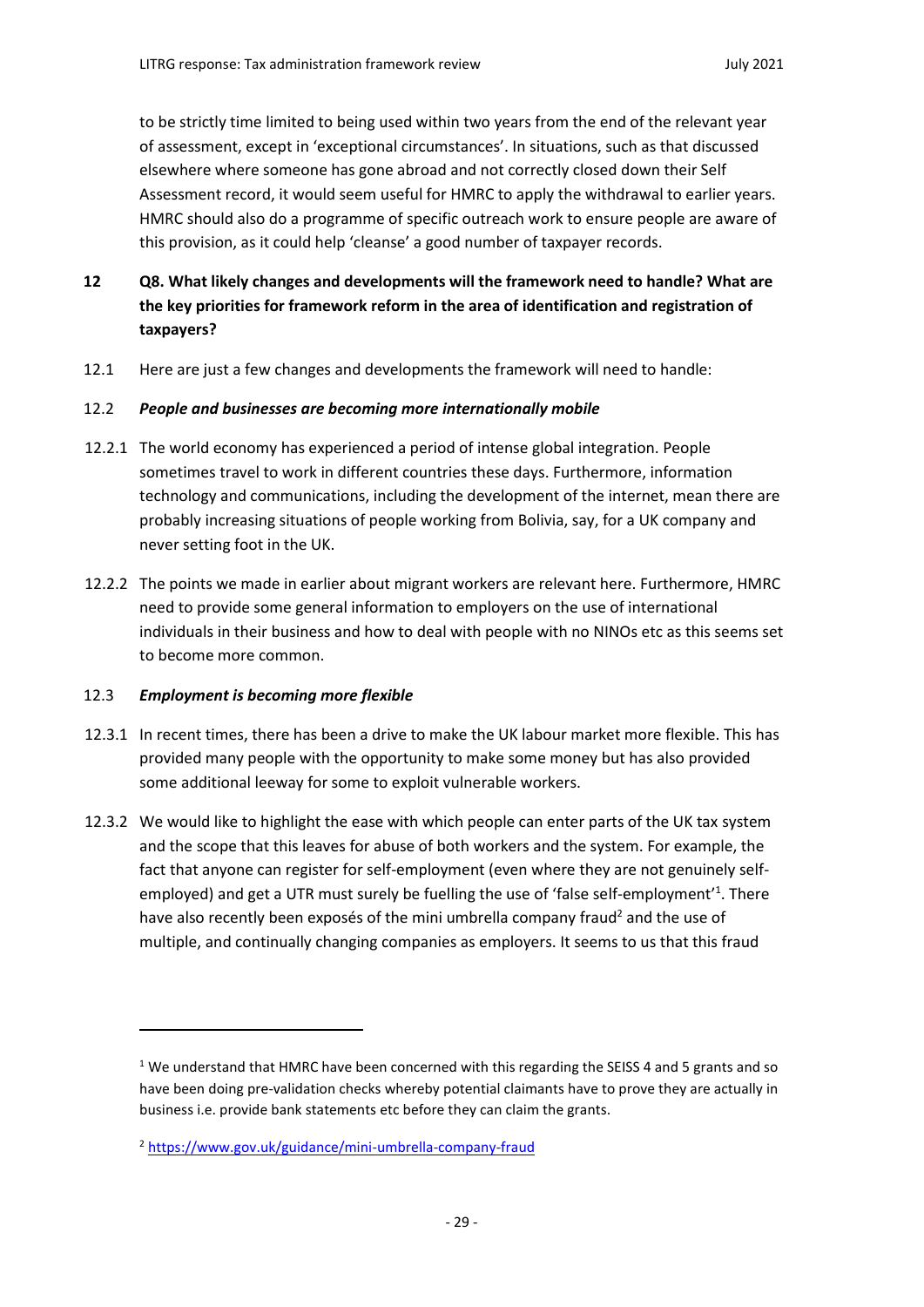could be dealt with (or at least much reduced) if new employer registration applications were scrutinised before registering them.

#### 12.4 *Our population is ageing*

- 12.4.1 Better health is creating an increase in life expectancy in many countries around the world. Together with falling birth rates, this is contributing to an ageing population. The system needs to be well geared to handling bereavement situations and those who become unable to manage their own tax affairs.
- 12.4.2 HMRC need to ensure their processes upon someone's death are as seamless as possible and that they do not add to an already difficult time for those dealing with the situation. It is unacceptable, for example, for HMRC to address correspondence to the deceased person (an example of which we have seen from March 2021<sup>1</sup>), or make things so complicated for the survivor, that it adds to their distress at an already difficult time. To build trust in the tax system, HMRC need to get these basics right.
- 12.4.3 The OTS's life events report<sup>2</sup> also raised the difficulties people can have with registering a Power of Attorney (POA) with HMRC. From our own experiences, from people writing into us and from threads that we have found on web forums discussing HMRC and POAs<sup>3</sup>, it is clear that people are very confused as to HMRC's processes: e.g. HMRC have no obvious point of contact, there is confusion over how POAs fit with trusted helper and 64-8 processes, and it is not clear whether the POA gets noted across all HMRC's functions/heads of tax etc. HMRC processes could be improved where there is either an informal helper or where there is a POA in place. For example, HMRC's systems should be joined up for there to be a once and done notification for POA.

#### 12.5 *Further devolution*

12.5.1 It is possible that we will see further devolution of tax powers, and also possibly the devolution of more tax powers to local authorities. In order to make devolution work properly, it is crucial that taxpayers' place of residence is correctly identified so that they pay tax in the right jurisdiction. For example, HMRC is currently responsible for deciding who is a

2 See chapter 5:

 $1$  The deceased's executor had registered the estate to file a Self Assessment tax return. Instead of writing to the executor, the letter confirming set up of the estate's SA record was addressed to the deceased individual, the salutation reading "Dear XXXX deceased", with the letter then written addressing the deceased in the second person.

[https://assets.publishing.service.gov.uk/government/uploads/system/uploads/attachment\\_data/file/](https://assets.publishing.service.gov.uk/government/uploads/system/uploads/attachment_data/file/838130/Taxation_and_life_events_Oct_2019.pdf) [838130/Taxation\\_and\\_life\\_events\\_Oct\\_2019.pdf](https://assets.publishing.service.gov.uk/government/uploads/system/uploads/attachment_data/file/838130/Taxation_and_life_events_Oct_2019.pdf)

<sup>&</sup>lt;sup>3</sup> For example,<https://forum.alzheimers.org.uk/threads/power-of-attorney-notifying-hmrc.112137/> and [https://forum.alzheimers.org.uk/threads/completing-a-tax-return-to-hmrc-as-lasting-power-of](https://forum.alzheimers.org.uk/threads/completing-a-tax-return-to-hmrc-as-lasting-power-of-attorney.111242/)[attorney.111242/](https://forum.alzheimers.org.uk/threads/completing-a-tax-return-to-hmrc-as-lasting-power-of-attorney.111242/)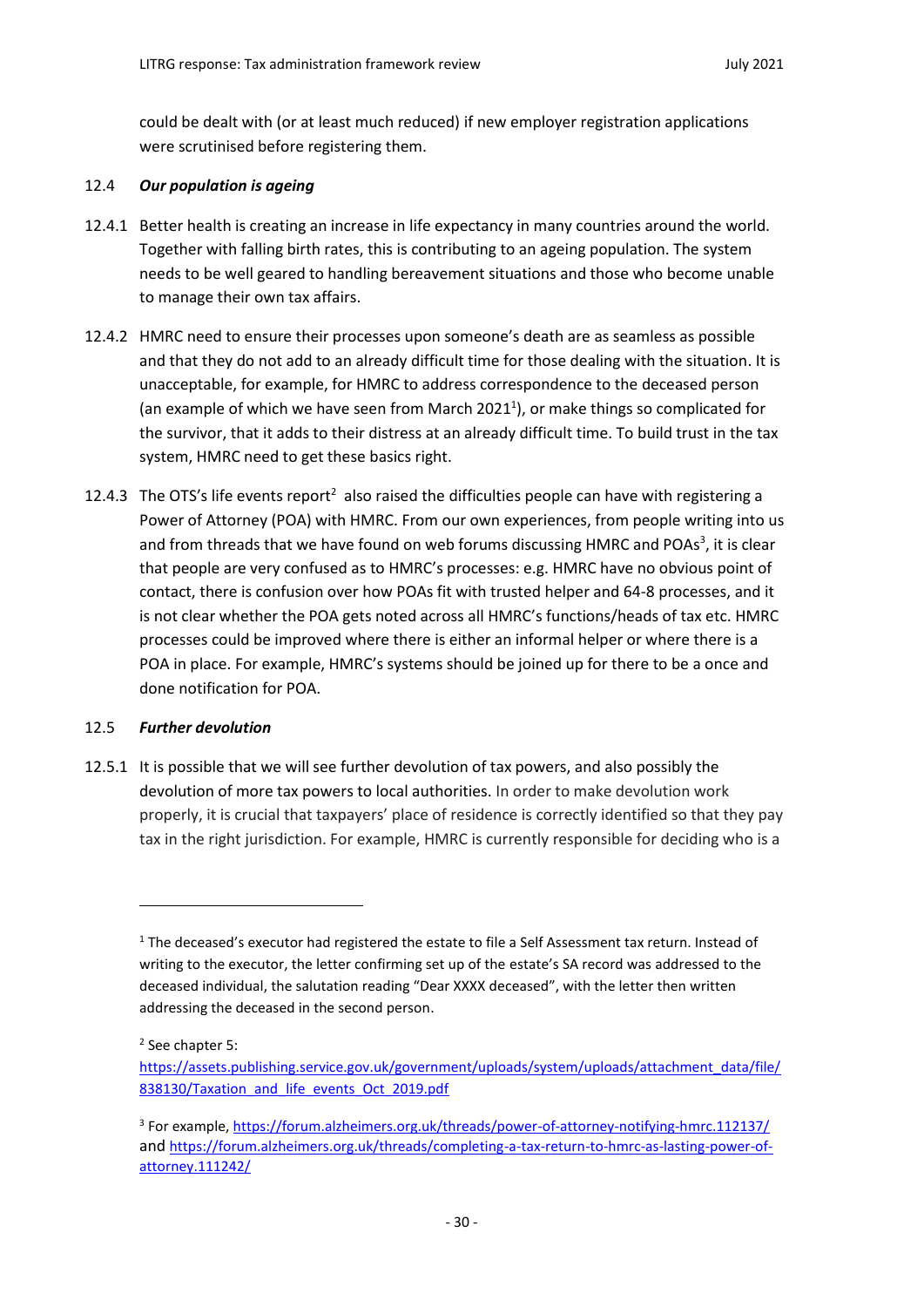Scottish or Welsh taxpayer (and by default, who is a 'rest of UK' taxpayer). In broad terms, Scottish and Welsh taxpayers are categorised by where they live.<sup>1</sup>

12.5.2 The Scottish experience has shown that HMRC's attempt to classify Scottish taxpayers has not been without difficulty<sup>2</sup>. This, must, undoubtedly be due to data quality - while people's addresses may be correct under the RTI system for example, their address in another system may be different. As we stated earlier, HMRC need one joined up system so that conflicts in information they hold are minimised. This feeds into the bigger point we made earlier – that people need to be properly identified when they register with HMRC.

## **13 Q9. Are the current approaches to the timing of registration still appropriate, or are there opportunities for reform?**

- 13.1 In reality, different taxes and duties need different approaches to the timing of registration because they are trying to do different things and have different policy objectives. The timing of registration cannot and should not be constrained by the desire for more consistency and simplicity.
- 13.2 Having said that, we do think that there is a case for looking at the timing of registration within individual taxes and duties. For example, in Self Assessment, we think there is too much of a time lag between the end of the tax year in which the taxable activity starts and the deadline for notifying. HMRC seem to be inclined to look at bringing forward obligations, which is a good idea as long as people know they need to do something. The key is good guidance and communication.
- 13.3 In general, HMRC should do more to ensure that people are aware of their obligations and how to meet them. It is not good enough to passively post information on GOV.UK and hope people find it. As soon as people register as a sole trader, for example, HMRC should send them information that they can refer to about other regimes their business might need to enter at some point, for example PAYE or VAT. Ideally, this would be in some kind of formal, hard copy, welcome pack that people can put somewhere safe and refer back to. The problem with communication via soft copy guides sent out by email is that it is a very informal way of communicating, the seriousness of the subject may be missed, or indeed, the email may be overlooked altogether due to the volume of emails that people now generally receive on a daily basis.
- 13.4 It is also essential that HMRC use the data they have in-house (or from third parties) more actively to identify when someone might have tripped a registration requirement, so that

<sup>1</sup> By virtue of the definitions at s.80D Scotland Act 1998 as amended by the Scotland Act 2012 and in Wales, at s.116E Government of Wales Act 2006 as inserted by the Wales Act 2014.

<sup>&</sup>lt;sup>2</sup> And this has been compounded by the fact that there is no box to self-assess your Scottish (or Welsh) residence status on a Self Assessment return.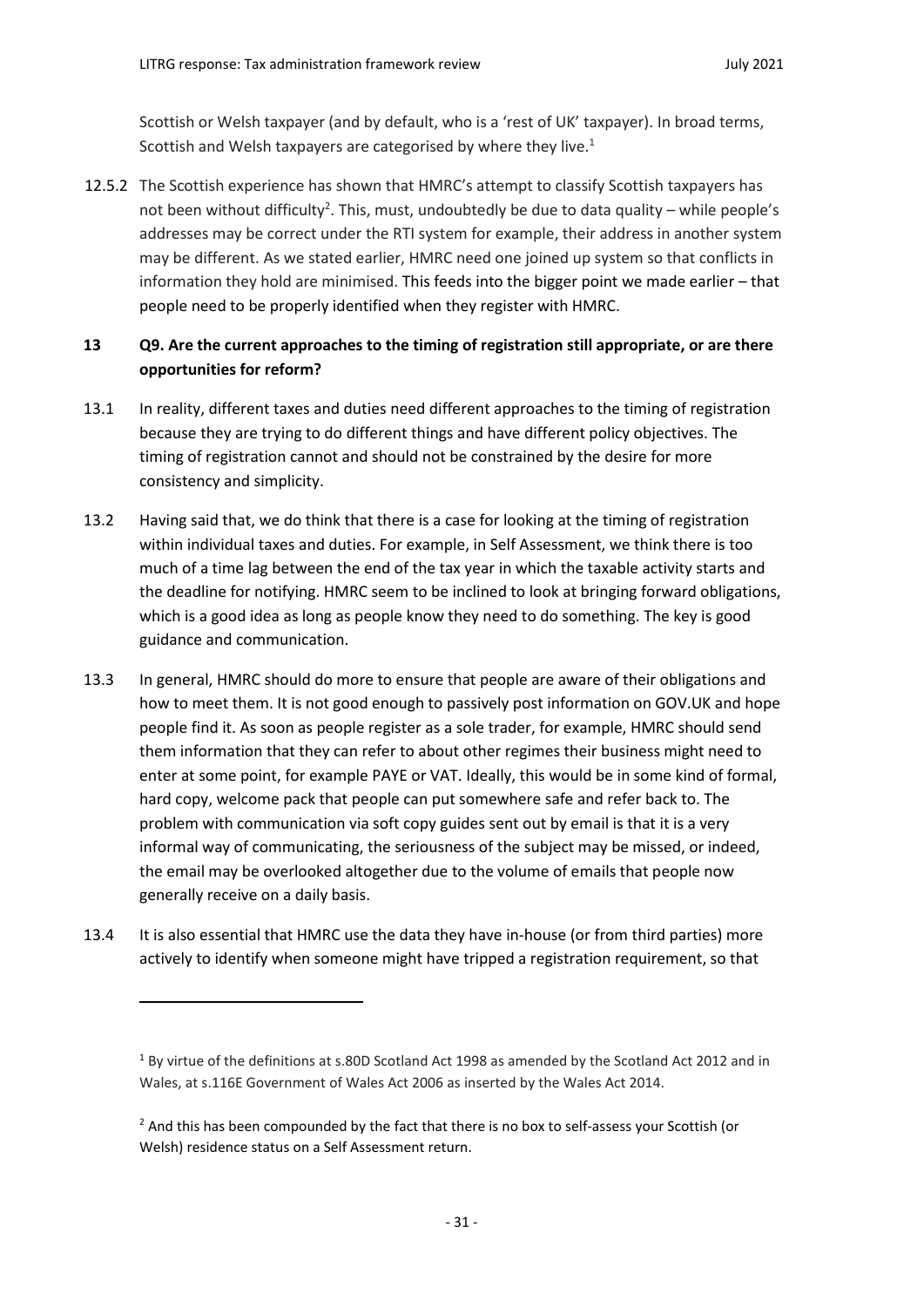the onus is not always solely on the taxpayer. For example, through the RTI system, HMRC should have details of a person's income. They also administer child benefit, so have details of any claims made. By marrying up these two datasets, they should be able to identify when someone has tripped the HICBC for example, and prompt them to register for Self Assessment, rather than letting people fall into non-compliance.

#### **Chapter 4: Improving the way tax liabilities are calculated and assessed**

## **14 Q10. What key issues relating to the way tax liability is established arise within the existing legislative provisions?**

#### 14.1 *Simplifying the underlying rules*

- 14.1.1 As noted in our introductory comments, the tax system can be complex to understand, especially for low-income unrepresented taxpayers. Ways to simplify the tax system, wherever possible, in a way that is fair and inclusive to all in society are to be welcomed.
- 14.1.2 Examples of the complexity in establishing a correct tax liability include a lack of understanding about the high income child benefit charge (HICBC), electing to use the cash basis (when anecdotal evidence suggests most low income self-employed use a version of the cash basis anyway), the calculation of overlap profits and understanding when these can be relieved in future trading years.
- 14.1.3 We reiterate, as earlier, that while changing the underlying rules might be considered out of scope of this review, that HMRC should attempt to highlight areas of particular complexity which cause difficulties in administering tax and put forward suggestions for how the law could be simplified to in turn make administration simpler and more cost effective.

## 14.2 *Division of responsibility and clarity of responsibility with different methods of tax 'assessment'*

14.2.1 As noted elsewhere in this response, there needs to be a clear and well-understood division of responsibility between government (HMRC) and the taxpayer regarding how a tax liability is established. Recent changes such as the use of pre-population or third-party data can sometimes result in complexities and confusion<sup>1</sup>. While the use of this information can be helpful and may simplify tax affairs, it prompts an important discussion about greater reliance on data potentially altering the taxpayer's responsibility within the current legislation.

 $<sup>1</sup>$  See our response to the OTS Third Party Data Reporting Review  $-$  Call for Evidence</sup> [https://www.litrg.org.uk/sites/default/files/files/210330-LITRG-response-OTS-Third-Party-Data-](https://www.litrg.org.uk/sites/default/files/files/210330-LITRG-response-OTS-Third-Party-Data-Reporting-Review.pdf)[Reporting-Review.pdf](https://www.litrg.org.uk/sites/default/files/files/210330-LITRG-response-OTS-Third-Party-Data-Reporting-Review.pdf)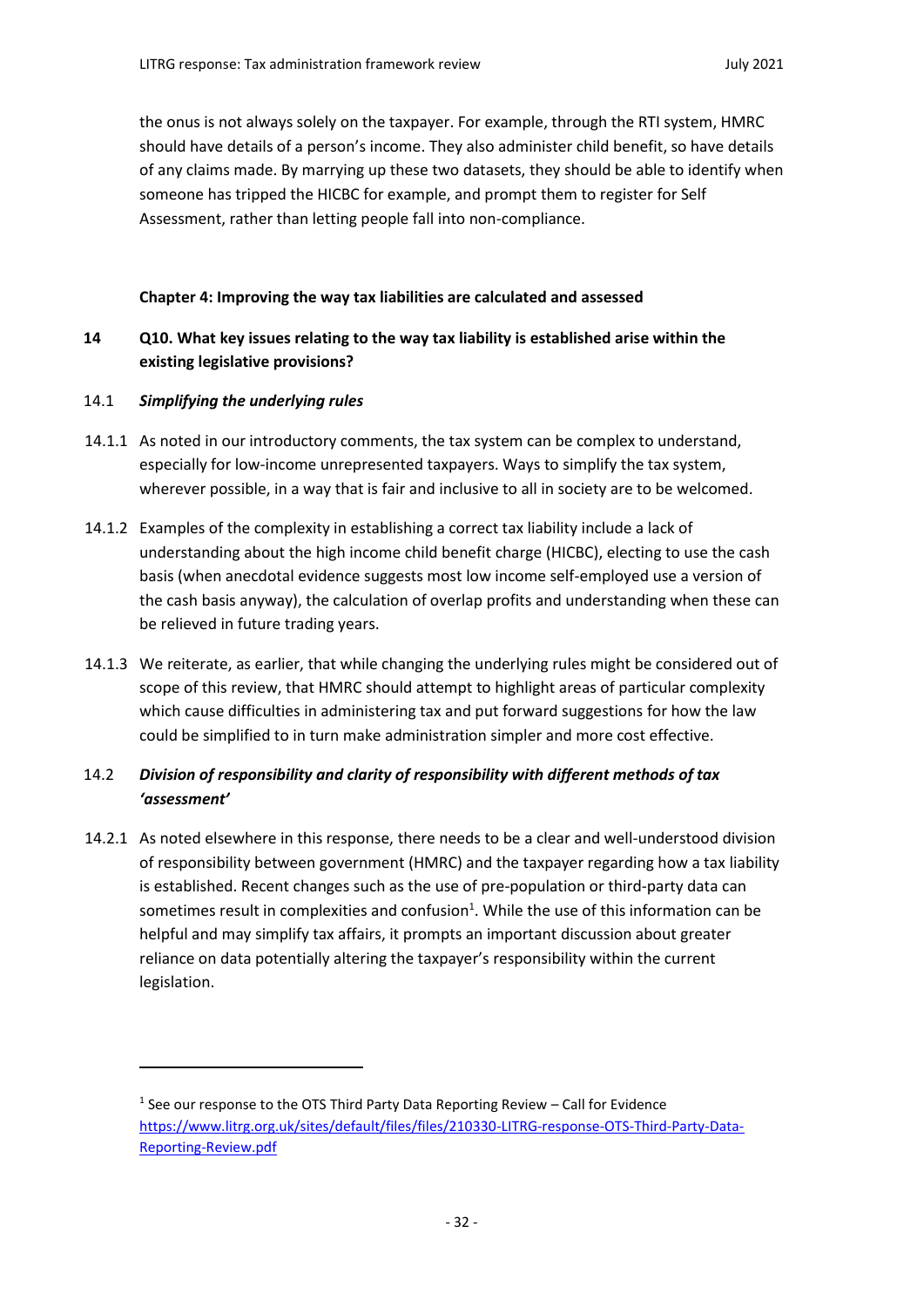- 14.2.2 Taxpayers can be confused about the different methods of assessment for tax liabilities, for example, P800 or Simple Assessment or Self Assessment and consequently what their corresponding responsibilities are.
- 14.2.3 In most instances HMRC's default position seems to be that individual taxpayers are responsible for **everything** (including their employer's errors and deficiencies in Simple Assessments). This position needs review from both a principled and practical perspective.
- 14.2.4 For example, as we said in our December 2020 paper,<sup>1</sup> it is vital that we come up with a way of taxing those in the gig economy in a way that does not rely so heavily on Self Assessment. The well recognised problem is that we have a very complex system, not really designed to collect tax from people with potentially multiple, low value, income streams who do not understand what they are doing or afford professional help. In these situations, where there is non-compliance or under-reporting, is it correct to simply say that it is solely the taxpayer's responsibility?
- 14.2.5 In most employment situations, the law actually says that HMRC should collect tax underpayments from the employer<sup>2</sup>. This is effectively a means of enforcing the payment of PAYE and says that the employer will remain liable for the tax that should previously have been accounted for to HMRC but for whatever reason was not paid. Nevertheless, in our experience there seems to have been a shift in responsibility towards the individual taxpayer. For example (and as also discussed earlier in this paper), in the case of umbrella companies using disguised remuneration schemes to pay workers (who may not know they are being paid this way), HMRC appear to be directing their attention towards the employee rather than the actual umbrella companies. This seems to be targeting the wrong party and risks undermining trust in HMRC and the tax system.

#### 14.3 *Assumption that a lack of challenge means a tax position is 'accepted'*

14.3.1 Again, as discussed earlier (but an important factor in establishing liability so revisited here) is that there is a common misunderstanding amongst taxpayers that if they have not heard from HMRC then their tax liability must be correct. The recent Self-Employment Income Support Scheme (SEISS) grants have highlighted an issue of some Construction Industry Scheme (CIS) workers completing their Self Assessment tax returns incorrectly as employed and not as self-employed. This has resulted in the calculation and assessment of their tax liabilities (in particular, their self-employed National Insurance contributions (NIC)) being incorrect. However, better use of data would have enabled HMRC to potentially identify these errors. We discuss this further in answer to question 18 below.

<sup>&</sup>lt;sup>1</sup> See A better deal for the low-income taxpayer, full version, page 21: [https://www.litrg.org.uk/latest](https://www.litrg.org.uk/latest-news/reports/201204-better-deal-low-income-taxpayer)[news/reports/201204-better-deal-low-income-taxpayer](https://www.litrg.org.uk/latest-news/reports/201204-better-deal-low-income-taxpayer)

<sup>2</sup> Section 80 The Income Tax (Pay As You Earn) Regulations 2003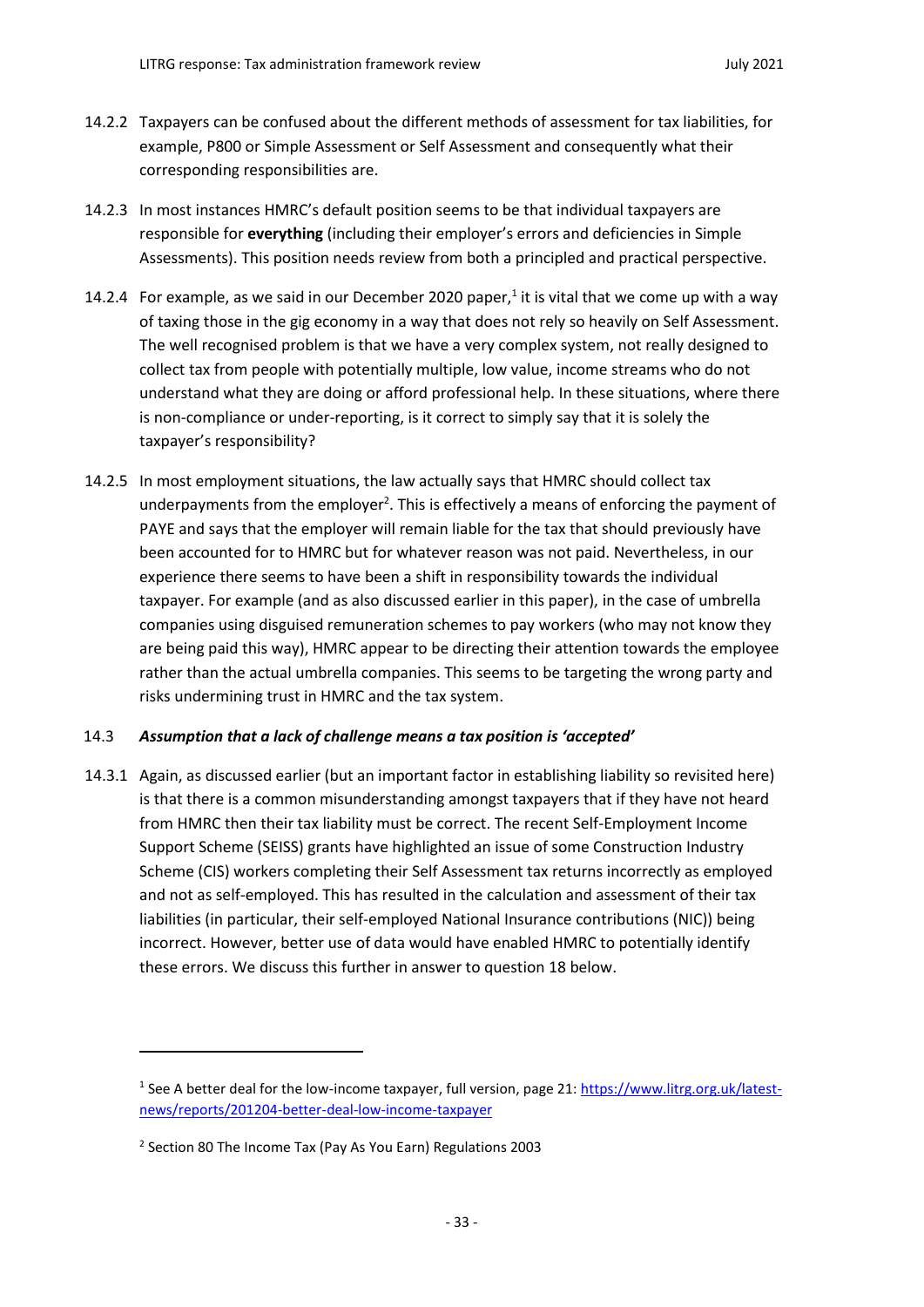#### 14.4 *Particular issues for couples*

14.4.1 As also mentioned in our introductory comments, in our experience, there can be further confusion from unrepresented taxpayers regarding the way a tax liability is calculated when there are interactions involving joint income. Examples include the calculation of the HICBC, the transferable marriage allowance and self-employment losses if there is a joint tax credits claim. This review should consider how areas of the current tax system which use joint household income could be simplified especially with a move towards a single digital account and further use of third party data.

#### 14.5 *Basis periods*

14.5.1 There may be a case to simplify the tax system by moving an unincorporated business's basis period to align with the current tax year (as per Box 4.1<sup>1</sup>) and we would be happy to be involved in any further discussions on this proposal. However, any changes should be thoroughly researched and backed up with evidence showing benefits both to the taxpayer and HMRC, as well as identifying any potential new problems at an early stage. As departing from generally accepted accounting principles will bring its own complexities, an optional default year of 31 March may be preferable to a mandatory accounting date (as discussed further in answer to question 13). For example, for businesses which do not use a 31 March accounting year end, the alignment of basis periods with the tax year would involve apportioning the (known) profits of the preceding accounting period and the (unknown) profits of the current period, with later adjustments, and that would be anything but a simplification.

#### **15 Q11. What benefits of the current legislation should be preserved?**

#### 15.1 *A choice of means of engagement with the tax system – e.g. paper returns*

15.1.1 Under current legislation, the taxpayer has a choice in a number of areas regarding the calculation and assessment of their tax liabilities. It is important that these choices remain and there should be further detailed consultation on any changes to the current legislation which remove choices from the taxpayer. An example of this is the possible restriction in the use of paper tax returns with the move to an enhanced digital tax system. We think that future systems should be designed such that those who currently engage on paper can continue to do so. If, for example, those who are (and are fully capable of) filing paper annual tax returns are predominantly older people or those with other protected characteristics, HMRC could see a legal challenge on equalities grounds if they are 'designed out' of any new system.

 $1$  Box 4.1 Page 19 The tax administration framework: Supporting a 21<sup>st</sup> century tax system: [https://assets.publishing.service.gov.uk/government/uploads/system/uploads/attachment\\_data/file/](https://assets.publishing.service.gov.uk/government/uploads/system/uploads/attachment_data/file/972148/The_tax_administration_framework_Supporting_a_21st_century_tax_system_-_call_for_evidence.pdf) 972148/The tax administration framework Supporting a 21st century tax system call for evidence.pdf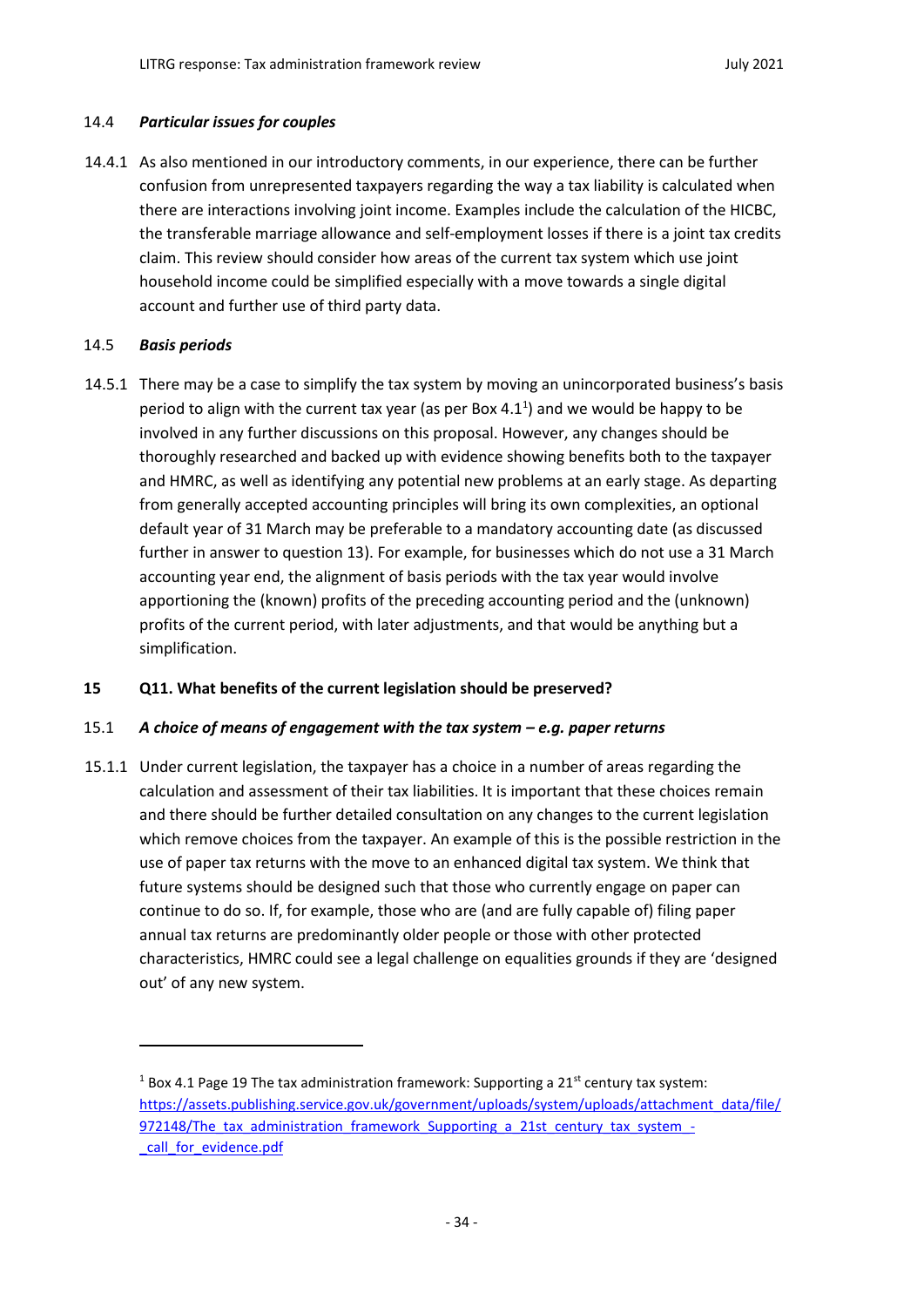15.1.2 HMRC should continue to provide a 'fit for purpose' means for all unrepresented taxpayers to notify and calculate tax liabilities including filing a tax return. We believe the move to a digital tax framework should not result in taxpayers having to source and pay for third party software, for example if paper tax returns are restricted then it would be unfair on taxpayers to have to purchase software to file partnership or trust tax returns.

#### 15.2 *Preserving taxpayer safeguards*

15.2.1 The current taxpayer safeguards relating to HMRC's compliance powers for determinations, corrections, information powers and discovery assessments must be retained.<sup>1</sup> The increasing use of pre-population and third party data will mean HMRC have more information at their disposal and it is important that this information is used appropriately. We discuss use of data more fully later in this response.

#### 15.3 *Timing of claims and elections*

- 15.3.1 Most claims and elections are made as part of completing the tax return. Whilst there are some benefits in moving to a 'real-time' process for making claims and elections, sometimes the benefit of hindsight is needed before making such decisions. For example, when deciding if the cash basis or accruals basis would be most appropriate for a self-employed business, it may be advantageous to consider it at the end of the accounting year in case there are losses or significant interest and finance costs.
- 15.3.2 It would therefore be useful to retain the ability to make relevant claims and elections as part of the tax return process (or other annual process which might supersede the current tax return), as well as providing the option of making them during the tax year – perhaps as part of the single digital account.
- **16 Q12. What likely changes and developments will the framework need to handle? What are the key priorities for framework reform in the area of calculating and assessing tax liabilities?**

#### 16.1 *What likely changes and developments will the framework need to handle?*

16.1.1 The framework will need to be sufficiently flexible to handle potential future changes to the calculation and assessment of tax liabilities such as the possible alignment of the income tax and NIC thresholds, introduction of new taxes either UK-wide or in the devolved administrations, and possible changes to the tax year<sup>2</sup>. Also, it must be able to handle

 $1$  As discussed in our response to MTD: Tax Administration consultation in 2016, see : [https://www.litrg.org.uk/sites/default/files/files/161107-LITRG-response-MTD-tax-administration-](https://www.litrg.org.uk/sites/default/files/files/161107-LITRG-response-MTD-tax-administration-FINAL.pdf)[FINAL.pdf](https://www.litrg.org.uk/sites/default/files/files/161107-LITRG-response-MTD-tax-administration-FINAL.pdf)

 $2$  The OTS is exploring potential for moving the end of the tax year: [https://www.gov.uk/government/publications/ots-to-explore-potential-for-moving-the-end-of-the](https://www.gov.uk/government/publications/ots-to-explore-potential-for-moving-the-end-of-the-tax-year)[tax-year](https://www.gov.uk/government/publications/ots-to-explore-potential-for-moving-the-end-of-the-tax-year)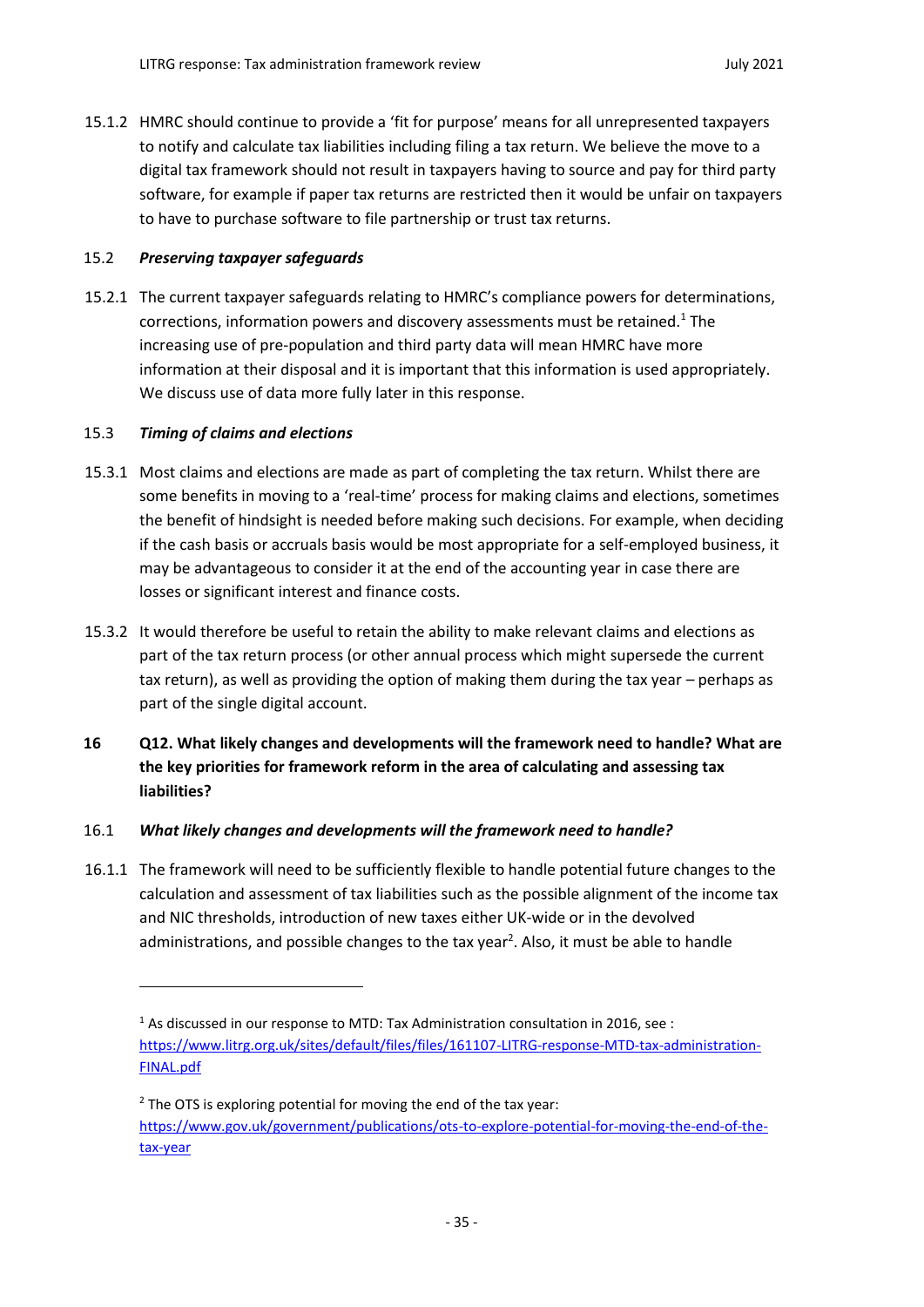general trends in people's lives which consequently affect their tax position. Examples include people changing jobs more frequently, couples living together, marrying or divorcing, accidental landlords, the growth of the gig economy and multiple part-time jobs or self-employment businesses.

16.1.2 The increasing use of third party data by HMRC should result in developments to the current system. HMRC need to inform taxpayers what data they have, how it is being used and explain how taxpayers have a responsibility to check this information and crucially what taxpayers need to do if they consider any third party data to be incorrect. HMRC will need to develop its discovery provisions with the increasing access to third party data. As discussed earlier in this response, the general principle should be to ensure tax assessments are correct as early as possible in the process rather than leaving matching data until much later on and discovering additional tax. Unrepresented taxpayers can suffer significant distress and financial difficulty if tax debts are allowed to accrue over time. This can include those on middle incomes who have failed to understand and notify liability to the high income child benefit charge, for whom unexpected tax liabilities (and potential penalties) can amount to several thousand pounds. See for example this query received very recently to our website:

> "I desperately need your help and advice in the HMRC wanting to back date charges for child benifit [sic] payments of which I stoped [sic] receiving in 2019 as I now earn over the threshold ! I'm depressed and upset and can't afford it . My income increased gradually and for the previous years didn't know and wasn't informed about the changes ..... please help."

16.1.3 As HMRC will not be providing any software to enable taxpayers to follow the MTD for income tax regime, they will be relying on software, which may not be always reliable as in the case of the Post Office IT accounts scandal<sup>1</sup>, which will be assisting with the calculation and assessment of tax liabilities that they will not ultimately control. For example, this lack of HMRC control may result in less authority in implementing timescales to make changes to the tax system because the software companies will not be under the direction of government policy in the same way HMRC online services are. A potential consequence to this may be a longer lead time to change tax policies which need to be administered through MTD software.

## 16.2 *What are the key priorities for framework reform in the area of calculating and assessing tax liabilities?*

16.2.1 It is imperative that complete plans relating to the ambitious timeframe for MTD are fully explained so that businesses and landlords can understand how this fundamental change will affect how their tax liabilities are calculated and assessed. For example, will these individuals still need to complete a Self Assessment tax return if they only have income reported under the MTD requirements or all their other taxable income is reported to HMRC

 $<sup>1</sup>$  See, for example, this BBC report 'Post Office scandal: What the Horizon saga is all about':</sup> <https://www.bbc.co.uk/news/business-56718036>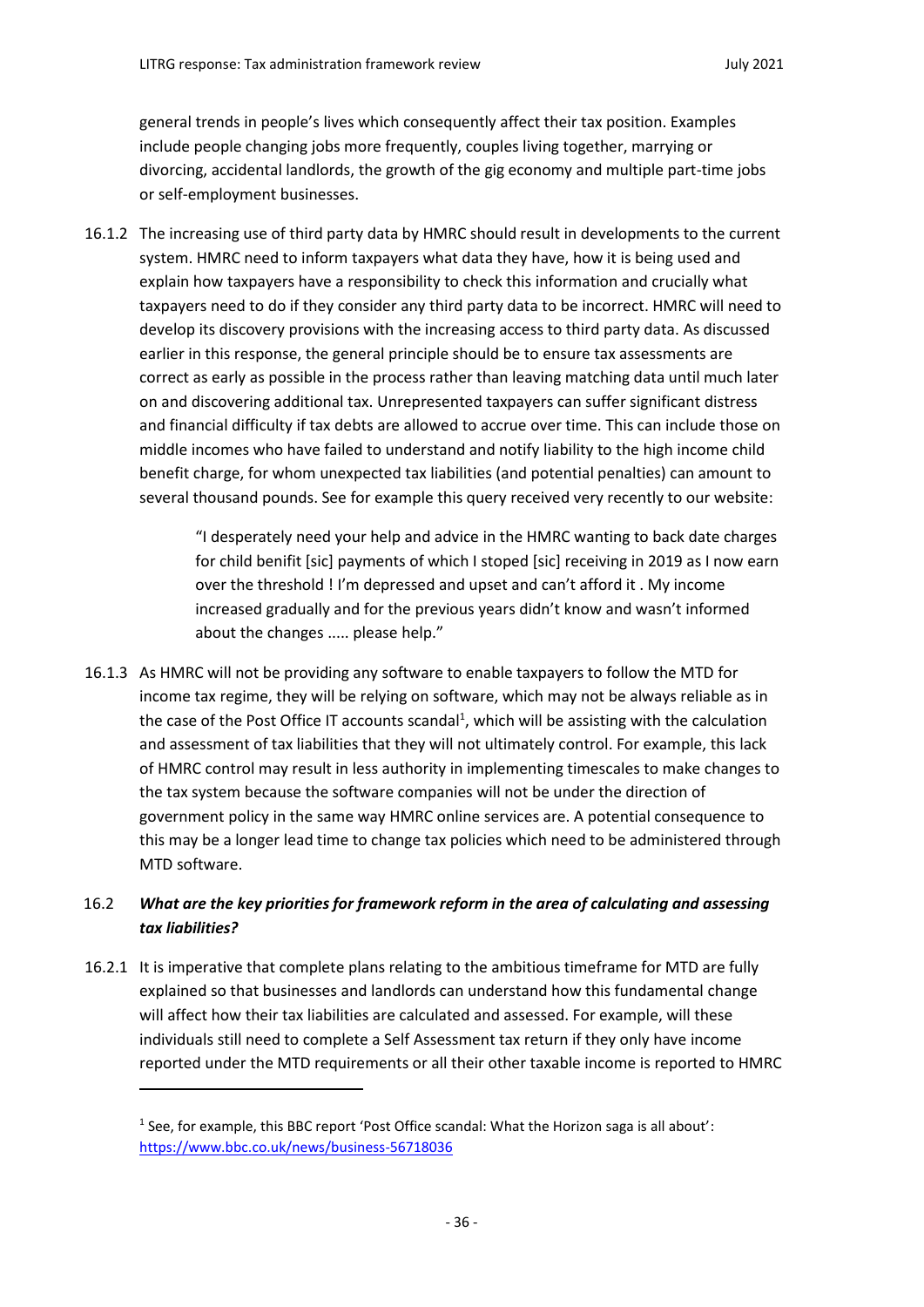by third parties, such as PAYE sources? Any changes should ensure that this mandatory system provides benefits to both the taxpayer as well as HMRC.

- 16.2.2 As noted above, MTD will rely on third-party software, over which HMRC will have no direct control. HMRC's role in preventing scams when using third party software should be considered. For example, scam activity is on the rise (as discussed earlier in this response) and taxpayers will need to be clear on how they can obtain legitimate software, such that they do not fall victim to a scammer and submit private data to them thinking they are HMRC. Similarly, even if a taxpayer finds legitimate software via GOV.UK, it is not clear what responsibility HMRC have to monitor approved packages to ensure they are secure.
- 16.2.3 Alongside any changes such as the introduction of single digital account which may benefit a sizeable proportion of taxpayers, HMRC must prioritise the services for taxpayers who are unable or not confident to use digital services.

## **17 Q13. How could tax return obligations and processes be updated? What should a 'tax return' look like in a digital tax system?**

#### 17.1 *How could tax return obligations and processes be updated?*

- 17.1.1 A single digital account is an opportunity to provide most taxpayers with an individually tailored list of dates and information, including filing deadlines, payment deadlines, tax losses carried forward. A reasonable alternative for those unable to use the digital account must also be provided.
- 17.1.2 To assist in calculating and assessing tax liabilities it would be a useful feature if information could be added to a taxpayer's digital tax return during the current tax year, for example by including bank interest when an account is closed as this way the taxpayer would be less likely to forget to report the income compared to a number of months later, or selfemployment profits if trade ceases during the tax year. This opportunity to provide more real time information should be optional but could have benefits for the taxpayer, such as in the cessation of trade example the single digital account could prompt the taxpayer to inform HMRC through the digital account so that the Class 2 NIC position is calculated correctly.
- 17.1.3 The single digital account should also record all claims and elections the taxpayer has made such as overlap relief. As mentioned under question 11 above, the claims and elections processes should enable real time claims and show the tax position of potential claims such as the interaction with losses based on MTD returns. The use of nudges to suggest other claims which the taxpayer could use maybe helpful to unrepresented taxpayers who may not otherwise be aware of them. It is important that there is an opportunity for claims and elections (where appropriate) to be made or amended after the end of the tax year when the taxpayer has a complete picture of their tax position.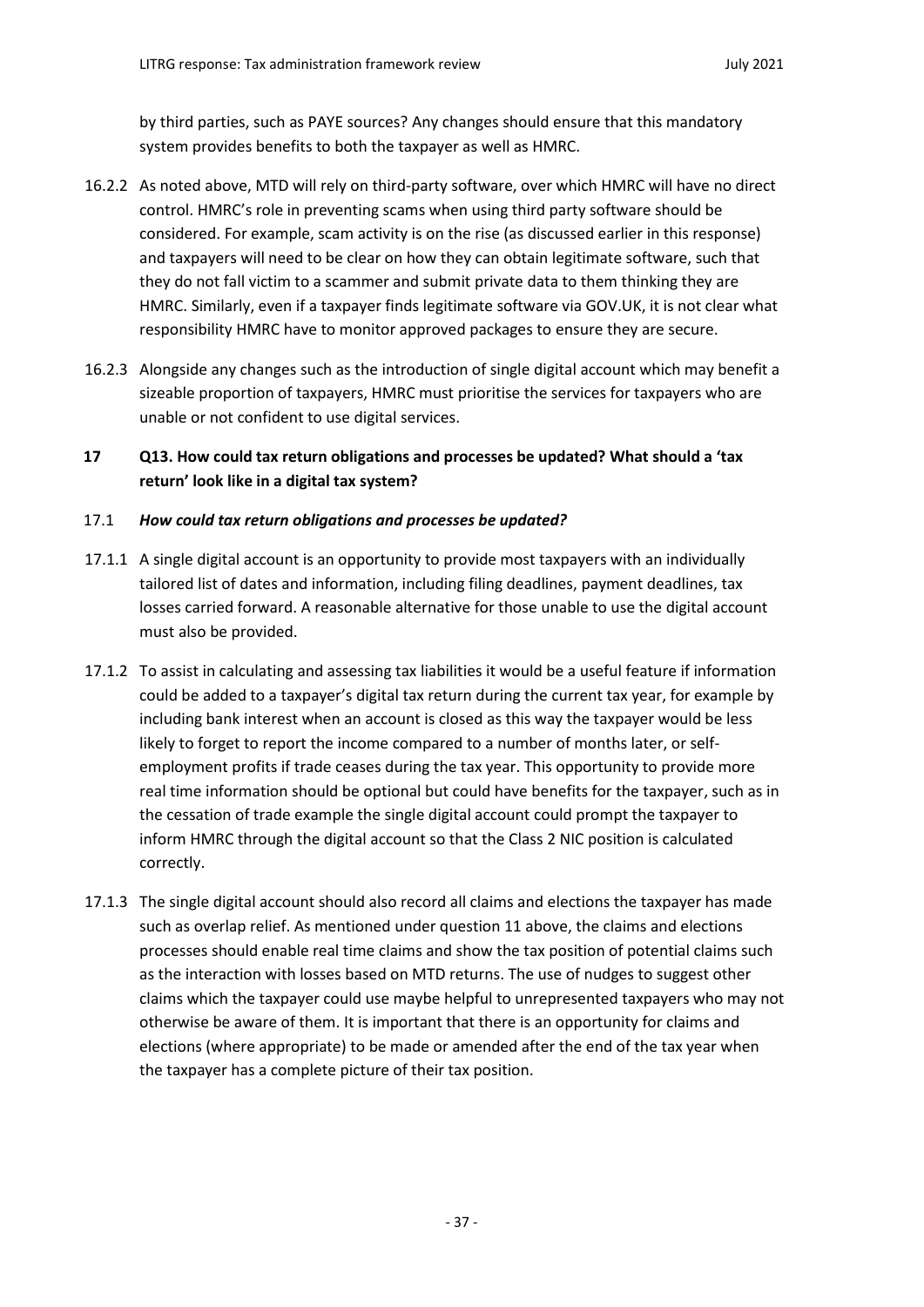- 17.1.4 As explained in the LITRG report 'A better deal for the low-income taxpayer'<sup>1</sup> we consider an optional default year-end of 31 March would be easier for new self-employed businesses. By updating the tax return processes for this, it should reduce overlap profits which would simplify the calculation and assessment of tax liabilities. However, there are other complexities to consider such as choosing between the cash basis and accruals basis and how to utilise tax losses so although an optional default year-end may be a simplification there are many other tax decisions which the unrepresented self-employed taxpayer should be aware of.
- 17.1.5 The process for amending tax returns where an error has been uncovered which affects a number of tax years is currently resolved by using different processes, for example you can only amend a tax return within a fixed time limit. If outside this time limit then, depending on the taxpayers' position, either disclose the additional tax liability or claim overpayment relief. It would be simpler if this could be updated to having one streamlined process.

#### 17.2 *What should a 'tax return' look like in a digital tax system?*

- 17.2.1 The 'tax return' should be easy to use with clear guidance which is sufficiently detailed to enable the taxpayer to make informed decisions where appropriate. Taxpayers would benefit from nudges and prompts within the digital tax return to increase their tax awareness and make informed decisions with respect to claims and elections or any allowances they may be entitled to, such as the property income allowance.
- 17.2.2 We think HMRC should provide better guidance and assistance to unrepresented taxpayers so that they report their offshore income accurately rather than potentially just using prompts to disclose overseas income<sup>2</sup>. Also, the system should be aligned with state benefits wherever possible, for example aligning the self-employed tax and universal credit rules<sup>3</sup>.
- 17.2.3 We anticipate that any significant changes to the tax system such as real time 'estimated' calculations of tax liabilities based on quarterly MTD returns will require sufficient investment in an IT system which can enable a holistic approach to an individual's or business's tax position.

<sup>&</sup>lt;sup>1</sup> See LITRG's A better deal for the low-income taxpayer' Pages 21-22 [https://www.litrg.org.uk/sites/default/files/files/LITRG-A-better-deal-for-the-low-income-taxpayer-](https://www.litrg.org.uk/sites/default/files/files/LITRG-A-better-deal-for-the-low-income-taxpayer-2020.pdf)[2020.pdf](https://www.litrg.org.uk/sites/default/files/files/LITRG-A-better-deal-for-the-low-income-taxpayer-2020.pdf) 

<sup>&</sup>lt;sup>2</sup> See LITRG's response to HMRC's discussion document 'Helping taxpayers to get offshore tax right': [https://www.litrg.org.uk/latest-news/submissions/210616-helping-taxpayers-offshore-tax-and](https://www.litrg.org.uk/latest-news/submissions/210616-helping-taxpayers-offshore-tax-and-international-tax-debt)[international-tax-debt](https://www.litrg.org.uk/latest-news/submissions/210616-helping-taxpayers-offshore-tax-and-international-tax-debt)

<sup>&</sup>lt;sup>3</sup> See LITRG's report Self-employed claimants of universal credit – lifting the burdens: [https://www.litrg.org.uk/sites/default/files/Self%20Employment%20report%20FINAL%20for%20relea](https://www.litrg.org.uk/sites/default/files/Self%20Employment%20report%20FINAL%20for%20release.pdf) [se.pdf](https://www.litrg.org.uk/sites/default/files/Self%20Employment%20report%20FINAL%20for%20release.pdf)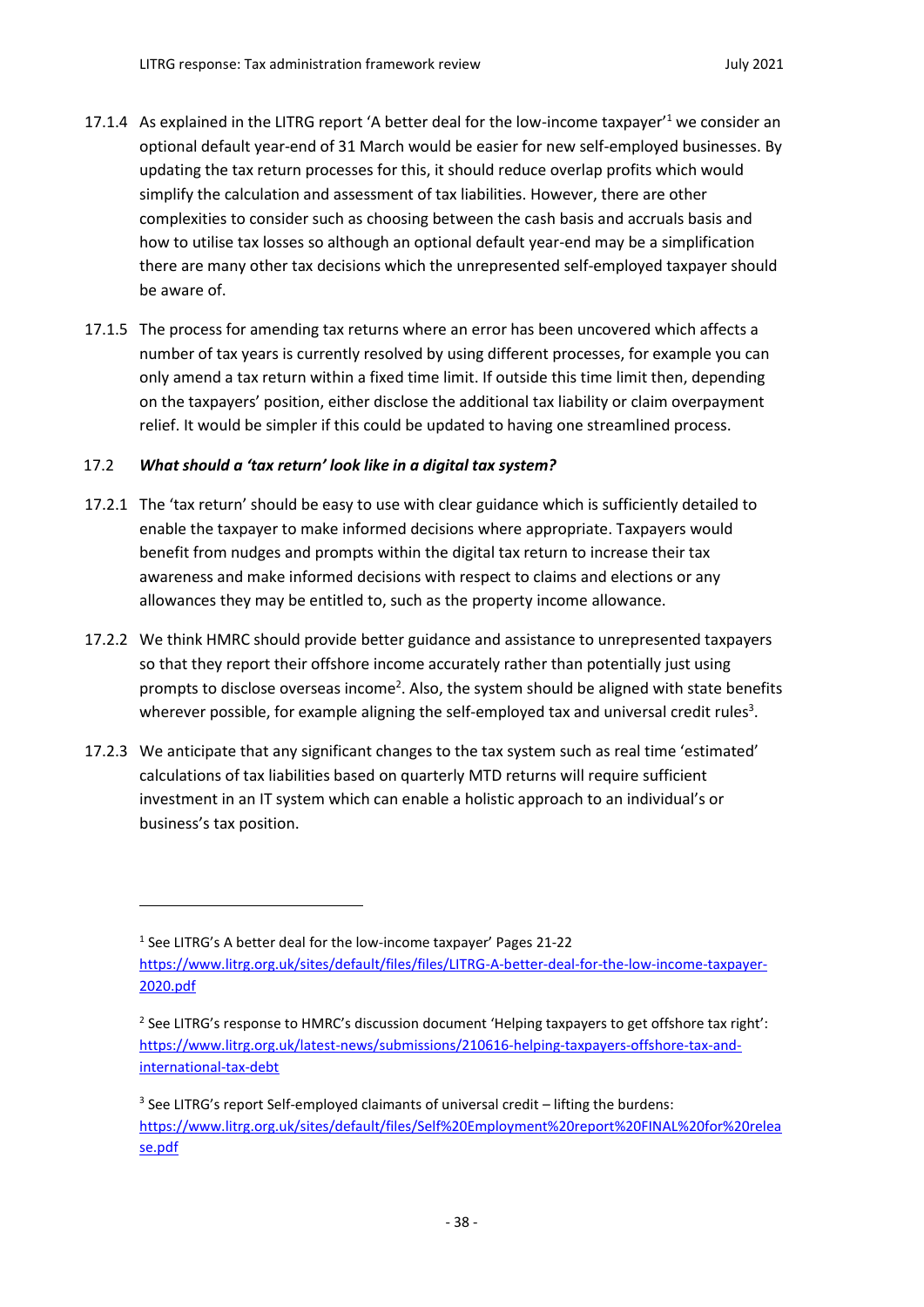17.2.4 A 'tax return' in a digital tax system should include the information HMRC has received from third parties, with sufficient detail for the taxpayer to understand where this data has come from, and an accessible easy-to-use system to enable the taxpayer to challenge any incorrect information. However, we are concerned that the increasing use of third party data and prepopulation, which can be beneficial for both HMRC and the taxpayer, will result in an expectation by the taxpayer that they have a reduced responsibility or level of engagement in checking their tax position. As discussed elsewhere in this response, responsibilities therefore need to be reconsidered and clearly set out.

## **18 Q14. How could HMRC better establish tax liability in future, to help build trust in a tax system that people see as fair and even-handed?**

#### 18.1 *Help the taxpayer to claim all they are due*

18.1.1 HMRC must focus on getting things right in a way which benefits both the taxpayer and HMRC<sup>1</sup>. It is often relatively small acts which build trust in larger systems. For example, there could be greater focus on what tax reliefs taxpayers may claim and this could be addressed by including a drop-down menu in the single digital account showing all possible reliefs in respective categories such as employment professional subscriptions.

#### 18.2 *A smooth transition*

- 18.2.1 Any transitional rules which form part of moving to a new tax system must be viewed as fair to the taxpayer; for example, if there were to be a loss of overlap relief because of moving the basis periods to align to the tax year, this would be perceived as unfair by affected taxpayers and could erode trust in HMRC's new approach.
- 18.2.2 We consider that any changes to the tax system should be fully tested before being implemented. There will be an expectation from taxpayers that digital services, such as the single digital account, should be timely and accurate. Errors such as missing employment records for taxpayers with multiple employments will undermine trust and engagement with HMRC. Trust in digital systems must include protection wherever possible from scams, which are becoming more sophisticated and prevalent.

#### 18.3 *Providing taxpayers with certainty*

18.3.1 To build a trusted tax system, taxpayers need to have confidence that their tax return, including that the 'Additional information – white space' has been checked by HMRC (HMRC has confirmed that this is not always the case)<sup>2</sup>, otherwise genuine errors could continue to

<sup>1</sup> As per HMRC Charter [:https://www.gov.uk/government/publications/hmrc-charter/the-hmrc](https://www.gov.uk/government/publications/hmrc-charter/the-hmrc-charter)[charter](https://www.gov.uk/government/publications/hmrc-charter/the-hmrc-charter)) which states 'We'll help you meet your tax responsibilities and make sure you get any benefits, tax credits, refunds or other support you can claim.'

<sup>2</sup> *Tooth v HMRC* [2021] UKSC 17 - <https://www.supremecourt.uk/cases/uksc-2019-0136.html>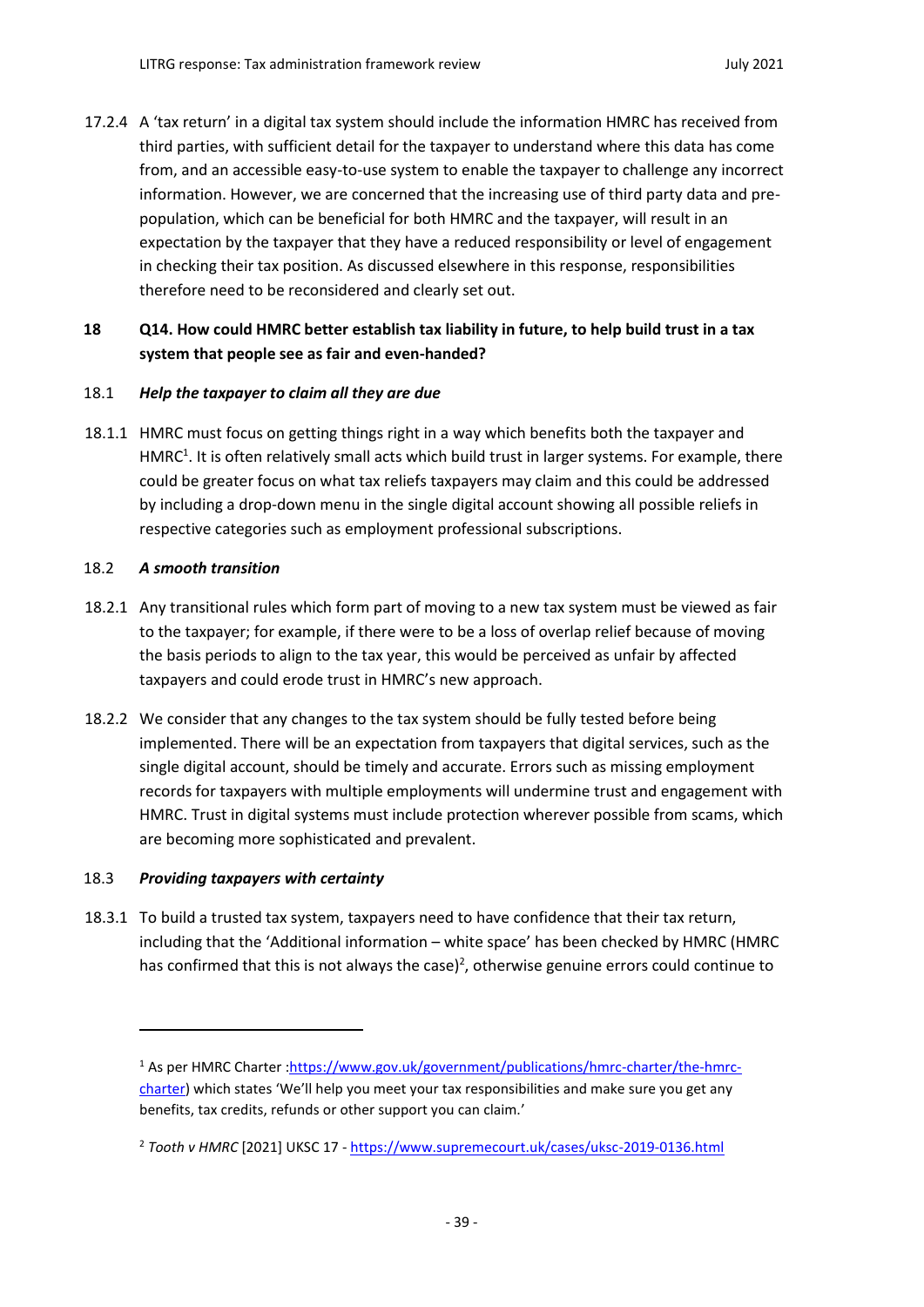be made in future years. This is a particular concern for low-income taxpayers who are unable to afford professional tax advice but can still have complicated tax affairs.

18.3.2 The development of a more 'real-time' digital system will bring an expectation that there will be certainty sooner in regard to an individual's tax position. In order to build a trusted tax system with clearer certainty for taxpayers, it will be necessary to consider amending some tax policies on the time limits for assessing tax liabilities such as the 12-year time limit for assessment of offshore liabilities $<sup>1</sup>$ .</sup>

#### **Chapter 5: Using data and information to make tax compliance effortless for the majority**

#### **19 General comments about this chapter**

19.1 The Office of Tax Simplification (OTS) recently published their report on third party data<sup>2</sup>. We recommend that HMRC also look at our response to the OTS call for evidence.<sup>3</sup> We are generally supportive of the recommendations made by the OTS, and many of them support earlier LITRG recommendations especially around transparency of data and ensuring there is an appropriate mechanism for taxpayers to query or amend data. We note that the OTS recommend a roadmap to set out the stages in which greater use of third party data will be made, both to improve the way existing sources of data are provided and used, and to add further sources of third party data, and how this will be implemented. We agree a roadmap approach is the right one, and this fits with our suggestion for an overall reform roadmap with key stages highlighted along it. We feel strongly that HMRC should ensure they improve existing sources of data and deal with the transparency and responsibility points before they add more sources of third party data.

## **20 Q15. What key issues do the current legislative provisions relating to the provision and use of data and information present?**

#### 20.1 *Pre-population*

20.1.1 Under current legislative provisions there is already some use of pre-population, which could probably be usefully extended in due course. The use of pre-population does however pose

<sup>&</sup>lt;sup>1</sup> See LITRGs response to Extension of offshore time limits- Consultation on draft clause 33, Finance Bill 2018-2019: [https://www.litrg.org.uk/sites/default/files/180830-LITRG-response-Extension](https://www.litrg.org.uk/sites/default/files/180830-LITRG-response-Extension-offshore-time-limits-FINAL.pdf)[offshore-time-limits-FINAL.pdf](https://www.litrg.org.uk/sites/default/files/180830-LITRG-response-Extension-offshore-time-limits-FINAL.pdf)

 $2$  OTS report – Third party data

[https://assets.publishing.service.gov.uk/government/uploads/system/uploads/attachment\\_data/file/](https://assets.publishing.service.gov.uk/government/uploads/system/uploads/attachment_data/file/997582/Third_party_data_report.pdf) [997582/Third\\_party\\_data\\_report.pdf](https://assets.publishing.service.gov.uk/government/uploads/system/uploads/attachment_data/file/997582/Third_party_data_report.pdf) - This report was published just as this response was being finalised, therefore we do not refer to it in any detail throughout the remainder of this response.

<sup>3</sup> [https://www.litrg.org.uk/latest-news/submissions/210331-office-tax-simplification-third-party-data](https://www.litrg.org.uk/latest-news/submissions/210331-office-tax-simplification-third-party-data-reporting-review-call)[reporting-review-call](https://www.litrg.org.uk/latest-news/submissions/210331-office-tax-simplification-third-party-data-reporting-review-call)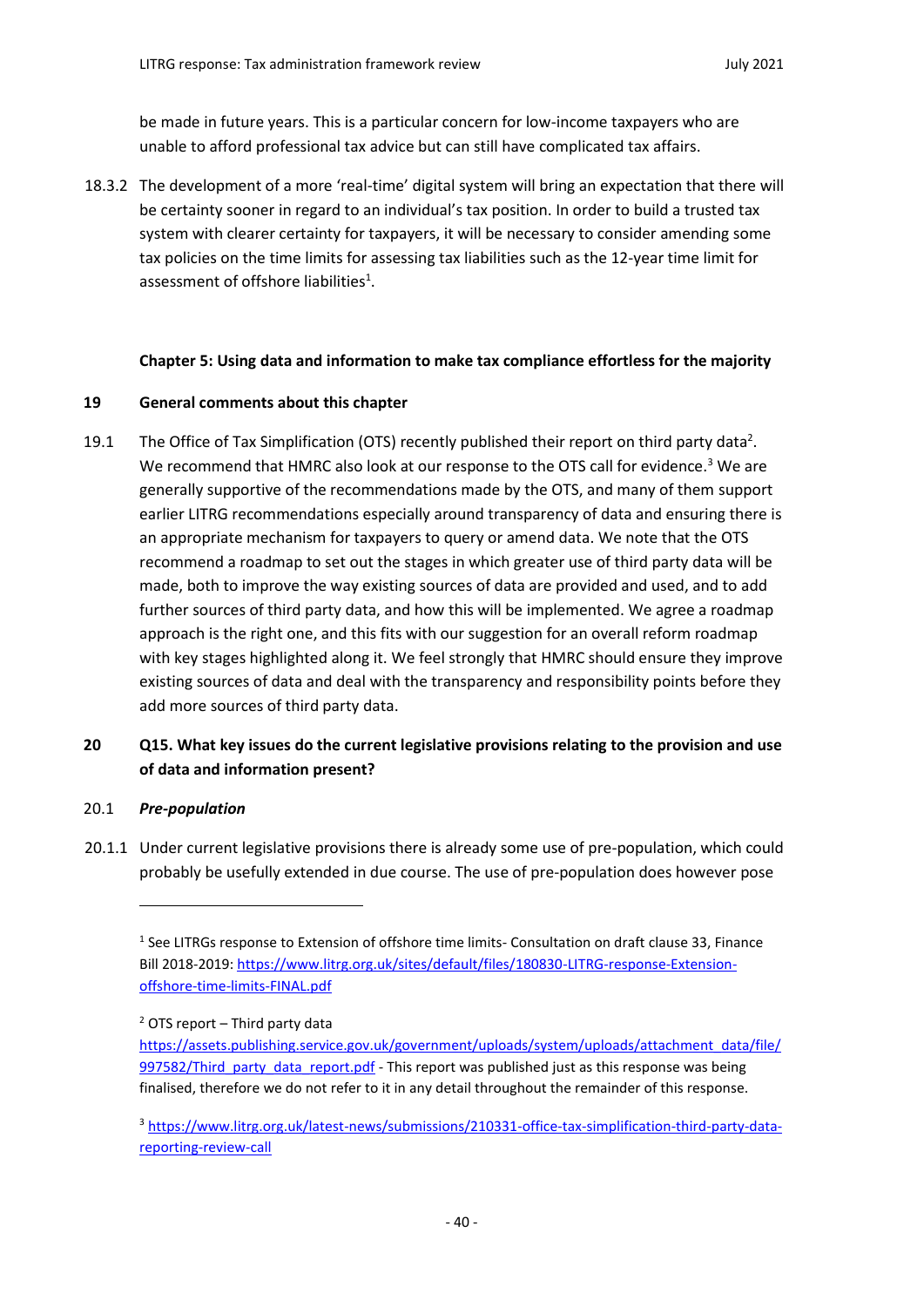questions that are not always dealt with satisfactorily at the moment, in particular, how to resolve data gaps and inaccuracies in pre-populated data. For example, HMRC pre-populate some P800s with information from banks and building societies. However, we have received queries over recent years from taxpayers whose P800s show vastly inflated figures for bank interest.

#### *Example<sup>1</sup>*

"Have just received a P800. It says I owe £676. I say this is £16.33. This is because [HMRC] cannot calculate the tax on my savings interest accurately… Every year I spend many hours working things out and then checking HMRC's mistakes, trying to correct them by the Web & phone… The P800 … gives no indication how some of the figures are arrived at."

20.1.2 This often seems to have arisen because data has been entered in the wrong data field by HMRC. It is therefore important that data systems prevent the conflation of actual and estimated figures. The legislation needs to provide taxpayers with a simple way of challenging such data. At present, people can be sent around in circles when trying to resolve queries, as this note very recently received to our website clearly demonstrates:

> "My building society gave incorrect interest income to HMRC £1045.00 instead of £500.00. I phoned them told of the mistake & warned not to give the wrong information to HMRC… the BS aplogised but are saying they didn't give this or any information to HMRC… I am a PAYE taxpayer do not fill in tax forms & have never informed HMRC of either my investments or interest income [and] they have never asked. The BS insists THEY do not supply this information implying that I am lying or have a significant memory loss. I am over 80 but intelligent competent & internet savvy. The whole thing is distressing. Could you confirm that indeed HMRC obtain this information directly from banks & BS?"

#### 20.2 *Record-keeping*

20.2.1 There is a mismatch in the legislation in relation to record-keeping and time limits for compliance checks / claims and elections etc. The taxpayer is generally not required to retain statutory records (which are incidentally not well-defined) for as long a time period as the tax years are open. An individual taxpayer, who is not self-employed, can destroy their statutory records 22 months after the end of the tax year, but in fact they can make claims in relation to that tax year for up to four years after the end of the tax year; both the taxpayer and HMRC can make a (self) assessment in respect of that tax year for up to four years after the end of the tax year. Inevitably this mismatch causes problems, as it means taxpayers may no longer have the required records to demonstrate the accuracy of their figures. In a

<sup>&</sup>lt;sup>1</sup> We have provided details of other examples in our response to the OTS call for evidence. See paragraphs 6.1 – 6.7[: https://www.litrg.org.uk/latest-news/submissions/210331-office-tax](https://www.litrg.org.uk/latest-news/submissions/210331-office-tax-simplification-third-party-data-reporting-review-call)[simplification-third-party-data-reporting-review-call](https://www.litrg.org.uk/latest-news/submissions/210331-office-tax-simplification-third-party-data-reporting-review-call)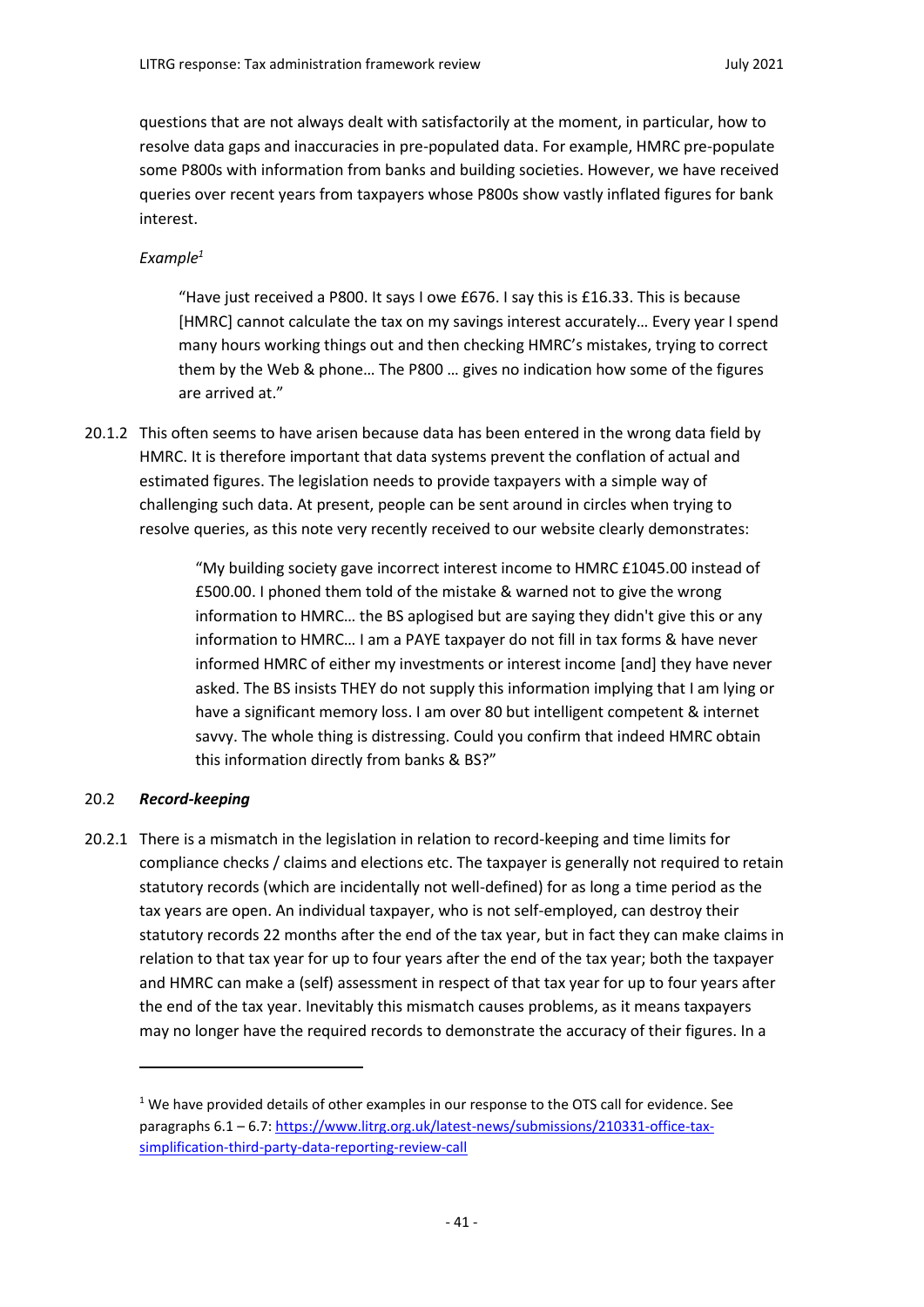modern tax administration system, we would expect such time periods to align; this will help to ensure fairness for the taxpayer.

20.2.2 In addition, s12B(5) TMA 1970 provides for a £3,000 penalty where a taxpayer fails to keep the records necessary to make a complete return for the relevant period. This seems to be rarely used in practice, as when there is an error in a tax return, the penalties provided for by Sch 24 FA 2007 are used in preference. We suggest the £3,000 penalty for failure to keep adequate records could be repealed, due to its apparent obsolescence.

#### 20.3 *Further examples*

20.3.1 In general, it is important that legislation underpins tax administration processes and systems. Currently there are some gaps or mismatches. For example, taxpayers require payslips in order to obtain certain information in relation to their tax and NIC position. Employers are required by employment law (not tax law) to provide a payslip. Despite the tax relevance of payslips, if employers fail to provide a payslip, the employee has no recourse through tax law or HMRC. Instead, they would have to pursue their employer through the Employment Tribunal, which is unrealistic as a remedy. An historic mismatch relates to Extra Statutory Concession A19: not all items of data in HMRC's possession have always been treated as such for the purposes of determining whether or not the concession is available; the P14, for example, has only been accepted as information in HMRC's possession since 6 April 2013.<sup>1</sup>

#### **21 Q16. What benefits of the current legislation should be preserved?**

- 21.1 The existing legislation provides HMRC with good access to taxpayer data for compliance purposes.
- 21.2 Insofar as the current legislation allows pre-population, replaying data to taxpayers is helpful, whether that is in the Personal Tax Account or through the pre-population of tax forms.

## **22 Q17. What likely changes and developments will the framework need to handle? What are the key priorities for framework reform in the area of data and information?**

- 22.1 We agree that smarter use of third party data has the potential to improve the taxpayer experience, and we support the principle of using third party data to do so. Nevertheless, there are some issues that need to be resolved as HMRC seek to increase their use of third party data and pre-population.
- 22.2 As mentioned previously, we think that one of the key priorities for framework reform should be to review the balance of responsibilities between taxpayer and tax authority in the light of the use of pre-population. This should consider specifically the question of whether the balance within the current framework (for example, Self Assessment imposes a

<sup>1</sup> <https://www.gov.uk/hmrc-internal-manuals/paye-manual/paye95055>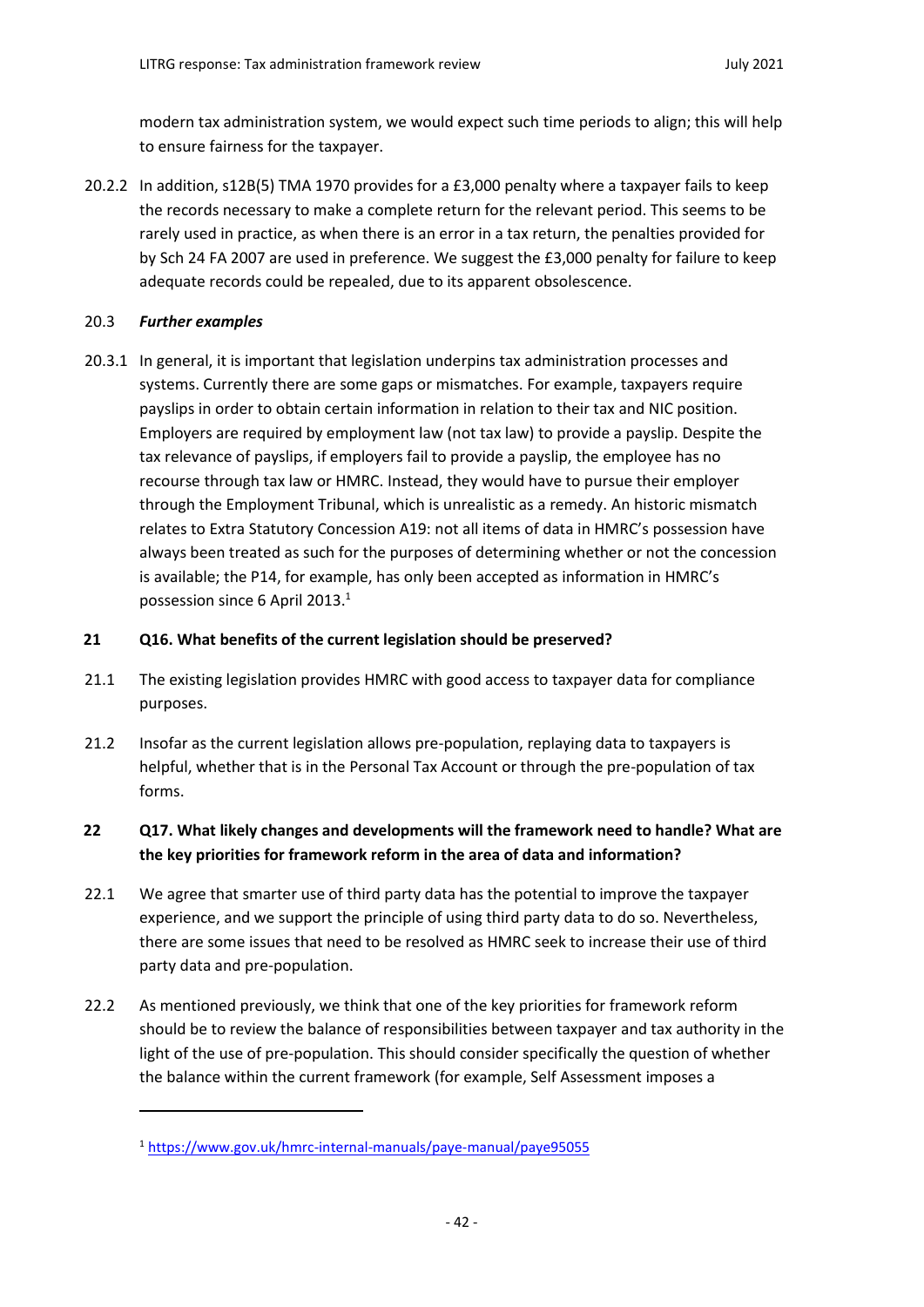responsibility on the taxpayer to ensure their tax position is accurate and complete) will continue to be appropriate as HMRC move to a model of collecting and using more data from third parties rather than directly from the taxpayer.

- 22.3 In addition, the framework will need to adapt to cope with the likely psychological and behavioural impacts on taxpayers of using more third party data and pre-population.<sup>1</sup> This is likely to result in less engagement with the tax system and a decrease in taxpayers' abilities to understand and check their tax calculations and liabilities. It will therefore be necessary to consider how to improve taxpayer engagement and understanding, particularly if it is decided that the ultimate responsibility for the accuracy of the tax position should continue to fall on the taxpayer. This is especially important given that the general public's understanding and awareness of the tax system is currently quite low.<sup>2</sup> In addition, many taxpayers assume that government documents and figures are correct and complete, so if they receive a tax form that is pre-populated or a P800 tax calculation, their automatic assumption is that all the figures are valid and all the required data is included.
- 22.4 While recognising the benefits that pre-population and the smarter use of third party data may have for the taxpayer, we also note that HMRC undoubtedly hope that an additional benefit will be improved compliance. There is a potential tension between these two objectives, in the sense that changes to the administration framework that may be viewed as improving compliance may not improve, or may prove to the detriment of, the taxpayer experience. Conversely, we would observe that making changes that improve the taxpayer experience is likely to be beneficial to the achievement of both aims. Changes to the tax administration framework that make it easier for the taxpayer to contact HMRC, to challenge HMRC and obtain a response from HMRC are likely to generate more taxpayer trust in HMRC and therefore better compliance. Similarly, use of data that results in HMRC prompting taxpayers to say, consider whether or not they need to register for VAT or, if a Scottish taxpayer, whether or not they can claim additional tax relief on their relief at source pension contributions, will help to engender trust in taxpayers and also improve compliance.

<sup>&</sup>lt;sup>1</sup> See research published by the Tax Administration Research Centre and carried out by Miguel Fonseca and Shaun Grimshaw:

[https://tarc.exeter.ac.uk/media/universityofexeter/businessschool/documents/centres/tarc/publicati](https://tarc.exeter.ac.uk/media/universityofexeter/businessschool/documents/centres/tarc/publications/discussionpapers/Fonseca_&_Grimshaw_Sept15.pdf) [ons/discussionpapers/Fonseca\\_&\\_Grimshaw\\_Sept15.pdf](https://tarc.exeter.ac.uk/media/universityofexeter/businessschool/documents/centres/tarc/publications/discussionpapers/Fonseca_&_Grimshaw_Sept15.pdf) and [https://tarc.exeter.ac.uk/media/universityofexeter/businessschool/documents/centres/tarc/research](https://tarc.exeter.ac.uk/media/universityofexeter/businessschool/documents/centres/tarc/research/TARC_21_-_Behavioural_Impact_of_Pre-populating_Self-assessment_Forms.pdf)

<sup>/</sup>TARC\_21 - Behavioural Impact of Pre-populating Self-assessment Forms.pdf

<sup>&</sup>lt;sup>2</sup> This is demonstrated by the results of UK wide Tax Education Gap survey in 2019 [\(https://www2.deloitte.com/uk/en/pages/tax/articles/tax-education-gap.html\)](https://www2.deloitte.com/uk/en/pages/tax/articles/tax-education-gap.html) and the results of three polls commissioned by the CIOT in 2018, 2019 and 2021 [\(https://www.tax.org.uk/one-third-of](https://www.tax.org.uk/one-third-of-scots-unaware-of-holyrood-s-tax-changes-as-tax-and-accountancy-bodies-call-for-increased-awareness-of-devolved-taxes-in-new-parliament)[scots-unaware-of-holyrood-s-tax-changes-as-tax-and-accountancy-bodies-call-for-increased](https://www.tax.org.uk/one-third-of-scots-unaware-of-holyrood-s-tax-changes-as-tax-and-accountancy-bodies-call-for-increased-awareness-of-devolved-taxes-in-new-parliament)[awareness-of-devolved-taxes-in-new-parliament\)](https://www.tax.org.uk/one-third-of-scots-unaware-of-holyrood-s-tax-changes-as-tax-and-accountancy-bodies-call-for-increased-awareness-of-devolved-taxes-in-new-parliament)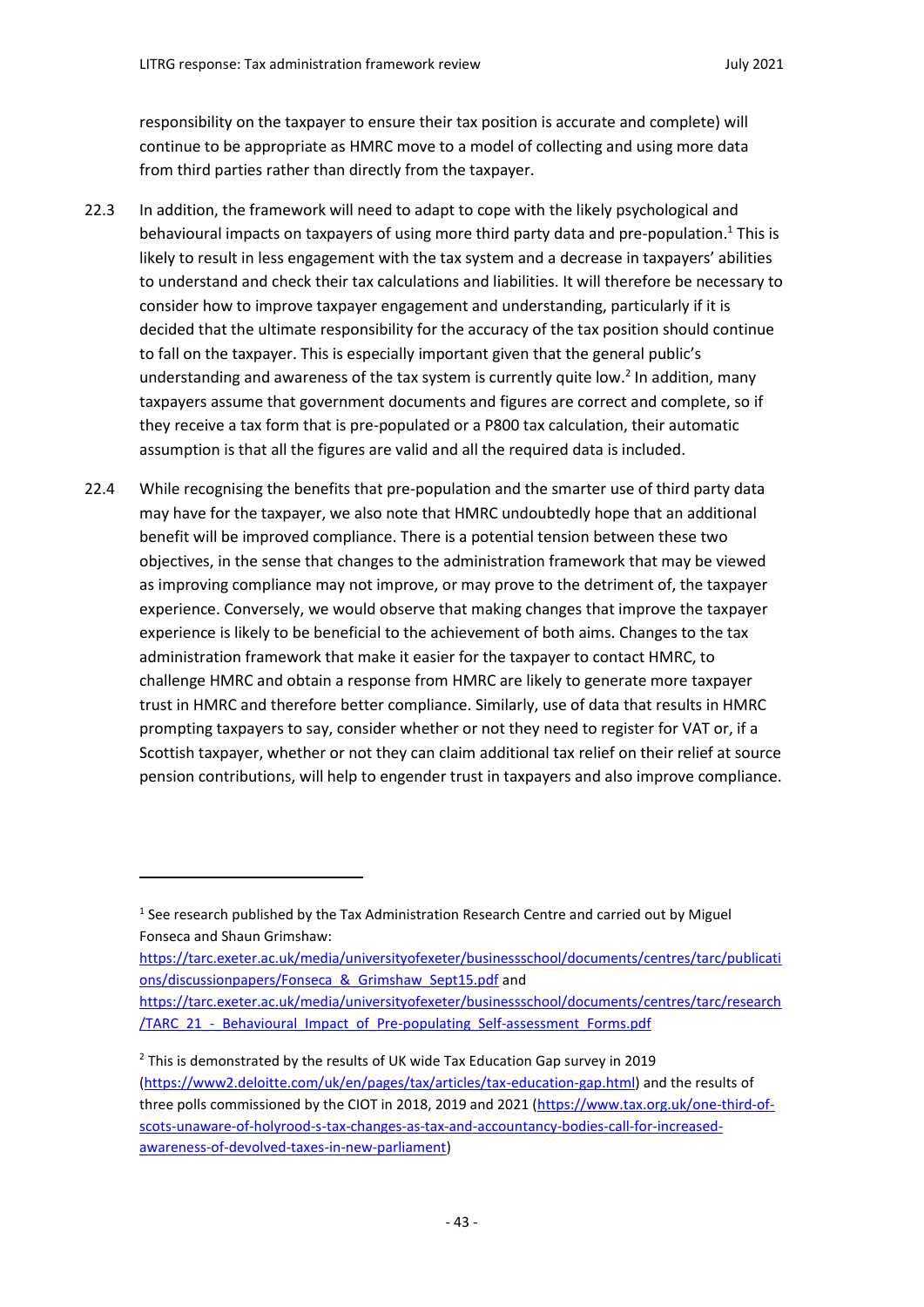## **23 Q18. What principles should govern HMRC's collection, use and onward transmission/sharing of taxpayer data?**

- 23.1 We are looking at this from primarily a tax perspective. We are aware that there are no doubt other, wider data protection issues that other stakeholders may comment on.
- 23.2 The key principle is that HMRC should collect, use and share taxpayer data in order to help taxpayers get their tax position correct in the first place. Thus, data must not just be viewed as a means to ensuring compliance and minimising the tax gap; it should also be viewed as a means of making the taxpayer experience better – in terms of efficiency, simplicity and benefiting from all the exemptions, reliefs, allowances and deductions to which they are entitled.
- 23.3 Collection of data (especially data collected from individual taxpayers) should be once and done. It should not be necessary for an individual to contact more than one part of HMRC<sup>1</sup> to update their address details for example. When HMRC gather data from taxpayers and third parties, they should take into account the time and cost burden that is required in providing that data.
- 23.4 It is important that there is an obligation on HMRC to use the data they collect/have in their possession in a timely fashion. There have been various examples in recent years of where this has not happened. Instead, HMRC have apparently 'sat' on taxpayer data, and then approached taxpayers for tax and penalties a number of years after the data came into their possession. This is the case with the high income child benefit charge, the loan charge and also data relating to offshore income.
- 23.5 It appears to be the case that HMRC's internal systems do not always 'talk' to each other or match data that is held in different systems in the manner in which the general public might expect. During the coronavirus pandemic, a number of construction workers who receive their income under the Construction Industry Scheme (CIS) have missed out on receiving government support. We, and TaxAid, received a number of queries from CIS workers who had been filing Self Assessment tax returns and declaring their CIS income as employment income; they are, however, self-employed. As they have declared their income incorrectly, they appear to have no self-employment profits and as such, are unable to benefit from the Self-employment Income Support Scheme (SEISS). We wrote to HMRC about this issue, as we think some of the responsibility in this situation falls on HMRC. This is because we think that on receiving a tax return from a CIS worker that places the CIS income in the employment pages, HMRC have sufficient data in their possession to allow them to either correct the tax return<sup>2</sup> or to open a compliance check, with a view to the taxpayer rectifying

 $1$  There appears to be a particular problem with the current system in that it seems to be necessary to inform both HMRC (tax) and HMRC (tax credits) of certain changes.

 $2$  S. 9ZB TMA 1970 gives HMRC the powers, although not the obligation, to correct obvious errors or omissions in a Self Assessment tax return.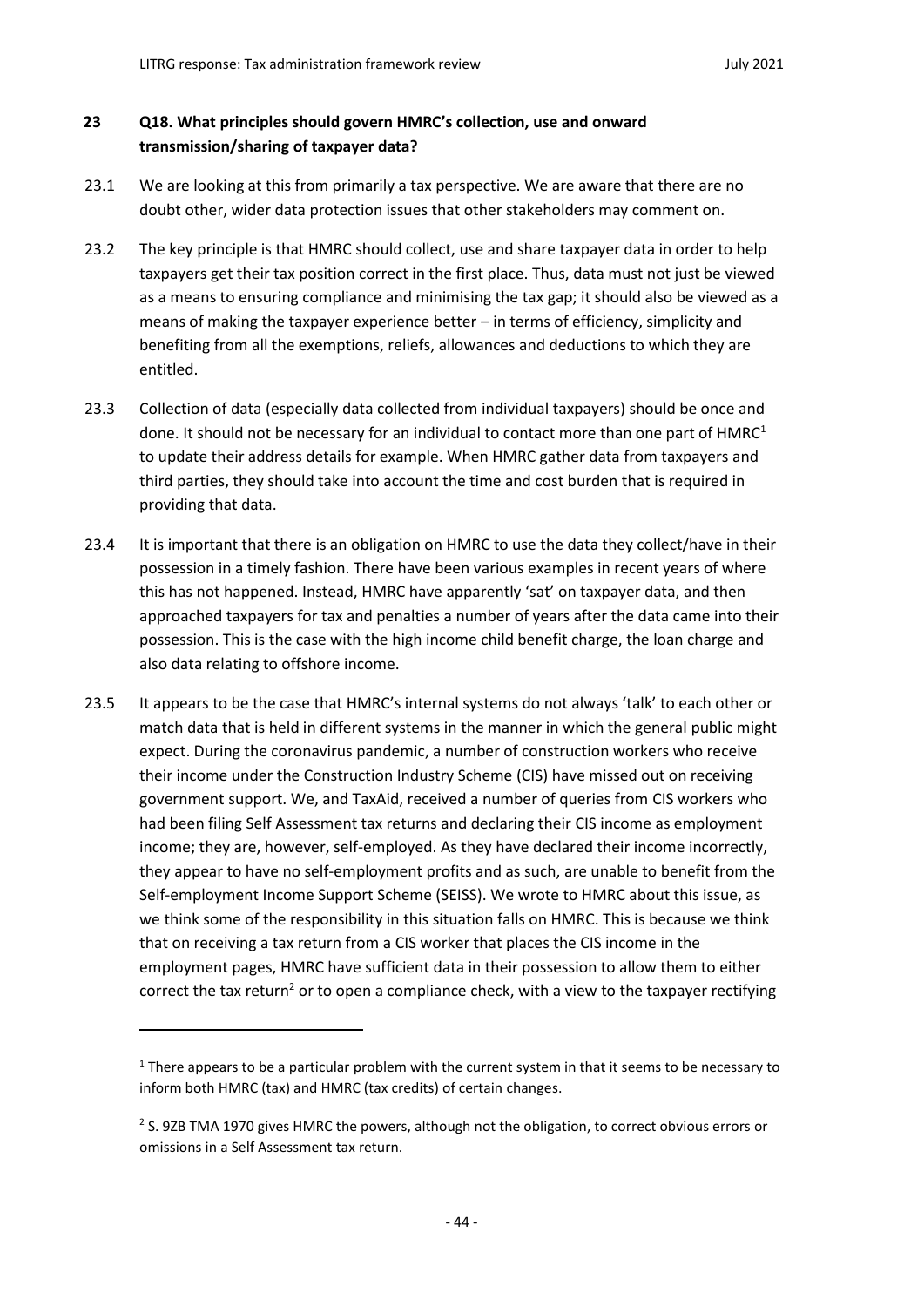their tax position. This is because two data inconsistencies arise (I & II; III & IV) with a check provided by point V:

- I. CIS information has been reported directly to HMRC by a contractor (or contractors) on behalf of the taxpayer, yet
- II. no trading profits have been reported by the taxpayer on their Self Assessment tax return.
- III. No RTI information has been reported to HMRC by any employer for that taxpayer, or Class 1 National Insurance paid, yet
- IV. the taxpayer has reported employment income on their Self Assessment tax return.
- V. The gross amount of employment income reported on the Self Assessment tax return matches the total gross amount of trading income reported to HMRC under the CIS scheme (from one or more contractors).
- 23.6 We understand that HMRC's databases do not allow HMRC to spot these two mismatches. It is therefore essential that going forward, HMRC ensure that they have IT systems that allow them to make full and timely use of the data they collect. This will mean that, in cases such as this, where it appears reasonable to expect HMRC to use the data in their possession to deal with an incorrect tax return, they will be able to do so, and in a timely manner.
- 23.7 In this regard, another principle should therefore be to make better and more timely use of the data that HMRC already collect or have access to, by making improvements to IT systems to enable better matching processes, rather than simply looking to collect more and more data.
- 23.8 It is also important that there is a clear division of rights and responsibilities between HMRC, the taxpayer and third parties. There should be a careful balance between the powers of HMRC and the rights of taxpayers. In respect of taxpayers, HMRC must be transparent – about the data they collect, use and share; and how they use that data. Moreover, HMRC must make the taxpayer's rights and responsibilities clear in respect of that data – that they have to check it; how to check it (against their own records); how to query it; how to challenge it. Even if the data has originated from a third party source, when it is presented to the taxpayer by an official government department, they will generally assume that the prepopulated data is accurate. Historically, third party data was limited to that sent by the taxpayer's employer, who has a clear legal obligation to provide accurate information – this strengthens the impression in the taxpayer's mind that the pre-populated data is accurate (and complete).
- 23.9 HMRC's rights and responsibilities should include to be able to collect data required for compliance purposes and the purpose of helping taxpayers to get their tax right first time, but also to respond quickly to taxpayer queries and challenges and to provide explanations and breakdowns to assist taxpayers in carrying out their data responsibilities. Third party rights and responsibilities should include having to provide data that is reasonably required by HMRC, within a reasonable timeframe and to ensure its accuracy. They also must respond in a timely fashion to HMRC queries. Currently employers have responsibilities in relation to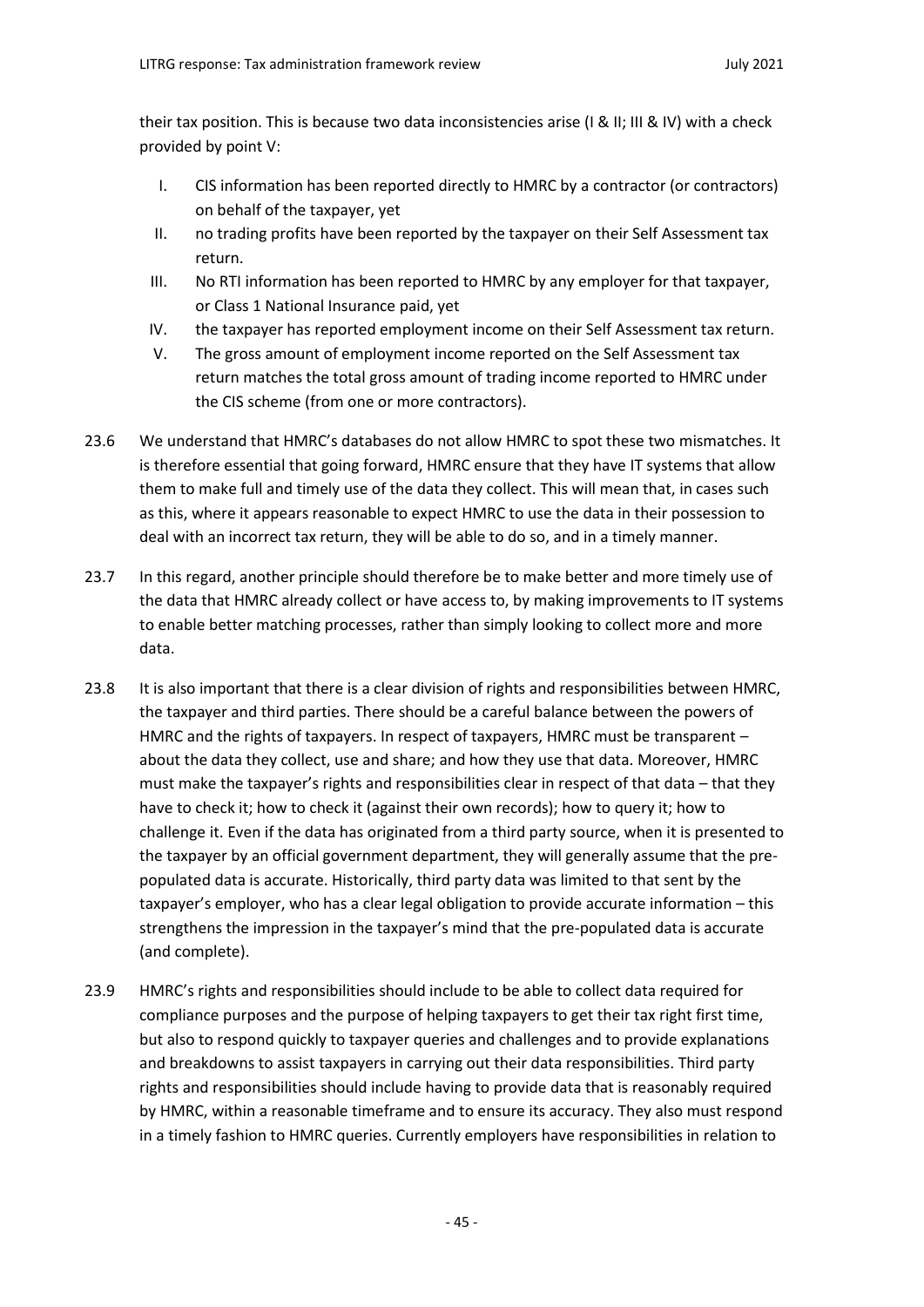the accuracy of data they provide to HMRC about employees – there needs to be similar provision in respect of other third parties providing taxpayer data to HMRC.

- 23.10 There needs to be transparency about the data that HMRC holds, and taxpayers must be able to view complete details of such data. This is also the case for digitally excluded taxpayers. By complete details, we mean that, say in relation to bank interest, taxpayers should be able to see full breakdowns by bank account of the total interest figure. If HMRC use data for risk profiling, the taxpayer should be able to request sight of such data and challenge it.
- 23.11 In situations where third party data has prompted HMRC to issue an enquiry or a compliance intervention (like around offshore income and the worldwide disclosure facility), we think HMRC should be more willing to share the third party data with taxpayers to help resolve the problem swiftly and easily. At the moment this does not always happen.
- 23.12 For example, it would appear that many people have not returned the 'correct' amount of loan income on their 2018/19 'loan charge' tax returns (which is understandable in some cases for several complex reasons beyond the scope of this response). HMRC's way of dealing with this is to issue enquiries asking people to check their records, rather than simply tell people what they know from the third party data they hold. It is quite likely (again, for many complex reasons that we will not go into here), that people simply do not have the records, information or insight to give HMRC any more information than that which they have already returned. This then leads to a deadlock.
- 23.13 Presumably the data HMRC hold that has been used to identify people as being affected by the loan charge is good quality. What is the likelihood that the people have loan charge issues beyond the data that HMRC hold? If it is negligible, then if HMRC were willing to share the data with taxpayers it would save considerable effort all round.
- 23.14 We understand that HMRC might be reluctant to share the data held on the assumption that the taxpayer would then limit their cooperation to that which they know HMRC have uncovered. But for the vast majority of people, the risk of this happening should hopefully be sufficiently low to allow for a more collaborative and transparent approach.

#### **24 Q19. What additional safeguards would be needed for taxpayers and third parties if the role of third parties/intermediaries was expanded?**

24.1 We agree that expanding the use of third party data and improvements to the way in which data is used provides an opportunity to make things easier for the taxpayer. In doing so, it is essential that HMRC provide effective routes for taxpayers to query and challenge third party data, such that not only can correct data (whether from the taxpayer or another source) replace incorrect data, but also the taxpayer is able to fully understand the data. It should be easy for taxpayers to initiate a query or a challenge, and the process itself should not be complex. Queries and challenges must be dealt with in a timely fashion. One example of good practice currently is the process by which a taxpayer can correct incorrect tax codes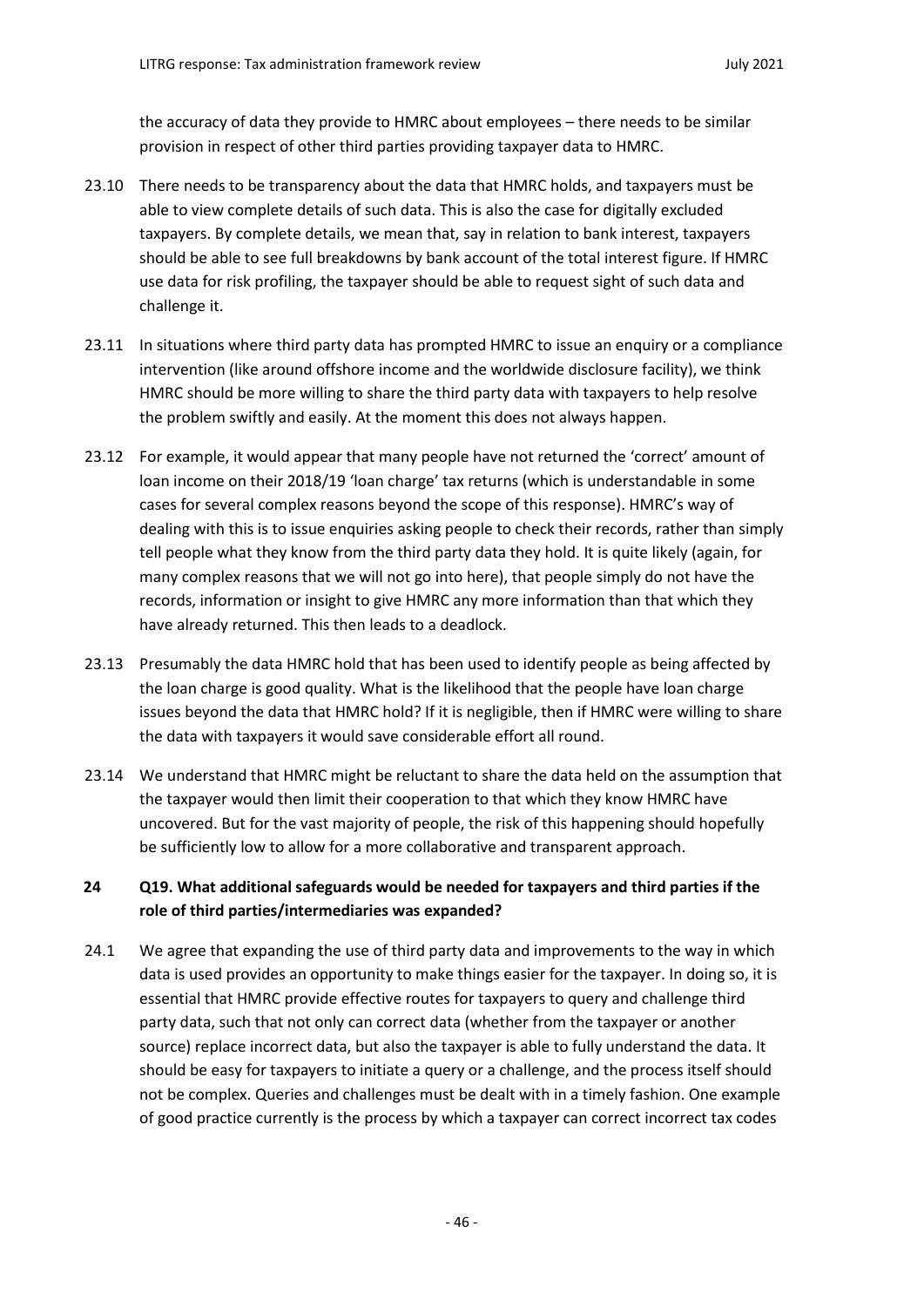through the Personal Tax Account.<sup>1</sup> We provide a number of examples of the problems caused by data errors in our response to the OTS call for evidence.<sup>2</sup>

- 24.2 It is important that taxpayers are not caught between different arms of government or between HMRC and third parties as regards inaccurate or incomplete data. Bearing in mind that the third party–taxpayer relationship and the HMRC–taxpayer relationship are very unbalanced, if taxpayers wish to query or challenge data that affects their tax liability, we think they should not be told to contact their employer or another third party to resolve the data query. $3$  We suggest there should be an HMRC-supported escalation route where the taxpayer encounters difficulty in challenging the data. We also think it should be possible for the taxpayer to ask HMRC to suspend collection of a tax liability, or put a change to a PAYE code on hold, pending resolution of the data challenge.
- 24.3 In line with HMRC's Charter, it is important that HMRC treat taxpayers who wish to query or challenge data as though they are telling the truth, unless they have good reason to think otherwise.<sup>4</sup> Currently, it appears that, despite the undertakings in the Charter and the fact that no source of data is inherently more trustworthy than another, HMRC place more value on data that they receive from third parties or other government departments than they do on data that they receive from the actual taxpayer.
- 24.4 It would be ideal if all third parties had to provide taxpayers with a copy of the data that they provide to HMRC. If there is a requirement to do this in a timely manner, it would have the potential to assist with the process for queries and challenges in respect of data. Thus banks should have to provide details of the interest data they have provided to HMRC, and DWP should have to provide a P60 equivalent in respect of all DWP benefits, including the state pension. More broadly, taxpayers should have the right to view and obtain a transcript of data provided to HMRC and held by HMRC. Consideration would need to be given as to the timing of provision of data to taxpayers and HMRC and how to communicate the taxpayer's right to challenge it. It would be ideal if third parties providing similar types of data (for example, banks providing bank interest data) were required to provide the data to both HMRC and the taxpayer in consistent formats. This would make it easier for HMRC to use the data and for the taxpayer to check the data. Much could be read across here from DWP

 $1$  Although it is not clear to us how many taxpayers make use of (or indeed are aware of) this facility, rather than contacting HMRC by telephone to amend their tax code.

 $2$  Paragraphs 5.1 – 5.4: [https://www.litrg.org.uk/latest-news/submissions/210331-office-tax](https://www.litrg.org.uk/latest-news/submissions/210331-office-tax-simplification-third-party-data-reporting-review-call)[simplification-third-party-data-reporting-review-call](https://www.litrg.org.uk/latest-news/submissions/210331-office-tax-simplification-third-party-data-reporting-review-call)

 $3$  We note that HMRC tell employees who wish to challenge RTI data to contact the employer – this is not always possible – they may no longer be employed there / they may not know who the supposed employer is / they may be on bad terms.

<sup>&</sup>lt;sup>4</sup> See under the heading 'Treating you fairly': [https://www.gov.uk/government/publications/hmrc](https://www.gov.uk/government/publications/hmrc-charter/the-hmrc-charter)[charter/the-hmrc-charter](https://www.gov.uk/government/publications/hmrc-charter/the-hmrc-charter)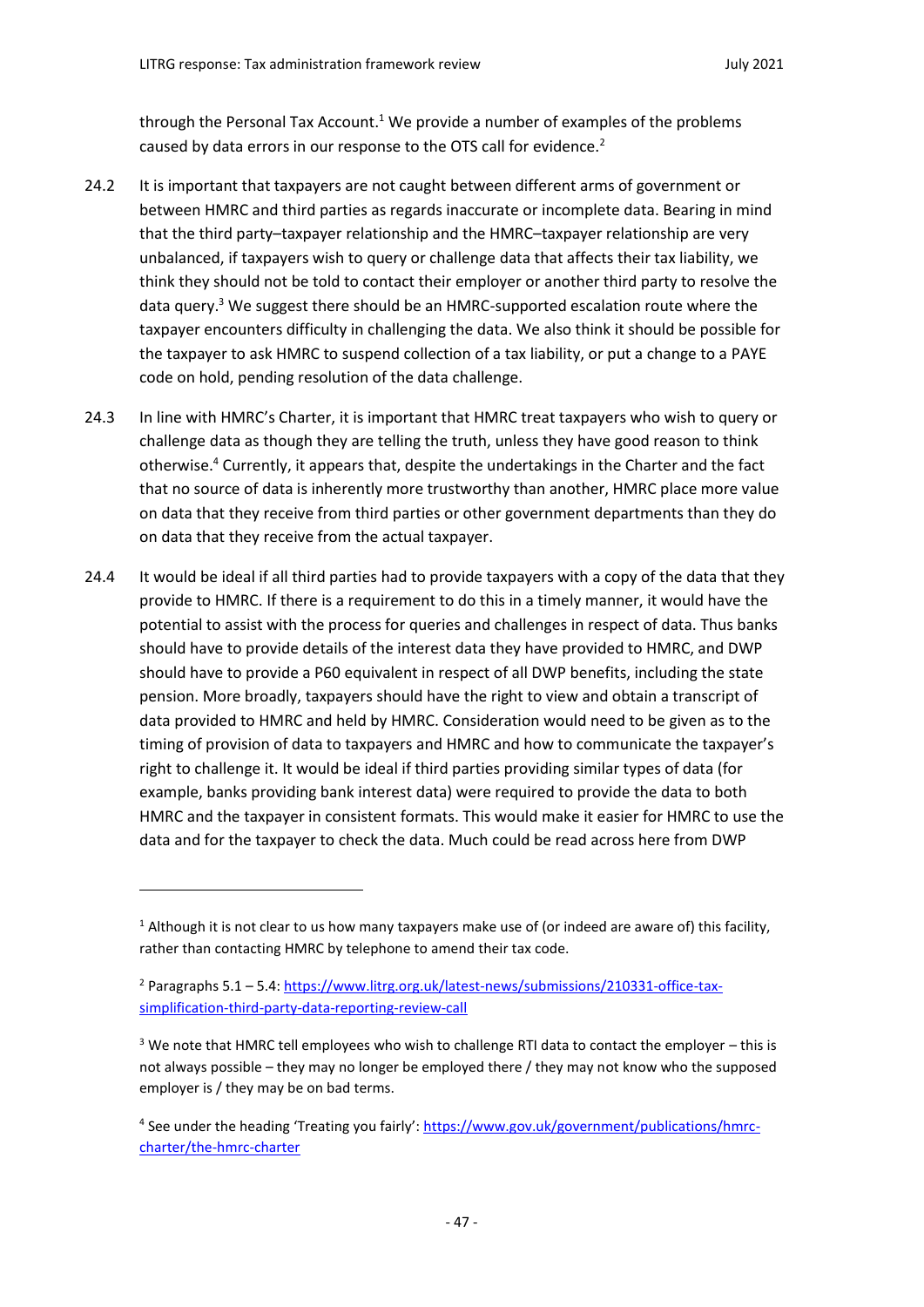consultation on simpler annual benefit statements for defined contribution pensions, with regulations being put in place to ensure that pension providers deliver the same information in a largely standardised, short format.<sup>1</sup> Many of the principles are the same in terms of third party data being copied to taxpayers in a simple, standardised format.

- 24.5 We think taxpayers should have a right of veto over information provided by third parties where it affects their individual income tax liability. Currently, for a taxpayer not in Self Assessment, the only statutory mechanism available is to register for Self Assessment for the sole purpose of asserting what they believe to be the correct figure. If HMRC then 'correct' the assessment under s. 9ZB TMA 1980, the taxpayer can appeal.
- 24.6 If more use is to be made of third party data it is essential that there is a means of uniquely identifying each taxpayer such that the data can be correctly matched with the individual. Although National Insurance numbers (NINOs) are not universal, it would appear that they are the most obvious solution. We note some issues in respect of this in our response to the OTS call for evidence.<sup>2</sup>
- 24.7 Increased use of data and sharing of data raises concerns about data security.<sup>3</sup> It is essential that taxpayers are able to trust HMRC in relation to the data they collect, retain and use. Safeguarding processes need to be in place to eliminate (as far as possible) the chance of data being shared with the wrong taxpayer. Some data is shared between government departments. If a taxpayer challenges the accuracy of data that more than one government department uses, there need to be procedures to ensure that the potentially incorrect nature of that data is noted by all relevant government departments to minimise the proliferation of errors. The taxpayer should not have to challenge each government department separately in relation to the same inaccuracy.<sup>4</sup>

<sup>&</sup>lt;sup>1</sup> See consultation [https://www.gov.uk/government/consultations/simpler-annual-benefit](https://www.gov.uk/government/consultations/simpler-annual-benefit-statements-for-workplace-pensions/outcome/government-response-simpler-annual-pension-benefit-statements)[statements-for-workplace-pensions/outcome/government-response-simpler-annual-pension-benefit](https://www.gov.uk/government/consultations/simpler-annual-benefit-statements-for-workplace-pensions/outcome/government-response-simpler-annual-pension-benefit-statements)[statements](https://www.gov.uk/government/consultations/simpler-annual-benefit-statements-for-workplace-pensions/outcome/government-response-simpler-annual-pension-benefit-statements) and draft regulations/guidance [https://www.gov.uk/government/consultations/simpler](https://www.gov.uk/government/consultations/simpler-annual-benefit-statements-draft-regulations-and-statutory-guidance)[annual-benefit-statements-draft-regulations-and-statutory-guidance](https://www.gov.uk/government/consultations/simpler-annual-benefit-statements-draft-regulations-and-statutory-guidance)

<sup>&</sup>lt;sup>2</sup> Paragraphs 10.1 – 10.3: [https://www.litrg.org.uk/latest-news/submissions/210331-office-tax](https://www.litrg.org.uk/latest-news/submissions/210331-office-tax-simplification-third-party-data-reporting-review-call)[simplification-third-party-data-reporting-review-call](https://www.litrg.org.uk/latest-news/submissions/210331-office-tax-simplification-third-party-data-reporting-review-call)

<sup>&</sup>lt;sup>3</sup> In this context, staff need to keep taxpayer data secure. Headlines such as "HMRC sacks hundreds of officers for failing to protect taxpayer data" (The Daily Telegraph, 26 June 2021) do little to inspire confidence[. https://www.telegraph.co.uk/tax/news/hmrc-sacks-hundreds-officers-failing-protect](https://www.telegraph.co.uk/tax/news/hmrc-sacks-hundreds-officers-failing-protect-taxpayer-data/)[taxpayer-data/](https://www.telegraph.co.uk/tax/news/hmrc-sacks-hundreds-officers-failing-protect-taxpayer-data/)

<sup>&</sup>lt;sup>4</sup> For example, it is unclear whether, where RTI data that has been passed to DWP for UC purposes proves to be incorrect, HMRC communicate the change in the RTI data to DWP automatically.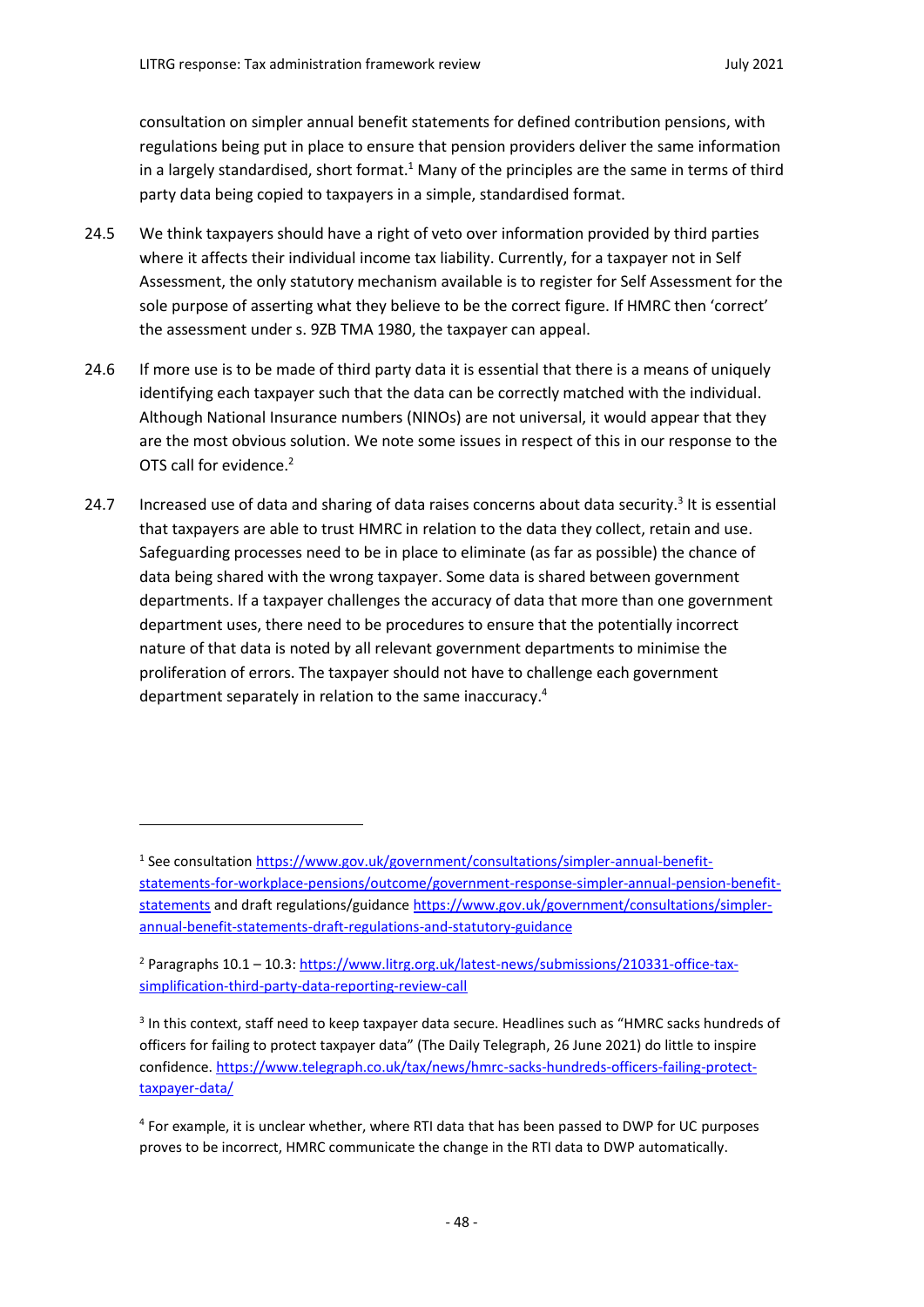24.8 Safeguards should be objective. We note that in the current Finance Bill, there is provision in relation to Financial Institution Notices.<sup>1</sup> We have raised concerns that the new provisions remove appropriate safeguards, since as drafted there will be no prior approval by the taxpayer or a tribunal required and also no right of appeal against the notices. The only 'safeguard' appears to be that "the information … is, in the reasonable opinion of the officer giving the notice, of a kind that it would be onerous for the institution to provide or produce." We do not think that HMRC officer opinions about what is reasonable constitute adequate safeguards. Wherever there is a decision by HMRC or an obligation placed on a taxpayer (or third party) by HMRC, there should be a right of appeal.

#### **Chapter 6: Tax payments and repayments**

#### **25 General comments about this chapter**

- 25.1 We note the chapter is called 'tax payments and repayments' but then the questions are heavily skewed towards 'payments'. For those we represent, getting a repayment from HMRC is likely to be as important and relevant as making a payment. In order to build trust, HMRC should put as much onus on getting the repayment system right.
- 25.2 Currently the two main hurdles low paid employees face in trying to make a tax refund claim are: complexity of the rules (especially around employment expenses); and the fact the process for claiming a refund isn't as clear and simple as it could be. This leads to people turning to, and sometimes getting caught out by, tax refund companies. On an urgent basis, and separate to the longer term work required to overhaul the repayments regime, HMRC need to clamp down on unscrupulous tax refund companies<sup>2</sup>.
- 25.3 Please note we have submitted a detailed response to the call for evidence on Timely Payments.<sup>3</sup> We highlight some of the broader issues below.

#### **26 Q20. What key issues do the current legislative provisions relating to payments present?**

26.1 We believe there is a general lack of understanding of the current payments system, particularly among many who are on low income and/or vulnerable. Although there may be an awareness of when payments need to be made, the amount that is due to be paid on the due date is often not clear to taxpayers in these groups. Many are shocked when they realise

<sup>1</sup> Clause 122 Finance (no. 2) Bill 2021, Financial Institution Notices[: https://www.litrg.org.uk/latest](https://www.litrg.org.uk/latest-news/submissions/210506-finance-bill-2021-briefings)[news/submissions/210506-finance-bill-2021-briefings.](https://www.litrg.org.uk/latest-news/submissions/210506-finance-bill-2021-briefings) We note this is now Clause 126 of Finance (formerly Finance (No. 2)) Bill 2021.

<sup>2</sup> . Not all tax refund companies are unscrupulous. It is entirely legitimate for people to exercise freedom of choice to use a tax refund company, but this must be an informed choice with a full understanding of the terms and conditions including any fees.

<sup>3</sup> <https://www.litrg.org.uk/latest-news/submissions/210712-timely-payment>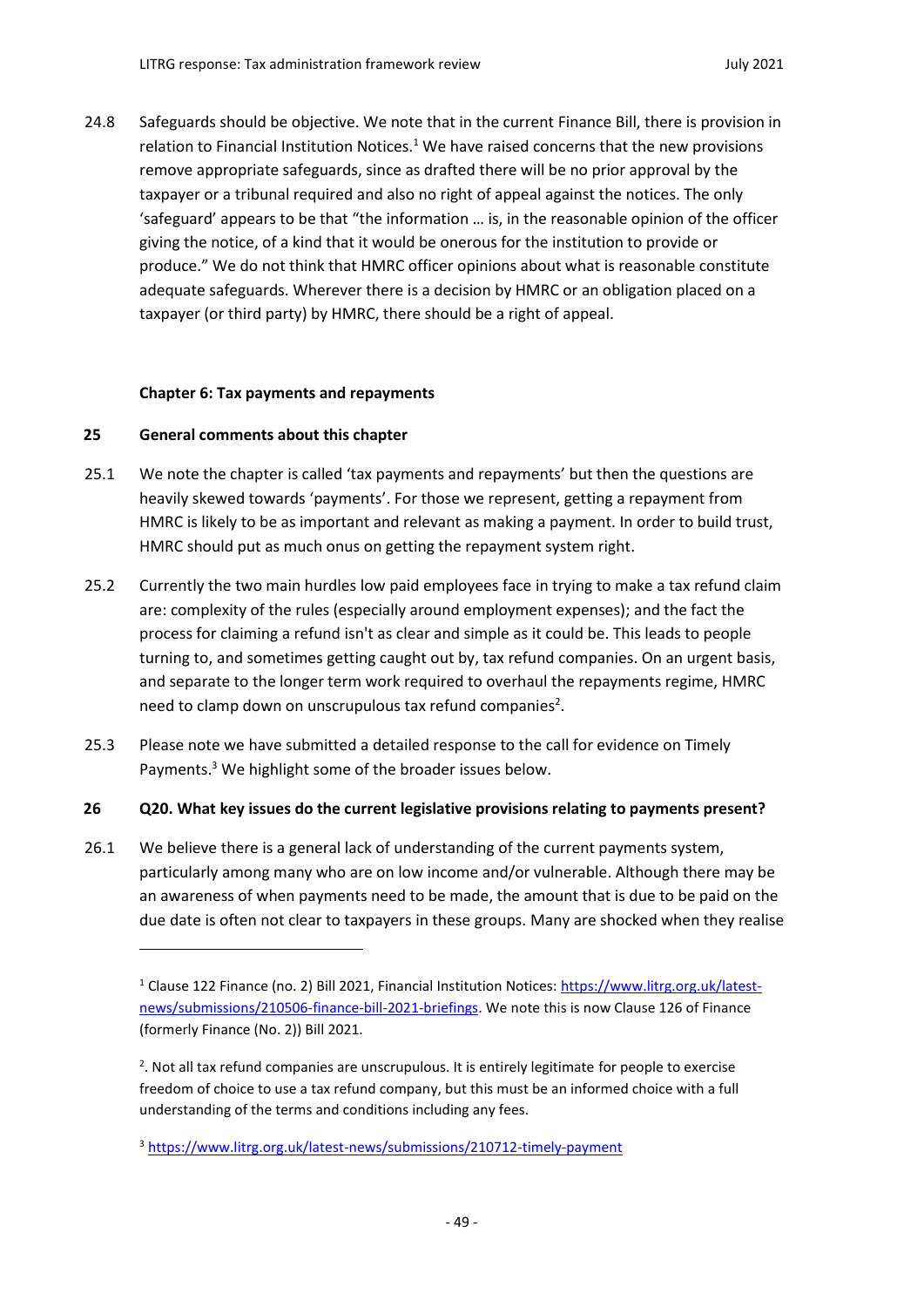they have to pay some money in advance towards their next tax bill by way of payments on account.

- 26.2 Furthermore, those who find themselves on the borderline of the payments on account regime, and so sometimes need to make payments on account for one tax year and then don't need to make them for a later year, often find it very difficult to understand what they need to pay.
- 26.3 With regard to payments on account, we find that many taxpayers do not understand that they can claim to reduce payments on account if their tax bill is likely to be less than the previous tax year's bill, on which the payments on account are based. If they are unrepresented and so are not advised about this option, they then struggle to pay payments on account that are incorrect and excessive from profits which have fallen. Often they may find themselves in debt which proves to be incorrect when the tax return is submitted and the associated payments on account recalculated.
- 26.4 Managing cash flow to make two payments of tax six months apart is a challenge for some. A due date for tax payments of 31 January, being shortly after Christmas, can exacerbate cash flow difficulties.
- 26.5 For some newly self-employed taxpayers, the length of time between starting a business and the first tax bill becoming due may cause difficulties in budgeting, particularly when the first tax payment also includes a payment on account for the following tax year.
- 26.6 For those in PAYE, where the correct amount of tax has not been collected in-year, there are also difficulties. Paying your tax should be straightforward, but when it comes to a P800 bill, sometimes it isn't that easy – even when you have the funds and want to make payment. For example, if HMRC cannot collect the debt through a person's tax code, for example because they no longer have a PAYE source of income or because they have left the country, HMRC is likely to ask them to settle the tax due by making a direct 'voluntary' payment and will send out a payslip. The person can then use the payslip to make payment by cheque, postal order or bankers draft through the post.
- 26.7 This seems very restrictive in the digital age and can make it very difficult for some people to pay, even if they want to. But HMRC's systems are just not set up to deal with other methods for P800 debts, such as payment via online banking, at the moment. This needs to be changed.

#### **27 Q21. Are there any particular benefits of the current legislation that should be preserved?**

27.1 Payment dates for tax payments under Self Assessment (31 January and 31 July) are generally reasonably well known. Initially basing payments on account on the previous year's tax liability also gives a degree of certainty as to the amount that is due for payment in good time (provided the tax return is completed and submitted on time). However it is clearly not a 'real time' basis for payments.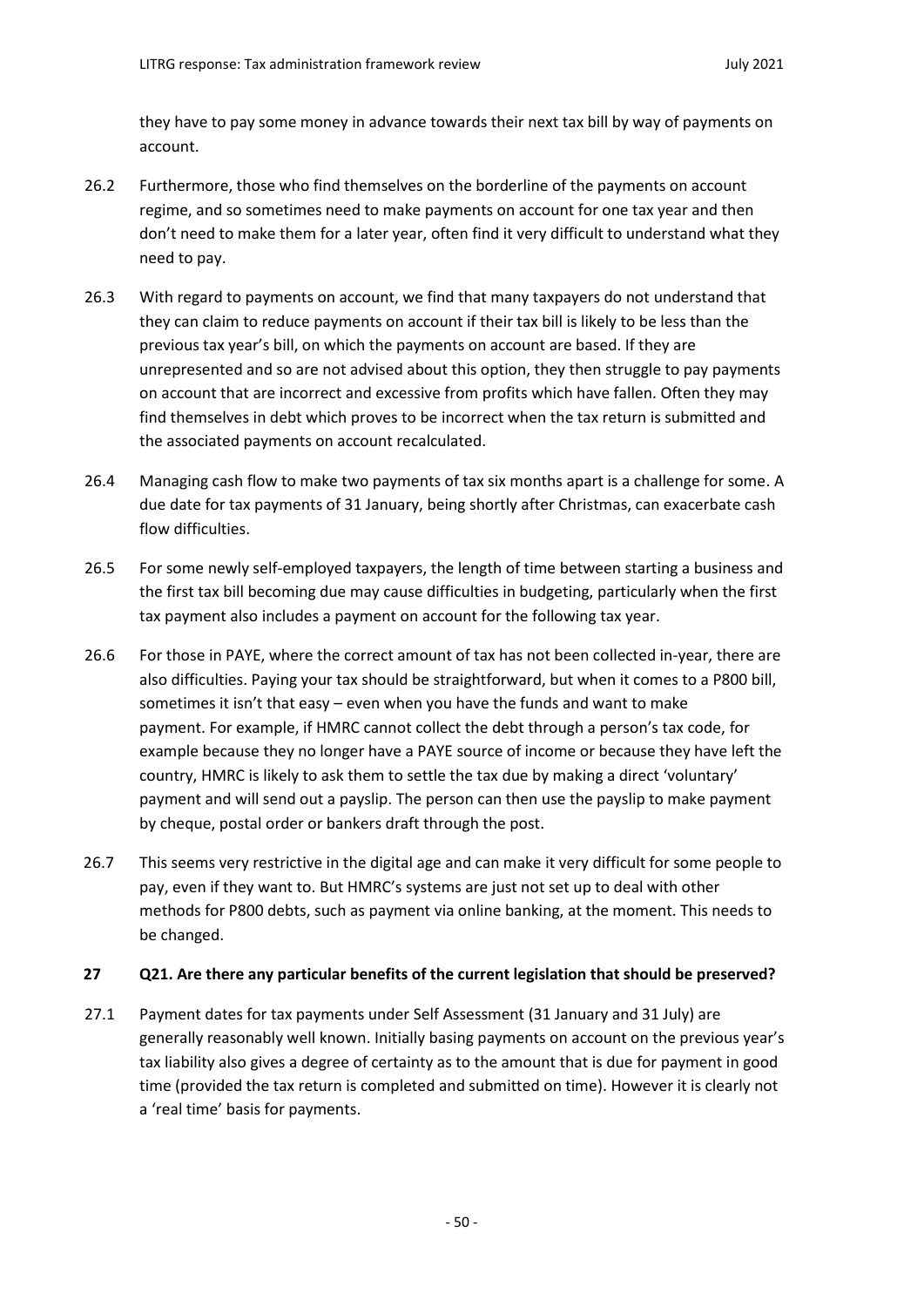27.2 Although people can pay in a more 'real time' manner via a Budget Payment Plan which is intended to help you spread out your tax bill, this option is easily overlooked, mainly because it is not very well publicised by HMRC. See for example this query received to our website in June 2021:

> "I am Self Employed, and was wondering if there is a way I can make monthly payments towards my future tax bill to take the sting off the end of the year tax bill? I didn't see an option for it on my account and wasn't sure if I just add credit on my account that stays there until I file my taxes? any Info given would be much appreciated thank you!"

- 27.3 One person's challenge might be another person's advantage. For those who are newly selfemployed, the delay in their first tax payment becoming due can be advantageous as it can allow them to build up their business and meet the inevitable expenses of doing so without restricted cash flow due to paying estimated tax bills. It can be difficult to forecast taxable profits with any degree of accuracy in the early years of a business and often tax bills may be fairly modest for the first couple of years, particularly for a business with significant expenditure in the beginning. Therefore consideration should be given to protecting cash flow for business start-ups in some way so that some benefit can be obtained by those who would find it helpful.
- 27.4 HMRC should preserve their online service which means you can now apply to set up a Self Assessment payment plan online. People who cannot afford to pay their Self Assessment bill and also may not want to or feel able to speak to anyone at HMRC, may find this option very valuable. Non payment of a single tax bill can very easily snowball into a bigger problem and this option may help people remain compliant and get back on track with their payment of taxes more quickly.

### **28 Q22. What benefits could a single/reduced set of payment rules, applied across the taxes, bring?**

- 28.1 The benefit of a single/reduced set of rules across all taxes is one of simplicity which in turn aids understanding and therefore compliance with the rules. For those who have to deal with more than one tax, such as those running a small business, the more consistency there is across taxes the better.
- 28.2 This should be coupled with an easy way to make payments, and a consistent penalty regime which also applies across all the taxes where there is non-payment.
- 28.3 We are strongly in favour of the personal tax account and single digital tax account (PTA/SDTA) being developed further so that payments can be made through them. As these are secure accounts following taxpayer verification of identity etc, protection against fraud is already in place. Further security measures can be added on to provide enhanced protection if needed.
- 28.4 Ideally the PTA/SDTA should record all liabilities that the taxpayer and their business may have, so for example the account would show income tax, PAYE and VAT liabilities becoming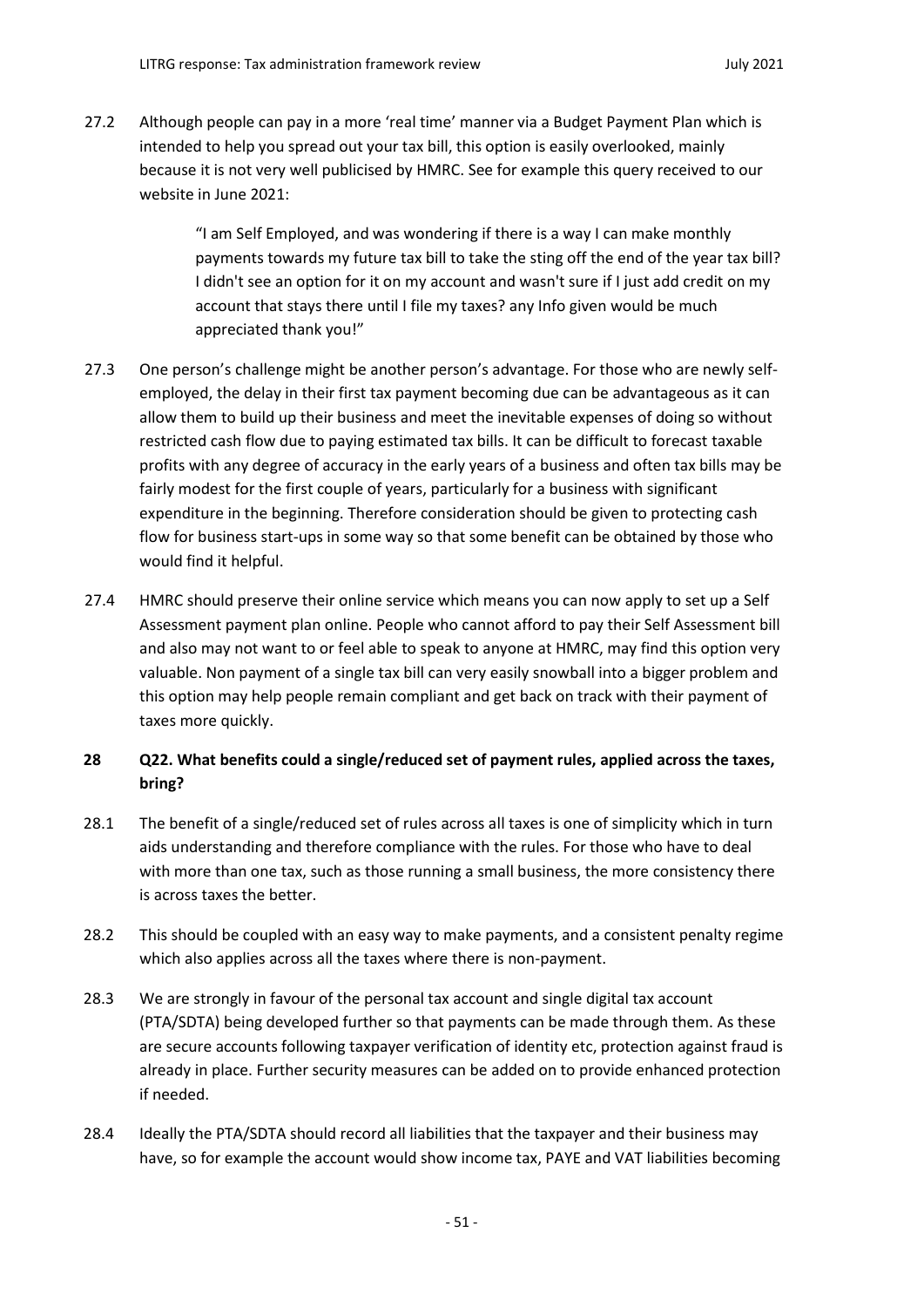due and also any amounts that have become overdue. If secure payments are made via these accounts they can then be allocated by either HMRC or by the taxpayer against whatever liabilities are arising.

28.5 It seems likely that under any cumulative payments regime where payments are made throughout the tax year there is likely to be a corresponding increase in in-year repayments. HMRC will need to deal with these in a timely manner. Paying in a timely manner must work both ways to foster the trust in the tax system that HMRC want to create. We envisage that the PTA/SDTA would be used to claim and process in-year refunds requested by the taxpayer, with paper or telephone options being available for those with problems accessing digital services.

#### **29 Q23. What likely changes and developments will the framework need to handle? What are the key priorities for framework reform in relation to payments?**

- 29.1 The self-employed are likely to be the biggest cohort of taxpayers to be affected significantly by a new timely payments regime. Modern working patterns are significantly different to what they were many years ago and the self-employed landscape is now made up of a variety of casual self-employment, gig economy work, part time self-employment and employment, and those moving in and out of self-employment on a regular basis. Therefore changes to the framework must ensure that it is a better fit with modern working patterns than is currently the case in many instances, in particular the gig economy.
- 29.2 However, clearer legislation around employment status would be important in this context as in our experience many workers get dragged into self-employment situations incorrectly. This is usually due to employers misunderstanding or misinterpreting the employment status rules or deliberately flouting the rules, to avoid paying employer National Insurance and comply with employment law requirements in relation to employees. If status determinations were dealt with properly, HMRC could get a better handle on how big the genuinely self-employed population is and focus its efforts accordingly.
- 29.3 PAYE is generally considered to be a relatively successful way of collecting tax because it is withheld at source, although it can place a large burden on employers, especially the smallest employers with no in-house administrative support. Consideration should be given to other ways in which tax can be withheld at source by third parties which would improve collection and allow more real time payments. This might include DWP withholding tax from state pension and taxable benefits such as carers allowance (and the equivalent in the devolved administrations).
- 29.4 It might also include digital platforms operating withholding arrangements, for gig economy workers. In our view it is vital that we come up with a way of taxing those in the gig economy in a way that doesn't rely so heavily on Self Assessment.
- 29.5 As everyone involved in working for digital platforms is already digitally engaged due to the nature of the work, this should be straightforward to implement (although a flat rate CIS type model might be an 'easier' sell to the platforms rather than a self-employed PAYE type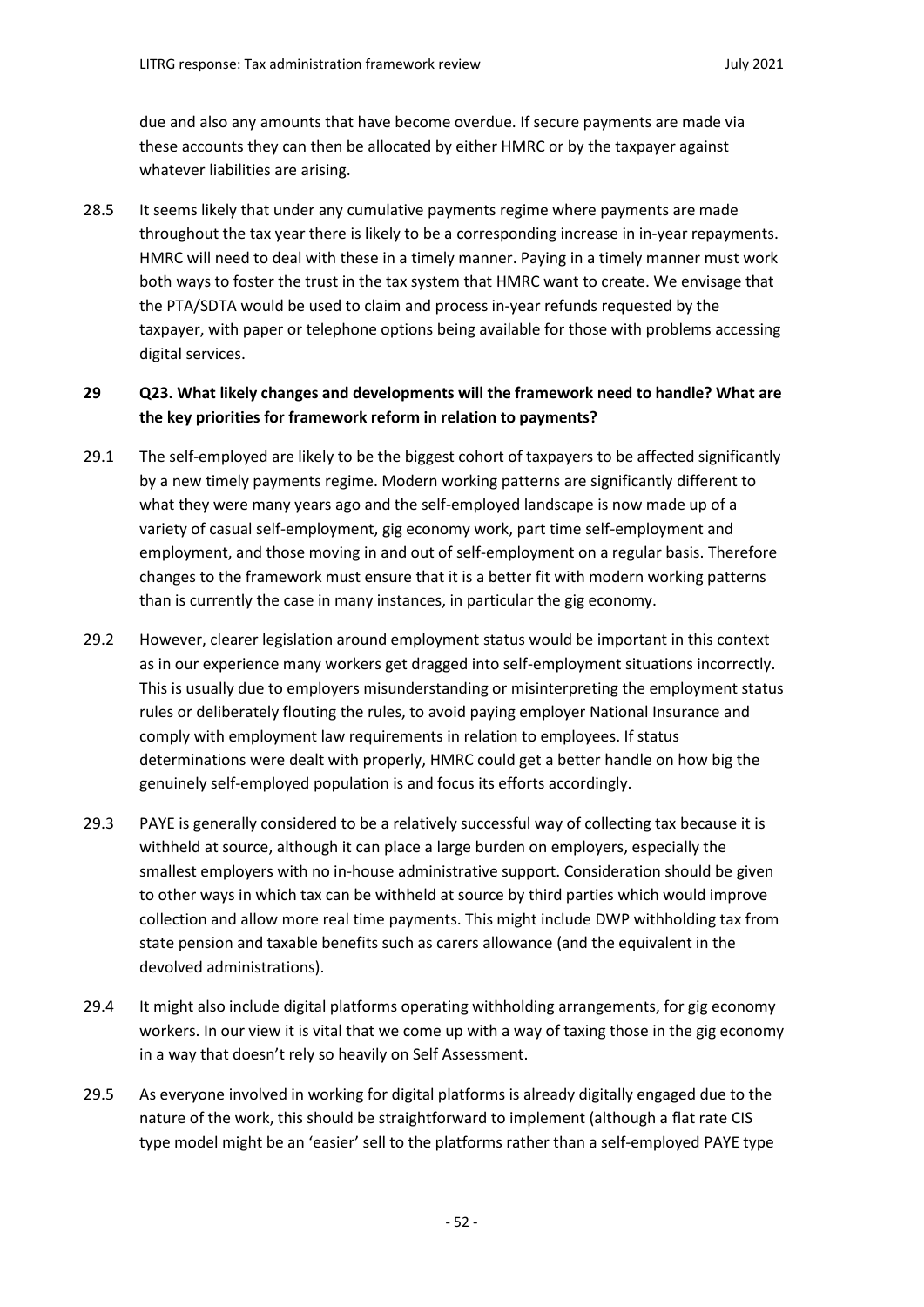model). There might also be scope to vary the rate of tax deducted by platforms depending on the type of work, in a similar way to how the VAT Flat Rate Scheme works according to industry sector.

- 29.6 However from a practical perspective it is clear that any new payments system will be heavily dependent on IT systems. Presumably these will need to be designed and built from scratch and will need to be fully integrated with other HMRC systems. There will inevitably be a significant cost for such a project, and a dependence on delivery of the IT on time. Control of costs and delivery of IT projects would be fundamental to any new regime being a success. Further, the framework will need to provide alternative means of dealing with various payment processes for the digitally excluded.
- 29.7 The framework should also set out how support will be provided for those who need assistance to deal with their tax affairs in a predominantly digital way.

**Chapter 7: Building in effective methods of verification, sanctions and safeguards to promote compliance** 

**30 Q24. What key issues do the current legislative provisions relating to powers, sanctions and safeguards present?** 

#### 30.1 *Imbalance of power between taxpayer and state*

- 30.1.1 We observe that the balance of power between the taxpayer and HMRC tends to drift in favour of HMRC. While we recognise that HMRC sometimes need new powers to be able to carry out their functions effectively in challenging emerging forms of tax avoidance, we find that they can be poorly targeted and the safeguards inadequate. The result is that vulnerable and unrepresented taxpayers can find themselves in the firing line of powers which were designed with serial tax evaders in mind, and which take no account of the fact that the expertise and resources of unrepresented taxpayers are simply no match for those of HMRC.
- 30.1.2 For example, under HMRC's strategy to tackle offshore tax non-compliance, the introduction of the Requirement to Correct in 2017 sees taxpayers face penalties of up to 200% of the unpaid tax, regardless of whether the non-disclosure of the offshore income was deliberate.<sup>1</sup> The only shield a taxpayer has against these penalties is to argue a reasonable excuse for the failure, but a successful appeal on these grounds requires awareness, action and a coherently-argued case. The unrepresented taxpayer can fail to have any one or more of these. Even when all three are present, the success of the appeal can to some extent (pre-

 $1$  A taxpayer who receives a 'nudge letter' from HMRC regarding their overseas income is likely to face penalties of at least 150% of the unpaid tax. HMRC typically do not accept ignorance of the law as a reasonable excuse defence against these penalties, although the point has not yet been tested in the courts in the context of these penalties.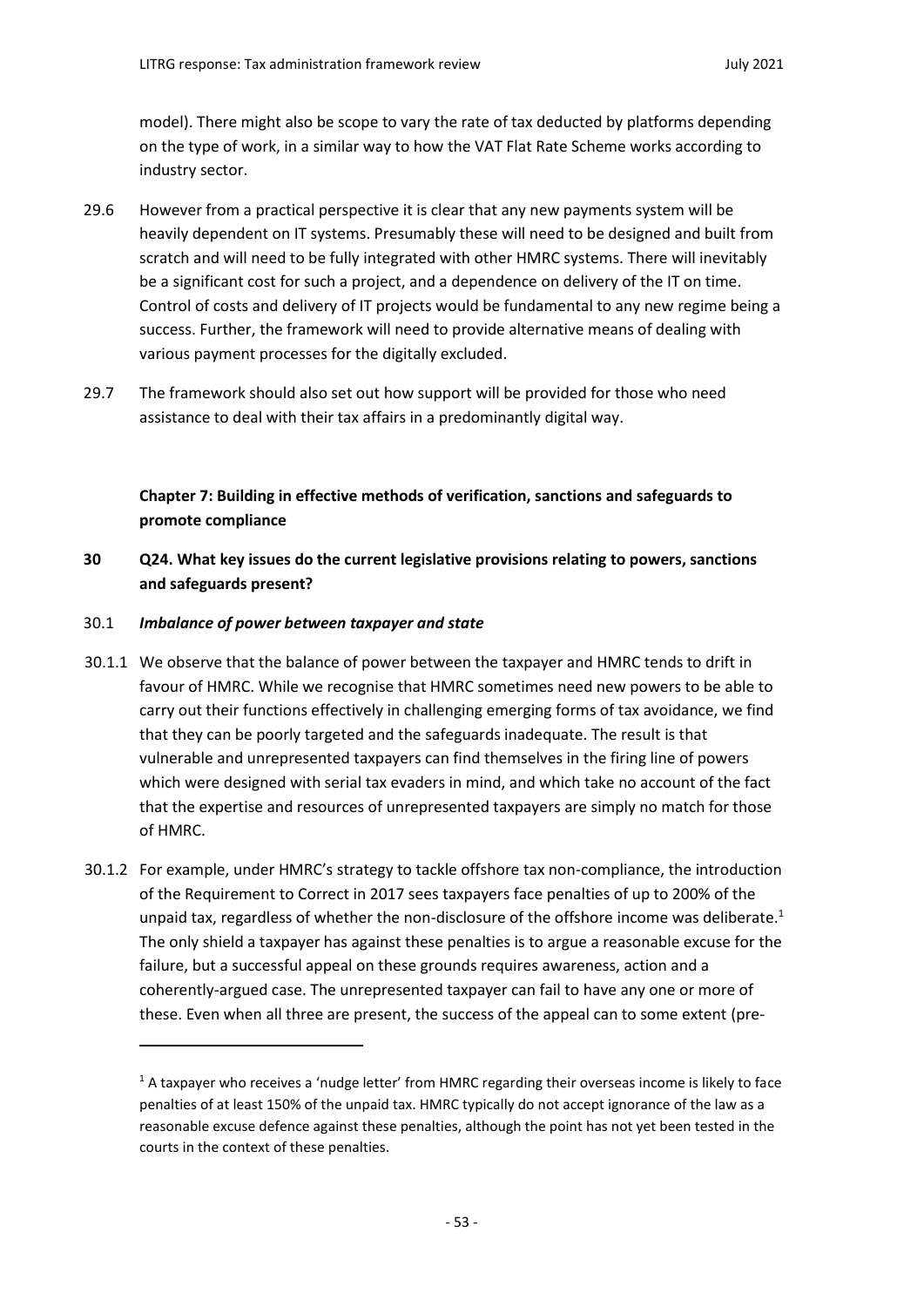Tribunal stage) rely on the HMRC officer making (or reviewing) the decision being sympathetic and applying the correct legal tests. More broadly, HMRC have acknowledged that there is work to be done in ensuring fairness and consistency in this regard by updating their internal Compliance Handbook.<sup>1</sup> We think this should be paired with better publicfacing guidance on the topic so that whenever a reasonable excuse genuinely exists in the circumstances of the case, taxpayers are always empowered to make an appeal, and that appeal is successful. However, it would be preferable for both HMRC and the taxpayer in such a situation not to have faced the penalty in the first place.

- 30.1.3 Another example is that, in 2019, the time limit for HMRC to assess UK tax on offshore income and gains was extended to 12 years, even in cases where a taxpayer has taken reasonable care.<sup>2</sup> Here we see an example of a 'reasonableness' safeguard introduced alongside a new power.<sup>3</sup> To us, this type of subjective safeguard – although statutory – is potentially of less value to an unrepresented taxpayer than a 'hard' safeguard such as a limit on the percentage of a penalty which can be charged, or number of years which may be assessed in certain circumstances. While we are not arguing that such safeguards should be dispensed with, the point is that HMRC make the judgment themselves about whether their own action is reasonable – a question which they would almost inevitably conclude in the affirmative. A statutory review might be worthwhile here, but without further work to highlight the benefits of such a review it is easy to see how a taxpayer might be discouraged from the idea of asking HMRC to 'mark their own homework'.<sup>4</sup> We also appreciate that taxpayers can appeal to an independent tribunal if they feel that an action is unreasonable, but again this requires awareness, action and a coherently-argued case – not to mention a significant investment of time, cost (especially if representation is sought) and a fair amount of courage to challenge a government authority. It is easy to see how unrepresented taxpayers do not get this far – and so the safeguard is effectively rendered ineffective.
- 30.1.4 Finally, on occasion we see HMRC taking non-statutory positions in their favour in relation to their powers. For example, HMRC's guidance on Failure to Correct penalties states they will

<sup>&</sup>lt;sup>1</sup> Commitment 16 of the HMRC's Powers and Safeguards Evaluation, February 2021, [https://assets.publishing.service.gov.uk/government/uploads/system/uploads/attachment\\_data/file/](https://assets.publishing.service.gov.uk/government/uploads/system/uploads/attachment_data/file/958474/Evaluation_of_HMRC_s_implementation_of_powers__obligations_and_safeguards_introduced_since_2012.pdf) [958474/Evaluation\\_of\\_HMRC\\_s\\_implementation\\_of\\_powers\\_\\_obligations\\_and\\_safeguards\\_introduc](https://assets.publishing.service.gov.uk/government/uploads/system/uploads/attachment_data/file/958474/Evaluation_of_HMRC_s_implementation_of_powers__obligations_and_safeguards_introduced_since_2012.pdf) [ed\\_since\\_2012.pdf](https://assets.publishing.service.gov.uk/government/uploads/system/uploads/attachment_data/file/958474/Evaluation_of_HMRC_s_implementation_of_powers__obligations_and_safeguards_introduced_since_2012.pdf)

<sup>2</sup> [https://www.gov.uk/government/publications/extension-of-offshore-time-limits-for-the](https://www.gov.uk/government/publications/extension-of-offshore-time-limits-for-the-assessment-of-tax/extension-of-offshore-time-limits-for-income-tax-capital-gains-tax-and-inheritance-tax)[assessment-of-tax/extension-of-offshore-time-limits-for-income-tax-capital-gains-tax-and](https://www.gov.uk/government/publications/extension-of-offshore-time-limits-for-the-assessment-of-tax/extension-of-offshore-time-limits-for-income-tax-capital-gains-tax-and-inheritance-tax)[inheritance-tax](https://www.gov.uk/government/publications/extension-of-offshore-time-limits-for-the-assessment-of-tax/extension-of-offshore-time-limits-for-income-tax-capital-gains-tax-and-inheritance-tax)

<sup>&</sup>lt;sup>3</sup> S36A(7) TMA 1970 prevents the extended time limits from applying if, before the time limit that would otherwise apply for making the assessment, HMRC received relevant overseas information on the basis of which HMRC could *reasonably* have been expected to become aware of the lost tax, and it was *reasonable* to expect the assessment to be made before that time limit.

<sup>4</sup> We acknowledge HMRC's work in this area in answer to question 25 below.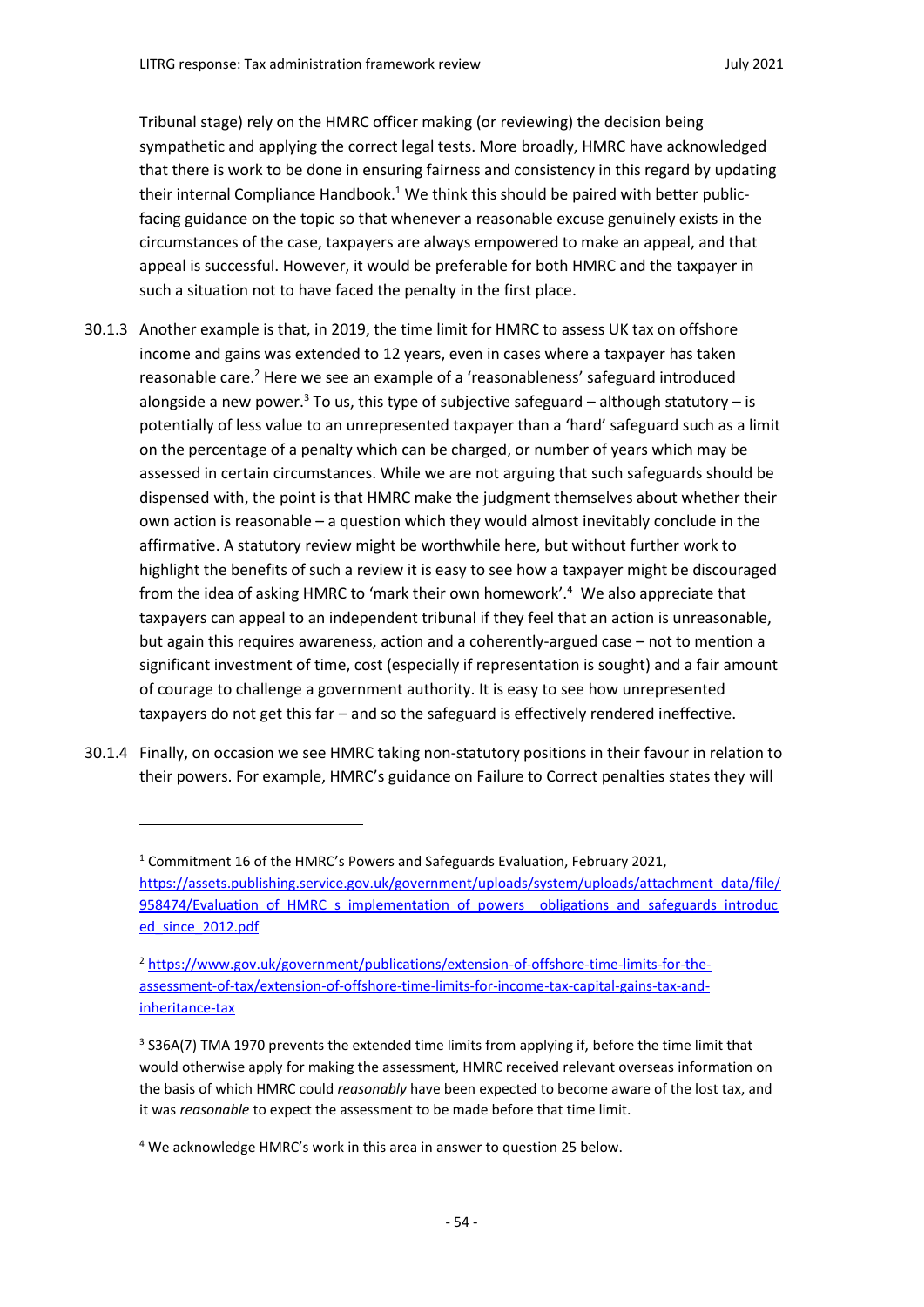not accept a penalty percentage of less than 150% where the disclosure has been prompted by HMRC.<sup>1</sup> However, although this statutory distinction exists in other penalty regimes, it does not feature in the Requirement to Correct legislation. A similar example can be found in HMRC's approach to calculating the reduction for inaccuracy penalties: the minimum penalty is increased by 10% if the unpaid tax is more than three years old.<sup>2</sup> We encourage HMRC to refrain from introducing such non-statutory positions as part of the new penalty framework.

#### 30.2 *Timely and effective use of existing powers*

- 30.2.1 Despite the recent Supreme Court judgment in *Tooth v HMRC* which dismissed 'staleness' as a valid legal concept, $3$  we feel that HMRC has an obligation to use their powers to collect tax in a timely manner and apply consistent resource (as part of a risk-based approach) in this effort. Not doing so can lead to all sorts of issues for unrepresented taxpayers.
- 30.2.2 For example, the First-tier tribunal continues to see a steady stream of cases where PAYE taxpayers have not disclosed their liability to the high income child benefit charge because of lack of awareness. In many cases, HMRC are making the assessment several years after the liability first arose, meaning that the assessments are often several thousand pounds – a potentially unaffordable sum for those who, although on a 'high' income, may have large outgoings and no savings. The child benefit which the charge is designed to claw back has, of course, already been spent.
- 30.2.3 More recently, we have seen cases of Construction Industry Scheme workers being denied grants under the Self-Employment Income Support Scheme because they have reported their income as employment income rather than self-employment income in their Self Assessment tax returns. This is an understandable error, given the withholding regime which applies under CIS. Some taxpayers in this position appear to have been making the error for several years, potentially leading to unfillable gaps in their National Insurance record. As discussed earlier, we are surprised that HMRC did not identify the multiple data inconsistencies in these cases and use their enquiry powers to identify and correct this error sooner, to prevent the consequences proliferating.
- 30.2.4 Perhaps the most egregious example is the disguised remuneration loan charge. This was introduced as a mechanism to collect tax up to 20 years old (although was later amended following the Morse review) and which technically could have been assessed on a much timelier basis. The loan charge can be a life-changing tax and has been hugely controversial. It was introduced without a full analysis of the affected population or likely impacts, and

<sup>1</sup> [https://www.gov.uk/guidance/requirement-to-correct-tax-due-on-offshore-assets#penalties-and](https://www.gov.uk/guidance/requirement-to-correct-tax-due-on-offshore-assets#penalties-and-other-sanctions-for-not-correcting-on-or-before-30-september-2018)[other-sanctions-for-not-correcting-on-or-before-30-september-2018](https://www.gov.uk/guidance/requirement-to-correct-tax-due-on-offshore-assets#penalties-and-other-sanctions-for-not-correcting-on-or-before-30-september-2018)

<sup>2</sup> <https://www.gov.uk/hmrc-internal-manuals/compliance-handbook/ch82465>

<sup>3</sup> <https://www.supremecourt.uk/cases/uksc-2019-0136.html>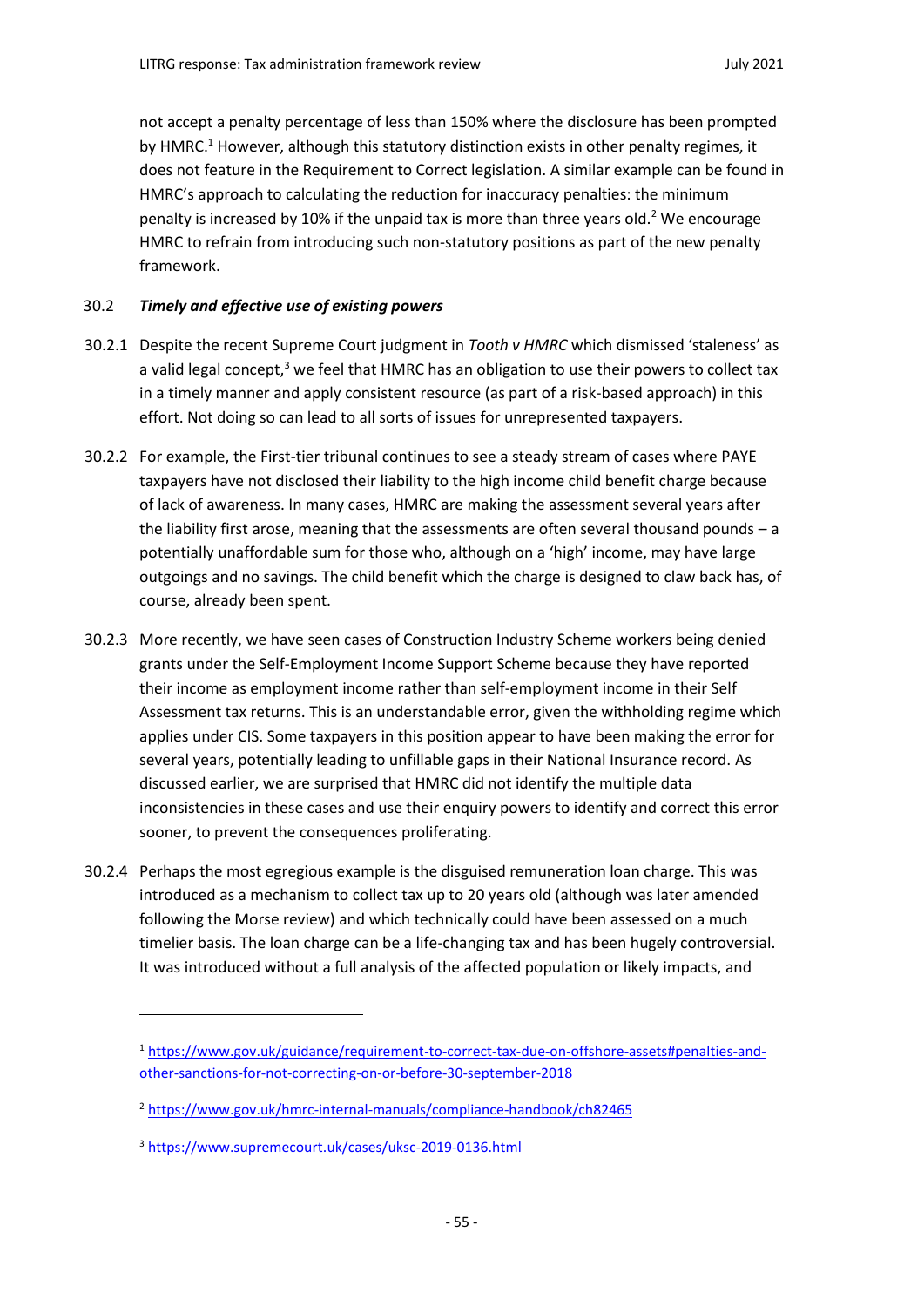charities like TaxAid have seen cases of lower-income taxpayers affected by the charge who had no personal avoidance motive whatsoever. We urge HMRC to ensure that the circumstances leading to the introduction of the loan charge never repeat themselves in a modern administration framework.

- 30.2.5 Rooted in the same ground as the loan charge, there is a current issue with people being paid through disguised remuneration, often unknowingly. Underneath disguised remuneration is PAYE non-compliance on behalf of the employer. This is a space in which HMRC's powers are underused. When it is a question of how to allocate debt collection resources most efficiently, it seems to us that HMRC sometimes fail to pursue employers for PAYE debt because it is easier to pursue the taxpayer instead. The result is that a culture of PAYE avoidance exists among some employers. Not only is employer's National Insurance not being collected, but taxpayers end up with P800 debts which should never have arisen in the first place and may not be affordable by the time they come to light. To discourage this, we would like to see HMRC be much more explicit and transparent in their use of powers to tackle employer non-compliance – for example, by publishing statistics on PAYE audits and employment status reviews.
- 30.2.6 Furthermore, if the debt is not correct, taxpayers can have particular difficulty in correcting it: HMRC direct them to the employer, but communication with the employer may have broken down or otherwise the employer may refuse to correct it. It cannot be right for HMRC to expect the taxpayer to take on the employer when (as discussed earlier in this response) the law is clear that this is HMRC's responsibility. The taxpayer can have very little power or influence over their (potentially former) employer, just as with HMRC; they are the weakest of the three parties.

#### 30.3 *New powers being mis-sold*

- 30.3.1 The loan charge is also an example of a power which can be argued to have been 'mis-sold' to Parliament, based on a misunderstanding of the affected population and the likely impacts. Another example of a mis-sold power can be found in the 2021 Finance Bill and relates to HMRC's ability to issue statutory demands for information from banks about taxpayers.<sup>1</sup> These 'Financial Institution Notices', unlike existing third-party information notices:
	- do not require approval from the taxpayer or an independent tribunal to be issued;
	- can be issued for the purposes of debt collection as well as checking a taxpayer's tax position; and
	- do not carry a right of appeal.
- 30.3.2 LITRG considers that the introduction of these powers lacks justification, because the evidence shows that the tribunal process is not a significant cause of delays in obtaining information from financial institutions. The main safeguard for the taxpayer against this

<sup>1</sup> Clause 126, Finance Bill 2021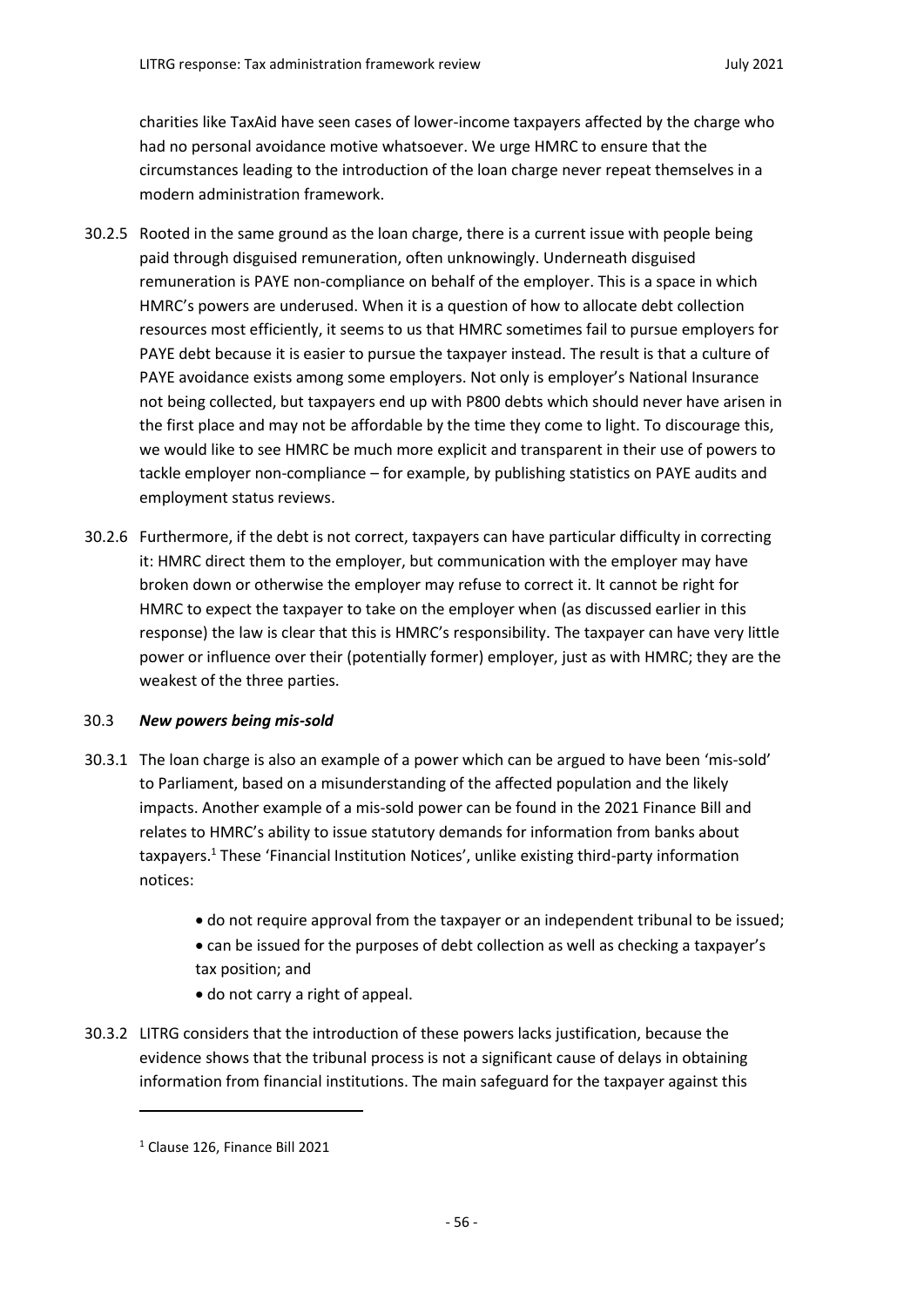power is also of the 'reasonableness' type, as we discussed earlier – so HMRC are playing judge and jury in a matter of their own interest. We argued that the relevant clause in the Finance Bill be dropped.<sup>1</sup>

30.3.3 More broadly, we would strongly discourage HMRC from introducing new powers which lack properly evidenced and objective justification

#### **31 Q25. What benefits of the current legislation should be preserved?**

#### 31.1 *Appealable decisions*

- 31.1.1 As a general point, the fact that a taxpayer can appeal most decisions by HMRC is a principle which ought to be preserved. Furthermore, the ability to request a statutory review of any such decision is also a positive one. We support HMRC's work in improving awareness and take-up of the statutory review process, to reduce the administrative burden on all parties involved in an appeal to the tribunal.<sup>2</sup> A similar point can be made about the Alternative Dispute Resolution process – though with the increased use of third-party data we wonder if the scope of this needs to be extended to somehow manage disputes between HMRC, the taxpayer and the third-party over data accuracy, perhaps involving some kind of ombudsman.
- 31.1.2 However, guidance needs to be improved so that taxpayers better understand their options when it comes to appealable decisions. Unrepresented taxpayers can also struggle with the appeals process and terminology, which puts them at an immediate disadvantage against HMRC in a tribunal. Clearly, HMRC have limited scope to assist taxpayers directly in the appeals process – but they can help to explain the process and ensure that taxpayers are pointed to sources of independent assistance like TaxAid.

#### 31.2 *Non-appealable decisions*

31.2.1 Non-appealable decisions by HMRC are clearly a less desirable feature of a modern tax system. Taxpayers only have two options if they object to such a decision: to complain, or seek a judicial review. However, the costs of judicial review make it prohibitive for those on a low income unless they can receive pro bono support. The complaints process is therefore the only route to challenge, for example, the non-application of an Extra-Statutory Concession. The fact that such a route exists at all is positive, though it is important that HMRC handle all complaints consistently and fairly. The Adjudicator's role is also constrained from challenging HMRC's policies and procedures. We therefore believe there is a strong

<sup>1</sup> [https://www.litrg.org.uk/sites/default/files/files/LITRG-Finance-bill-briefing-2021-Clause-122-](https://www.litrg.org.uk/sites/default/files/files/LITRG-Finance-bill-briefing-2021-Clause-122-Financial-Institution-Notices.pdf) [Financial-Institution-Notices.pdf](https://www.litrg.org.uk/sites/default/files/files/LITRG-Finance-bill-briefing-2021-Clause-122-Financial-Institution-Notices.pdf)

<sup>2</sup> Commitment 15, HMRC's Powers and Safeguards Evaluation, February 2021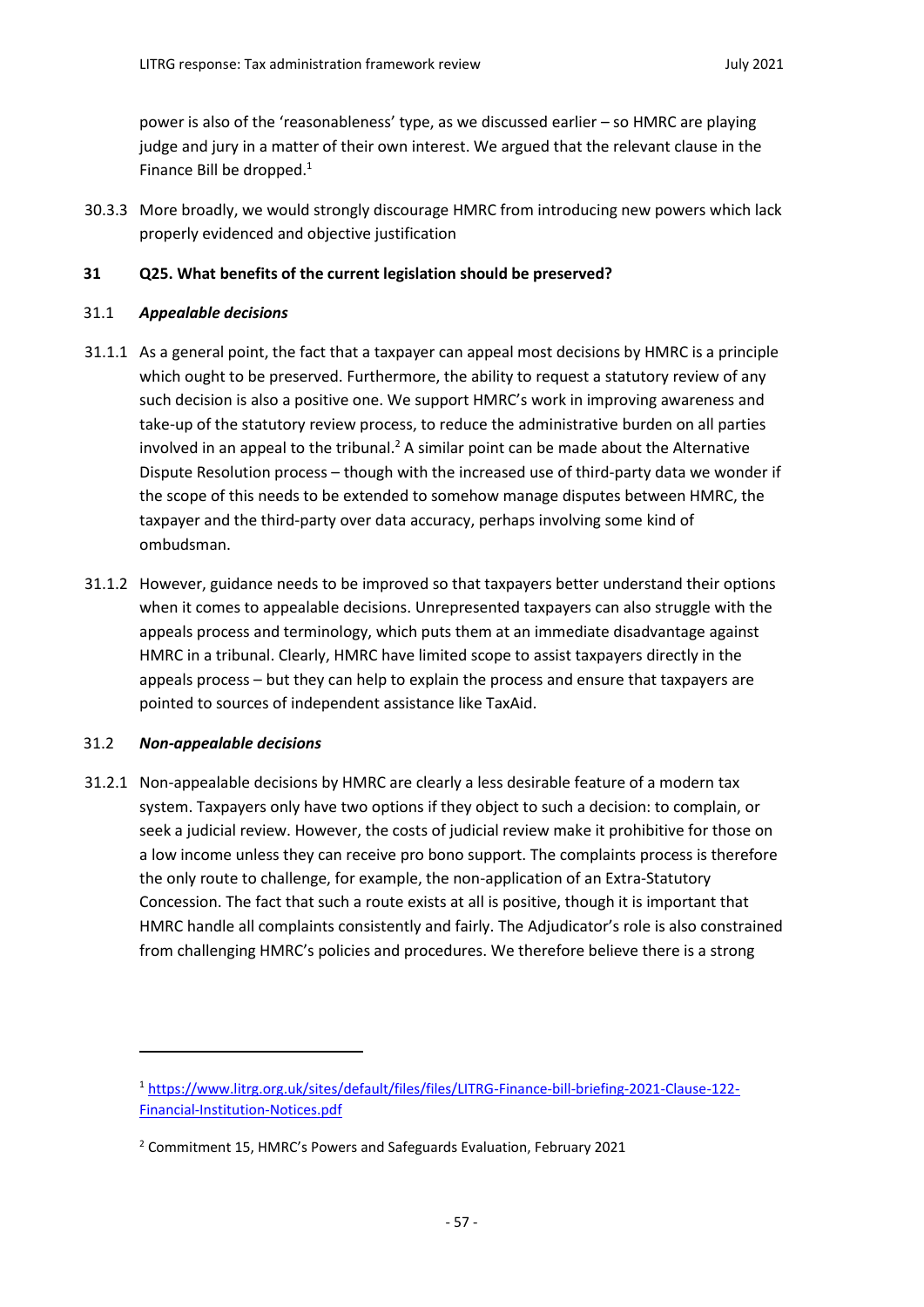case for a cost-free accessible alternative to judicial review as well as introducing appeal rights to certain decisions where they do not currently exist. $1$ 

**32 Q26. What likely changes and developments will the framework need to handle? What are the key priorities for framework reform to support taxpayers to get their tax right and deter non-compliance?** 

#### 32.1 *Greater use of third-party data and pre-population*

32.1.1 If HMRC and taxpayers place greater reliance on data from third parties, then this should be matched with a shift in the responsibility to get the data correct. And where the responsibility shifts, so should the regime of sanctions which applies. As suggested elsewhere, we think it is necessary to review some of the fundamental principles which underpin the existing landscape, such as the taxpayer being ultimately responsible for ensuring their tax affairs are correct. We discuss this issue in detail in our response to the Office of Tax Simplification's call for evidence into third party data reporting.<sup>2</sup>

#### 32.2 *Digitalisation*

- 32.2.1 There seems to be a perception held by those designing a digital-by-default system that once you can engage digitally, you continue to be able to do so for life. But we have an ageing population, and those who might be able to engage digitally currently may not be able to do so in future or in a consistent manner as technology 'overtakes' them. In addition, people who are usually digitally capable may find themselves temporarily unable to deal with HMRC digitally, for example due to a health condition (see for example the web query we received set out in paragraph 5.2.3 above). If taxpayers fall into non-compliance because they are unable to keep up with the latest HMRC app or multi-factor authentication processes or are temporarily unable to transact digitally, for example, they need to be accommodated within the legislation
- 32.2.2 The use of electronic communications also calls into question certain legal responsibilities. HMRC issue electronic legal notices with the taxpayer's consent, but is it fair that the taxpayer can receive late-filing penalties if they never actually saw such an email in their inbox (perhaps it was picked up by a spam filter, or just overlooked against the volume of other emails)? We would encourage a review into whether the legislative framework around this point is fit for purpose. For example, it may be appropriate to require digital proof that electronic communications have been opened for them to be treated as 'served on the taxpayer'. In the personal tax account, the system could force confirmation that certain legal notices have been read (rather like electronic acceptance of terms and conditions) before

<sup>&</sup>lt;sup>1</sup> See als[o https://www.litrg.org.uk/sites/default/files/180531-LITRG-response-treasury-committee](https://www.litrg.org.uk/sites/default/files/180531-LITRG-response-treasury-committee-tax-disputes-LITRG-FINAL.pdf)[tax-disputes-LITRG-FINAL.pdf](https://www.litrg.org.uk/sites/default/files/180531-LITRG-response-treasury-committee-tax-disputes-LITRG-FINAL.pdf)

<sup>2</sup> [https://www.litrg.org.uk/latest-news/submissions/210331-office-tax-simplification-third-party-data](https://www.litrg.org.uk/latest-news/submissions/210331-office-tax-simplification-third-party-data-reporting-review-call)[reporting-review-call](https://www.litrg.org.uk/latest-news/submissions/210331-office-tax-simplification-third-party-data-reporting-review-call)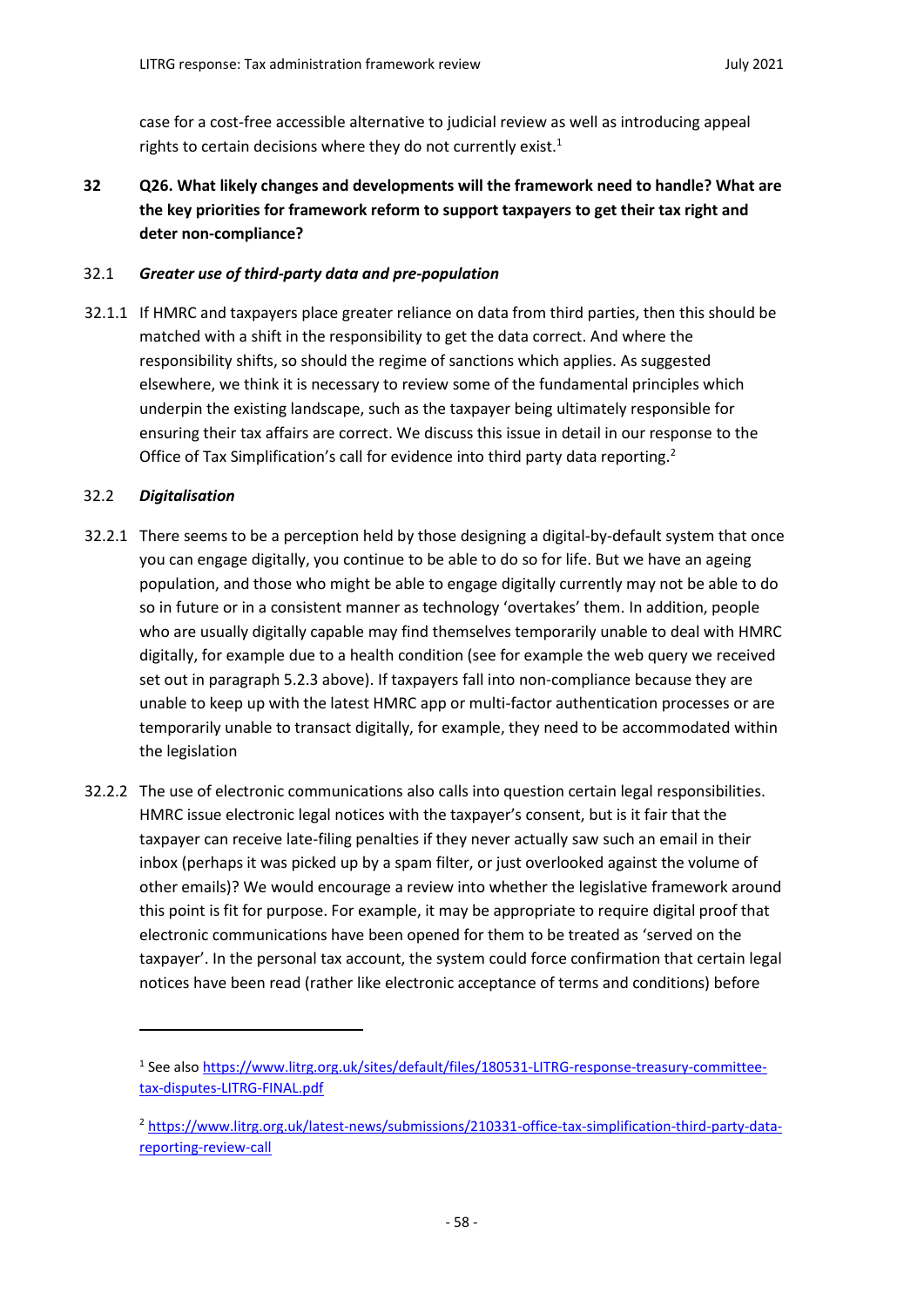the taxpayer can continue. Furthermore, if they haven't been viewed after a certain period, then perhaps HMRC's systems could automatically generate a paper version of the notice to be issued by post.

## **33 Q27. What principles should govern HMRC powers, sanctions, and safeguards, to build trust in the tax system?**

- 33.1 We support the principles used in the 2005-12 Review of HMRC's Powers, Deterrents and Safeguards. All these principles – especially those relating to proportionate powers and accessible safeguards – are particularly important to unrepresented taxpayers.
- 33.2 If HMRC wish to build trust in the tax system, they should operate their powers while cognisant of the fact that their resources vastly outweigh those of the individual taxpayer – and ensure that they use those resources to ensure that their powers are targeted more effectively. Effective targeting applies both to HMRC's implementation of existing powers as well as the introduction of any new powers. For taxpayers who make non-deliberate errors, we feel there is scope for HMRC to provide more assistance such that a fair outcome is reached. HMRC are already doing good work in connection with this – for example, through their grant-in-aid funding and the Extra Support Team – and we encourage this to continue.
- **34 Q28. How should the framework maintain consistency and fairness between taxpayers and groups of taxpayers, while also providing HMRC with appropriate discretion to enable them to take account of individual taxpayers' circumstances and wider concepts of fairness?**
- 34.1.1 The solution to this question largely comes down to good guidance for both HMRC staff and taxpayers, with plenty of case studies where appropriate. As mentioned previously, the work being undertaken as part of the Powers and Safeguards Evaluation on reasonable excuse and other areas is positive, and we encourage this to be viewed as an ongoing exercise. For HMRC, if inconsistent treatment is being applied then there is an additional point around education and training among their staff.
- 34.1.2 We also support the work of HMRC's Guidance Strategy Forum in this area but (as discussed earlier in this response) there are difficult questions around the extent to which taxpayers can rely on HMRC's guidance, which require attention. To reiterate some of our earlier points here, where HMRC are addressing taxpayer queries via channels such as Twitter and online forums, we feel that the assistance provided can be more in the nature of advice than guidance. The dividing line is blurred, of course – and we would not want HMRC to stop helping unrepresented taxpayers for fear of the repercussions of misleading them. But if a taxpayer relies on this to their detriment, what recourse do they have? HMRC should ensure that such guidance-cum-advice carries a health warning, or accept that reliance upon it indemnifies the taxpayer (or at least provides them with a reasonable excuse defence to any penalties). Otherwise, if HMRC later backtrack from something which the taxpayer has relied upon, it undermines the trust they are seeking to build.